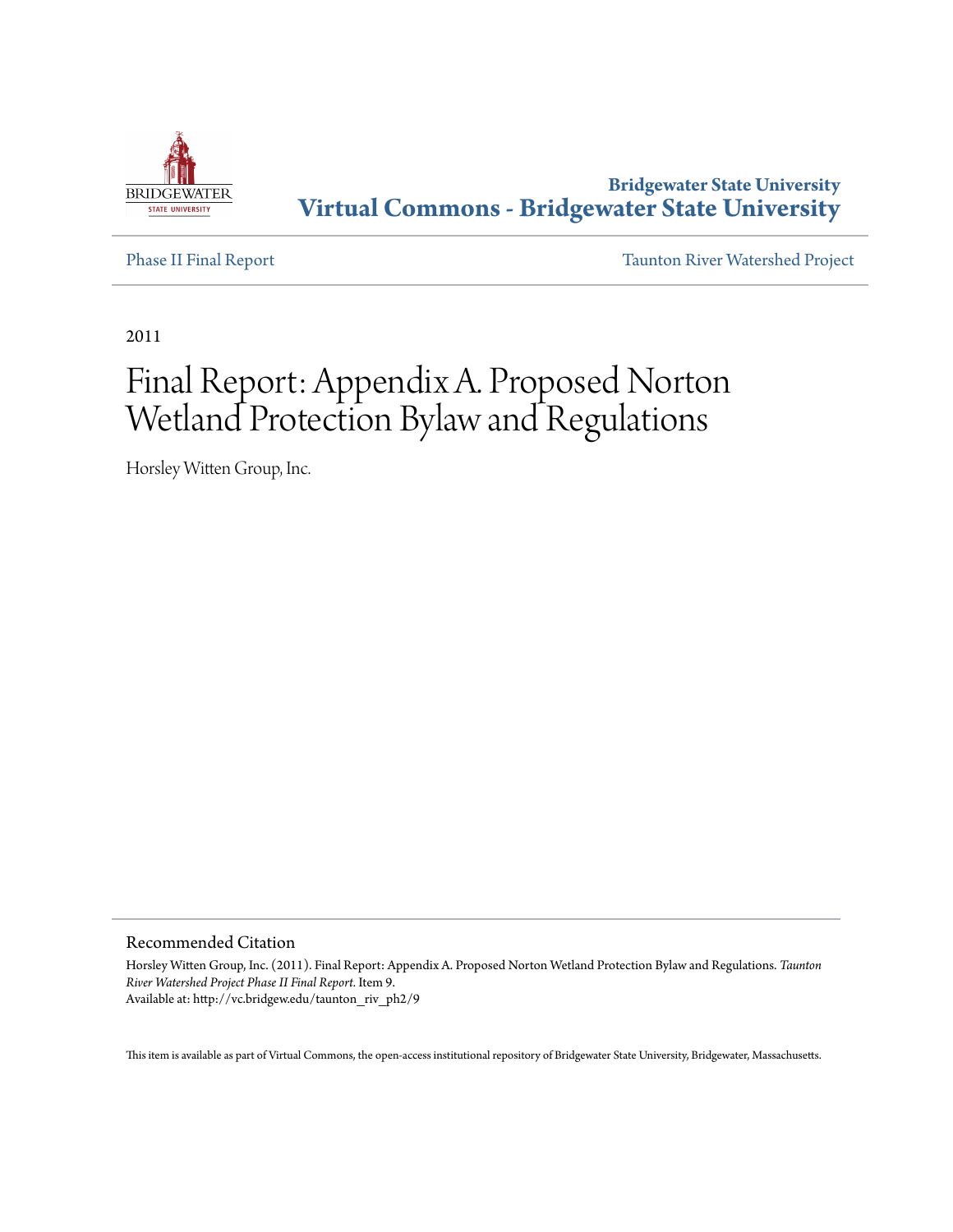# **APPENDIX A. PROPOSED NORTON WETLAND PROTECTION BYLAW AND REGULATIONS**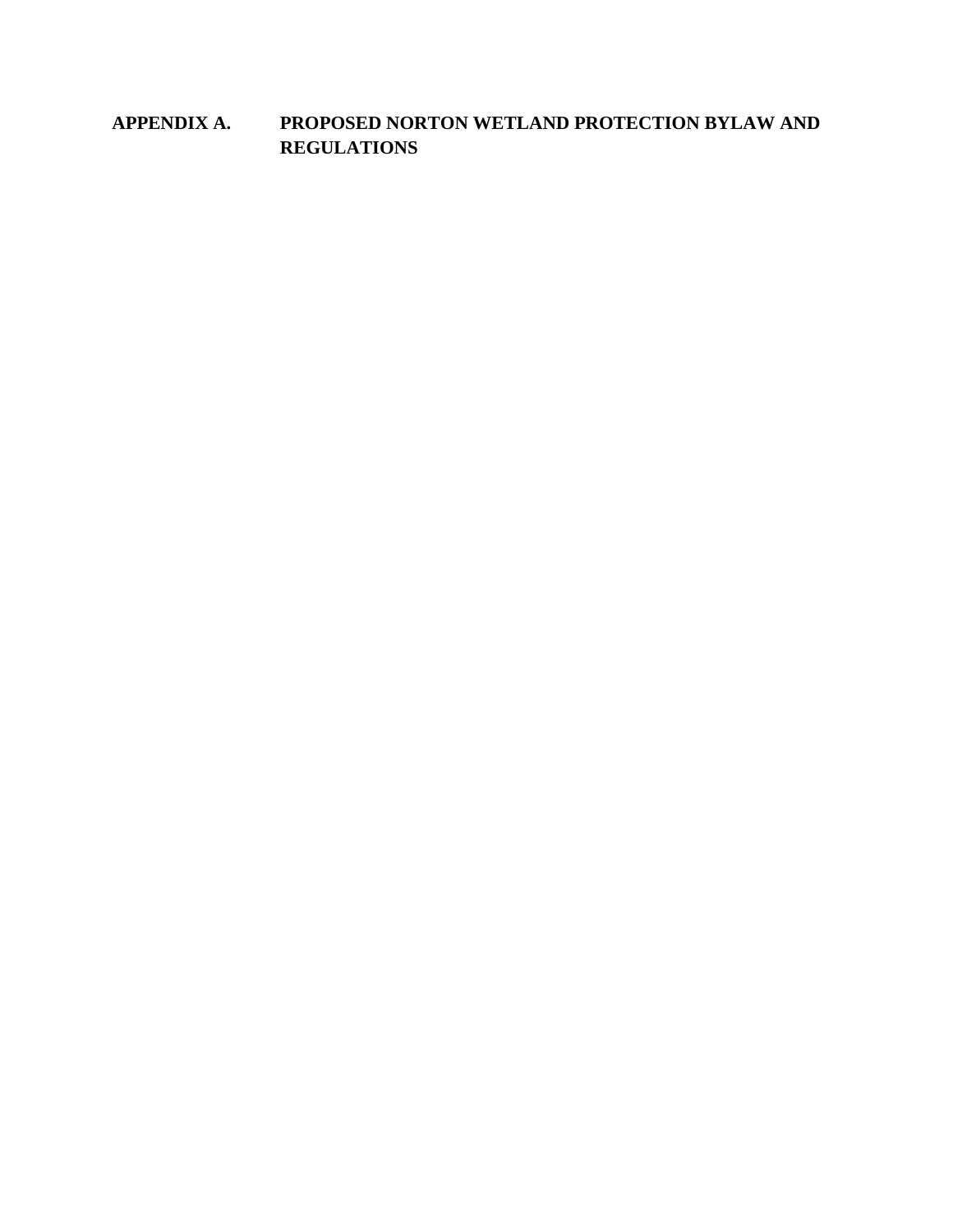#### NORTON - ARTICLE 33

To see if the Town will amend its Bylaws for the purpose of adopting, ratifying, and incorporating therein the following new Bylaw, "Wetlands Protection Bylaw," or take any other action relative thereto:

#### **WETLANDS PROTECTION BYLAW**

- **I. Purpose.** The purpose of this Bylaw is to protect the wetlands, water resources, flood prone areas, and adjoining upland areas in the Town of Norton by controlling activities deemed by the Conservation Commission (hereinafter referred to as the "Commission") likely to have a significant or cumulative effect on resource area values, including but not limited to the following: public or private water supply, groundwater supply, flood control, storm damage prevention, prevention and control of pollution, protection of fisheries, protection of wildlife habitat, water quality, pollutant removal capacity, protection of riparian ecosystems, protection of wildlife populations and species diversity, passive recreation and the function and character of resource area landscapes.
- **II. Relationship to the Wetlands Protection Act.** This Bylaw is enacted pursuant to the Town's Home Rule authority to protect the resource areas under the Wetlands Protection Act (G.L. c.131, §40, hereinafter referred to as the "Act") to a greater degree, to protect additional resource areas beyond the Act recognized by the Town as significant, to protect all resource areas for their additional values beyond those recognized in the Act, and to impose in local regulations and permits additional standards and procedures stricter than those of the Act and the implementing regulations thereunder (310 CMR 10.00, as amended), subject, however, to the rights and benefits accorded to agricultural uses and structures of all kinds under the laws of the Commonwealth and other relevant bylaws of the Town of Norton**.**
- **III. Rules and Regulations.** The Commission shall be authorized to promulgate Rules and Regulations ("Regulations") to effectuate the purposes of this Bylaw at a meeting for which one week's notice has been provided in a newspaper of general circulation in the Town. Such Regulations shall take effect upon filing with the Town Clerk. Failure by the Commission to promulgate such Regulations or a legal declaration of their invalidity by a court of law shall not act to suspend or invalidate the effect of this Bylaw. Such Regulations may include, but need not be limited to the following: requirements for permit procedures; definitions of additional terms and presumptions not inconsistent with the Bylaw; performance standard requirements; authorization for the use of a consultant fee fund; and imposition of filing and consultant fees.
- **IV. Jurisdiction.** Except as permitted by the Commission or specifically exempted in Section IV of this Bylaw, no person shall commence to remove, fill, dredge, build upon, degrade, discharge into, or otherwise alter the following resource areas listed below in Sections IV.A-D. These resources shall be known collectively as the Wetland Resource Areas (and may otherwise be referred to as, the "Areas Subject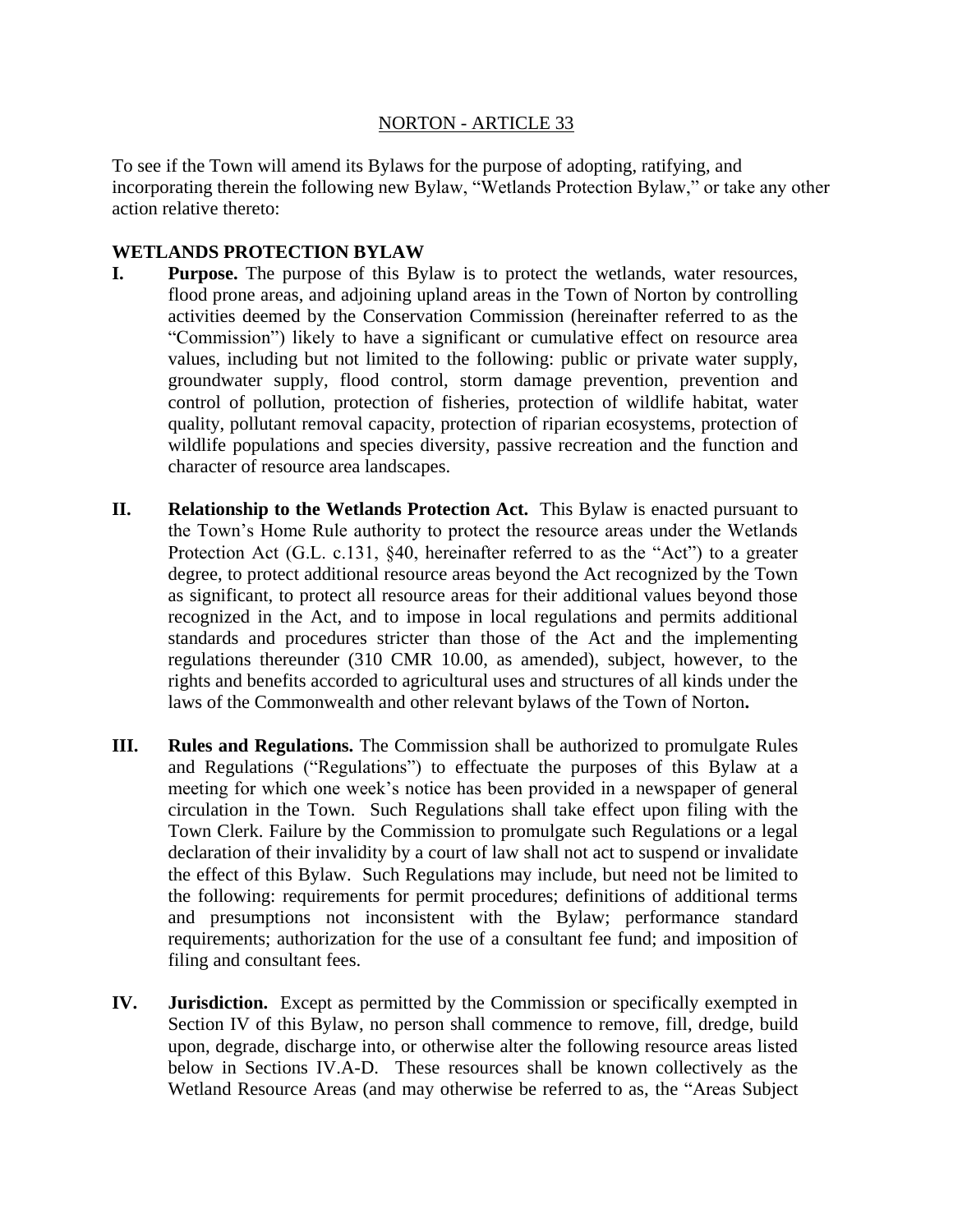to Protection under this Bylaw"). Said Resource Areas shall be protected whether or not they border surface waters.

- A. Any bordering or isolated freshwater wetland, including vegetated wetlands (marshes, wet meadows, bogs, swamps, seeps and springs); bordering or isolated lands subject to flooding or inundation by groundwater or surface water; banks (naturally occurring and beaches); reservoirs, lakes, and ponds of any size; lands under water bodies; intermittent streams, brooks and creeks; and lands under waterways;
- B. Lands adjoining freshwater wetlands, out to a distance of 100 feet (defined herein as the Wetland Protection Zone);
- C. Perennial rivers, streams, brooks and creeks, and lands adjoining these resource areas out to a distance of 200 feet (defined as the Riverfront Area in the Act and its implementing regulations); and
- D. Vernal Pool Habitat out to a distance of 100 feet, as defined in this Bylaw, regardless of whether the pool has been certified by the Massachusetts Natural Heritage and Endangered Species Program (NHESP), or whether the pool is located within a state protected resource area.
- **V. Exemptions and Exceptions.** The following uses and/or activities are exempt from procedures and/or standards of this Bylaw as described below:
	- A. Work performed for normal maintenance or improvement of land in agricultural use, as defined in 310 CMR 10.04, "Agriculture"; maintaining, repairing or replacing existing public utilities specifically exempted in the Act, subject to 310 CMR 10.02(2)(a)(2);
	- B. Emergency situations in compliance with 310 CMR 10.06;
	- C. Existing structures. The applications and permits required by this Bylaw shall not be required for existing structures or work in existence prior to the date of adoption of the Bylaw provided that:
		- 1. the existing structures and activities have been lawfully located in compliance with the Act;
		- 2. a valid permit has been issued under the Act; or
		- 3. an application for work under the Act has been submitted.
- **VI. Applications.** Written application shall be filed with the Conservation Commission to perform activities affecting resource areas protected by this Bylaw. No activities shall commence without receiving and complying with a Permit issued pursuant to this Bylaw. Written Permit applications may include the Request for Determination of Applicability (RDA); Abbreviated Notice of Resource Area Delineation (ANRAD); and/or the Notice of Intent (NOI). Permits to be issued include the Determination of Applicability, Order of Resource Area Delineation (ORAD), Order of Conditions (OOC), and Extension Permits. The Commission, in an appropriate case, may at its discretion accept as the application and plans under this Bylaw any application and plans filed under the Act and its implementing Regulations.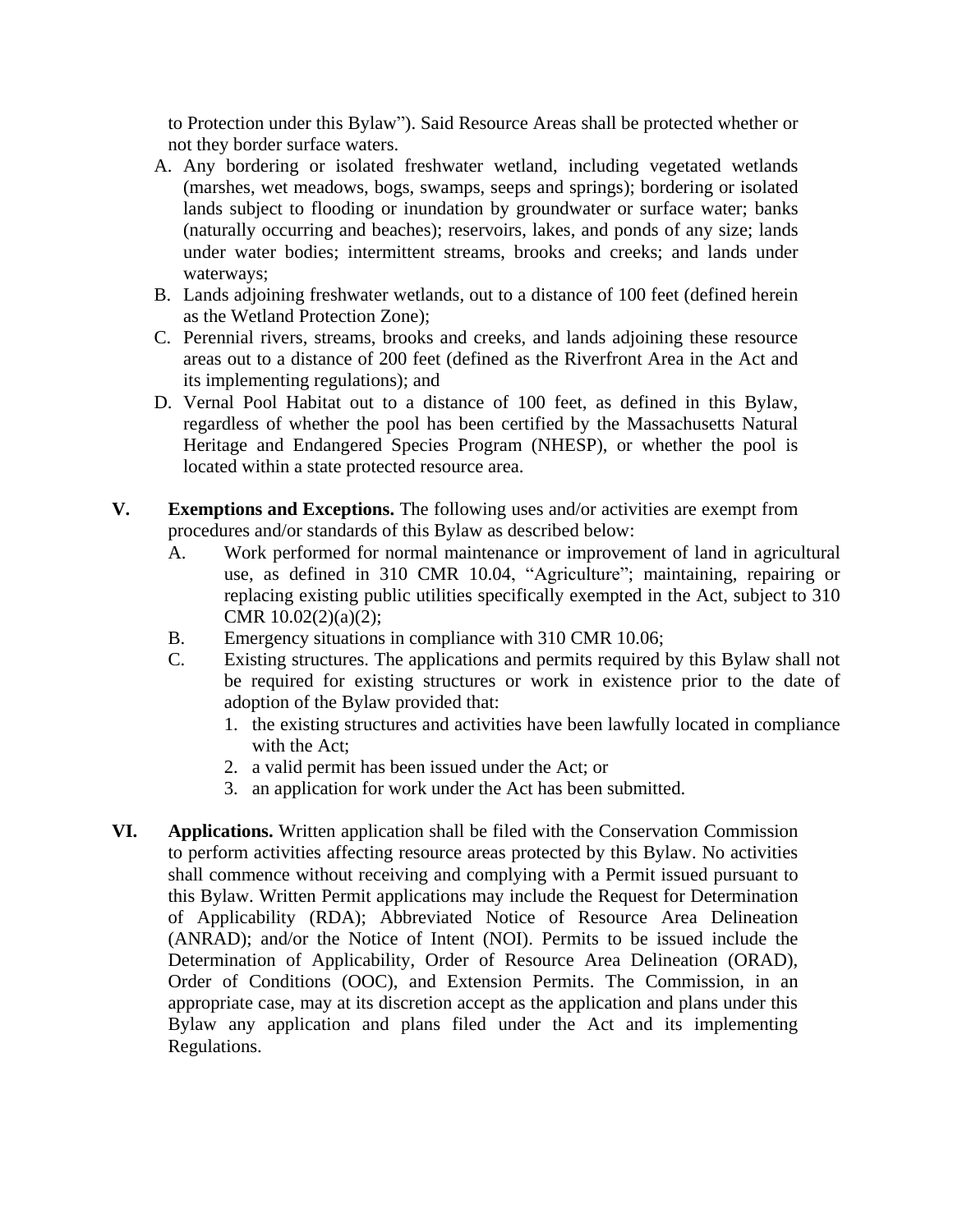- **VII. Fees**. At the time of an application, the applicant shall pay a filing fee as specified by the Commission. The fee shall be in addition to that required by the Act and its implementing regulations. The Commission may impose reasonable fees for the purpose of employing outside consultants with scientific or legal expertise in order to aid in the review of proposed projects. The Commission may adopt rules to provide for depositing such fees in a special account, as authorized by G.L. c. 44,§ 53G.
- **VIII. Notice and Hearings.** Any person filing a Permit application, or other request with the Commission shall provide public notice as required by the Commission. The Commission shall conduct a public hearing on any Permit application, with written notice given at the expense of the applicant, at least five (5) business days prior to the hearing, in a newspaper of general circulation in the Town. The Commission shall commence the public hearing within 21 days from receipt of a completed Permit application. The Commission shall have authority to continue the hearing to a specific date announced at the hearing, for reasons stated at the hearing, which may include the need for additional information from the applicant or others as deemed necessary by the Commission in its discretion, based on comments and recommendations of other boards and officials. The Commission in an appropriate case may combine its hearing under this Bylaw with the hearing conducted under the Act and the implementing Regulations, as amended.
- **IX. Coordination with Other Boards.** The Commission shall post meetings to consider matters under the Bylaw in accordance with the Open Meeting Law. The applicant shall provide a copy of the permit application and plans to any Town multiple-member board or officer if so requested, at the applicant's expense. Any Town multiple-member board or officer may submit written comments to the Commission in advance of the public hearing, and such comments shall be provided to the applicant.
- **X. Assessment of Impacts**. In reviewing Permit applications within the jurisdiction of this Bylaw, the Commission shall take into account the extent to which the applicant has avoided, minimized and mitigated any such impact and any additional standards of review provided within the Regulations.
	- A. Overall Impacts to Resource Values. The Commission shall take into account any loss, degradation, isolation, fragmentation, and replacement or replication of such protected resource areas elsewhere in the community and the watershed, resulting from past activities, whether permitted, unpermitted or exempt, and foreseeable future activities. In reviewing activities for those resource areas listed in Section IV.A of this Bylaw, the Commission shall presume that the associated Wetland Protection Zones are important to the protection of these resource areas because the best scientific evidence available demonstrates that activities undertaken in close proximity have a high likelihood of adverse impact, either immediately or cumulatively. These adverse impacts can include, without limitation, erosion, siltation, sedimentation, loss of groundwater recharge, poor water quality, increases in flooding, alteration of stream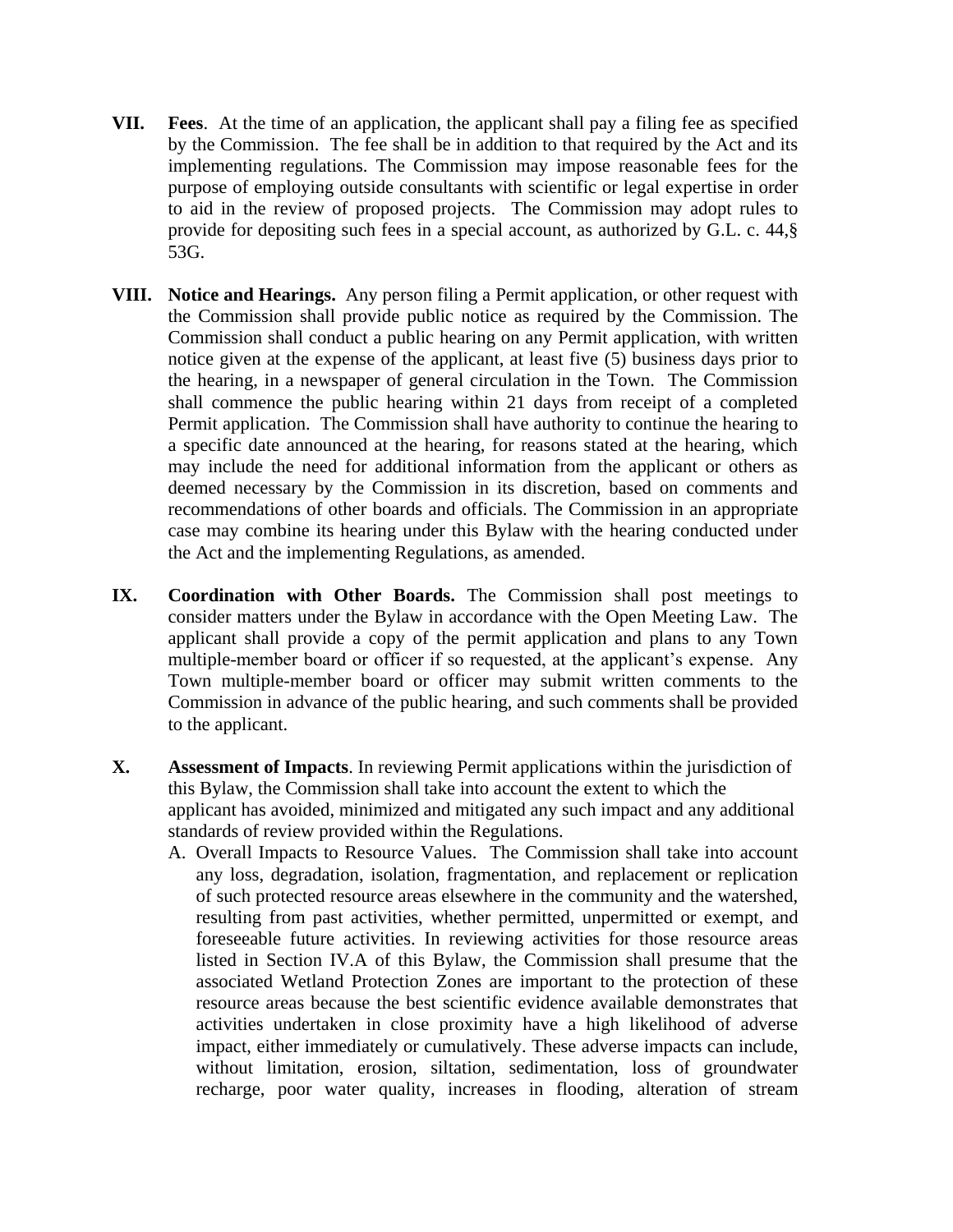morphology, significant changes in water temperature, alteration of pollutant removal capacity (including nitrates, nitrites, phosphorus, metals, salt, sediments and carbon); and loss of in-stream or riparian and upland wildlife habitat. The Commission shall presume that all vernal pools, and the associated vernal pool habitat and lands adjoining vernal pools, perform essential habitat functions. This presumption may be overcome only by a preponderance of credible evidence which, in the judgment of the Commission, demonstrates that the vernal pool habitat as defined by this Bylaw does not provide essential habitat functions. A formal evaluation shall be performed by an individual who, at a minimum, meets the qualifications of 310 CMR 10.60 and has conducted the evaluation at the appropriate time of year.

- B. Impacts in Areas of Critical Environmental Concern (ACEC). In reviewing activities within an ACEC, the Commission shall presume the ACEC is important to all the resource area values listed in this Bylaw and shall work to ensure the protection of these values and the functions they provide, particularly by taking measures toward the protection and enhancement of existing native vegetative cover for the improvement and maintenance of existing water quality and quantity; protection of riparian ecosystems and riverfront areas which support the continued viability of fisheries habitat and movement, including seasonal coldwater fisheries, mammals, freshwater mussels and other invertebrates; protection of wildlife habitat and existing native vegetative and aquatic cover in order to maintain existing populations and species diversity; and preservation and maintenance of the natural vegetation and geologic features such as stone walls and agricultural relics, which preserve both the function and character of resource area landscapes.
- **XI. Permits.** No Permit issued hereunder shall allow for any activities unless the applicant, in addition to meeting the otherwise applicable requirements of this Bylaw, has proved by a preponderance of the evidence that: (1) there is no practicable alternative to the proposed project with less adverse effects: and (2) such activities, including proposed mitigation measures will have no significant adverse impact on the areas or values protected by this Bylaw. The Commission shall regard as practicable an alternative which is reasonably available and capable of being done after taking into consideration the proposed property use, overall project purpose (e.g., residential, institutional, commercial, or industrial), logistics, existing technologies, costs of the alternatives, and overall project costs. The applicant for a Permit shall have the burden of proving by a preponderance of the evidence that the work proposed in the Permit application will not have unacceptable significant or cumulative adverse effects upon the resource area values protected by this Bylaw. Failure to provide adequate evidence to the Commission supporting this burden shall be sufficient cause for the Commission to deny a Permit or grant a Permit with conditions as further described in this Section.
	- A. Issuance of Permits. The Commission shall issue its Permit, in writing within 21 days of the close of the public hearing thereon. The Commission in an appropriate case may combine the decision issued under this Bylaw with the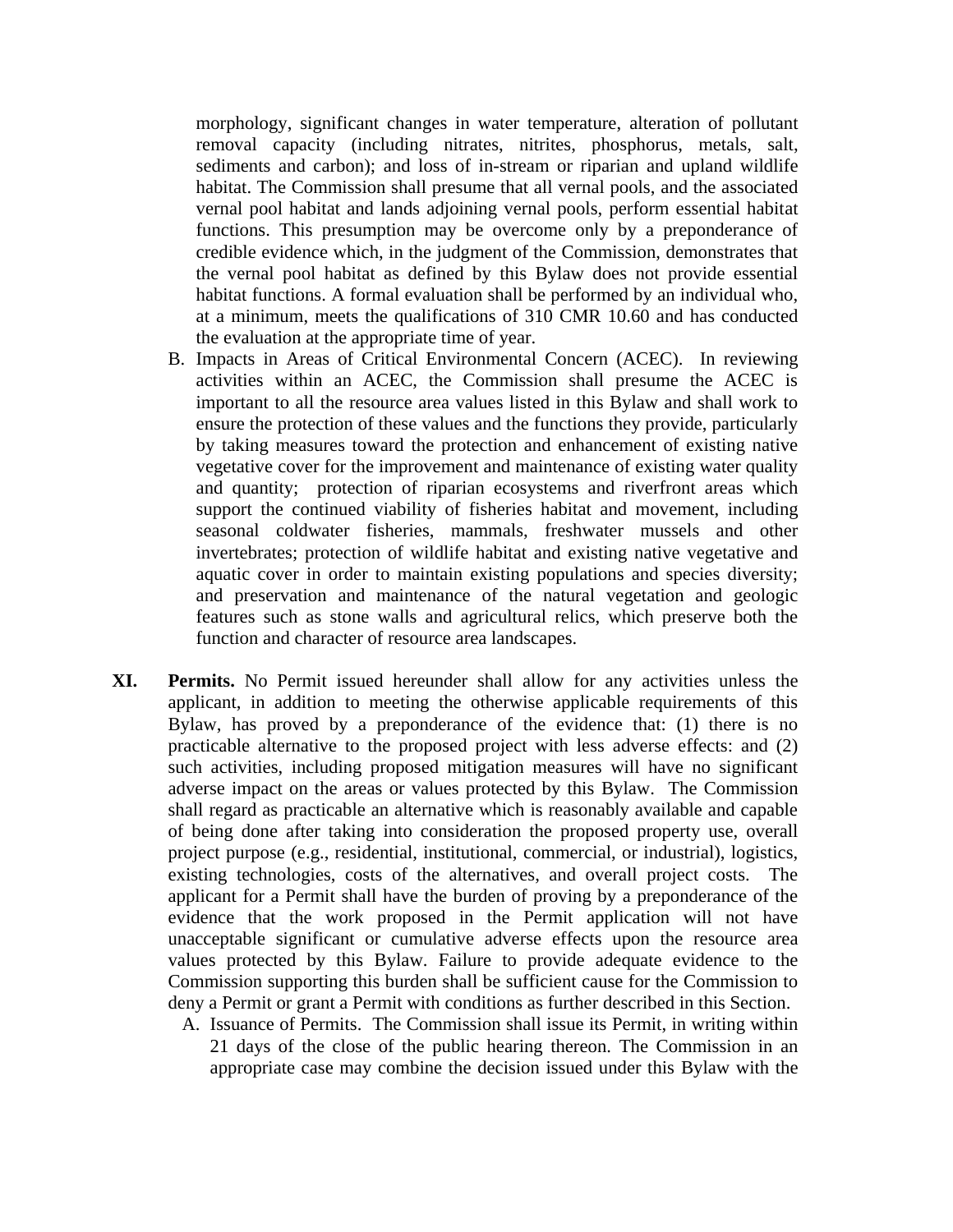Permit, or Certificate of Compliance (COC) issued under the Act and its implementing Regulations.

- B. Conditional Permits. If a Permit is issued, the Commission shall impose conditions deemed necessary or desirable to protect said resource area values, and all activities shall be conducted in accordance with those conditions.
	- 1. To prevent resource area loss, the Commission shall require applicants to avoid alteration wherever feasible; to minimize alteration; and, where alteration is unavoidable and has been minimized, to provide full mitigation. Projects shall not be segmented or phased to evade or defer review requirements under this Bylaw or to give the appearance of no or minimal alteration or impact to the resource areas protected by this Bylaw. The Commission may authorize or require replication of wetlands as a form of mitigation, but only with specific plans, professional design, proper safeguards, adequate security, and professional monitoring and reporting to assure success, due to the inherent complexity of replication.
	- 2. Due to the importance of the Areas Subject to Protection under Section IV, the Commission may require compliance with design specifications, performance standards, and other measures and safeguards, including setbacks, no-disturb areas, no-build areas, and other work limits for protection of such Areas Subject to Protection, including without limitation strips of continuous, undisturbed vegetative cover, unless the applicant convinces the Commission that the area or part of it may be disturbed without harm to the values protected by the Bylaw.
	- 3. The Commission may require a wildlife habitat study of the project area, to be paid for by the applicant, whenever it deems appropriate. The decision shall be based upon the Commission's estimation of the importance of the habitat area considering (but not limited to) such factors as proximity to other areas suitable for wildlife, importance of wildlife "corridors" in the area, or actual, or historic presence of rare plant or animal species in the area. The work shall be performed by an individual who, at a minimum, meets the qualifications set out in the wildlife habitat section under 310 CMR 10.60.
- C. Denial of Permit. The Commission may deny a Permit based on the findings or conditions listed below; provided, however, that the Commission may consider any hardship on the applicant created by reason of denial, as demonstrated at the public hearing, such as those matters set forth below in Section XI.D:
	- 1. Where no conditions are adequate to protect said resource area values; or
	- 2. For failure to submit necessary information and plans requested by the Commission; or
	- 3. For failure to comply with the procedures, design specifications, performance standards, and other requirements in the Regulations associated with this Bylaw; or
	- 4. For failure to avoid, minimize or mitigate unacceptable significant or cumulative effects upon the resource area values protected by this Bylaw.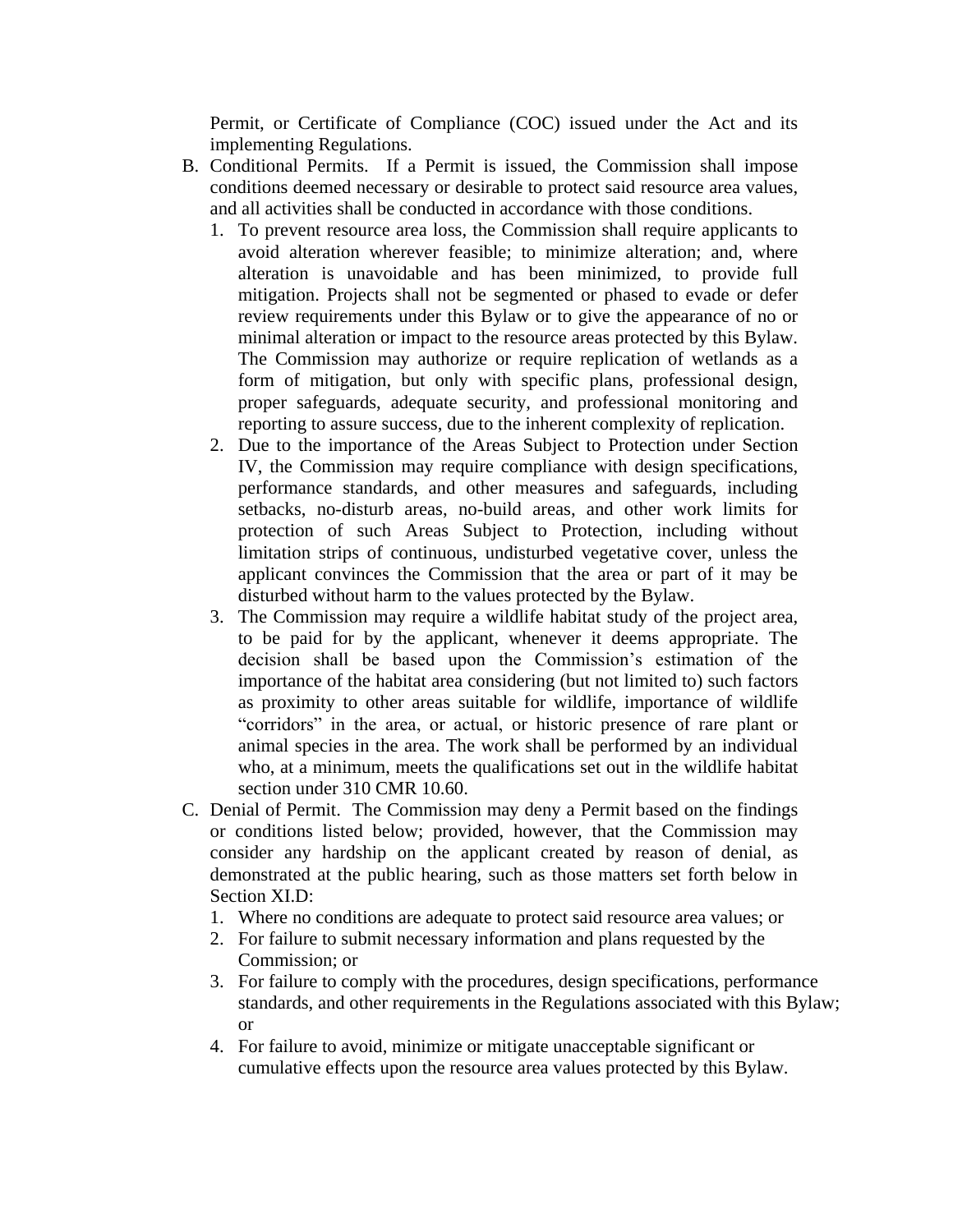- D. Waivers to Regulations. The Commission may waive specifically identified and requested procedures, design specifications, performance standards, or other requirements set forth in its Regulations, provided that:
	- 1. The Commission finds in writing after said public hearing that there are no reasonable conditions or alternatives that would allow the proposed activity to proceed in compliance with said Regulations; and
	- 2. That avoidance, minimization and mitigation have been employed to the maximum extent feasible; and
	- 3. That the Waiver is necessary to accommodate an overriding public interest or to avoid a decision that so restricts the use of the property as to constitute an unconstitutional taking without compensation.
- E. Permit Validity. A Permit shall expire three (3) years from the date of issuance; or five (5) years from the date of issuance for recurring or continuous maintenance work, provided that annual notification of time and location of work is given to the Commission. Permits may be extended for one (1) or more periods up to three (3) years each, provided that a request for an extension is received in writing by the Commission at least thirty (30) days prior to the expiration date. Notwithstanding the above, a Permit may identify requirements which shall be enforceable for a stated number of years, indefinitely, or until permanent protection is in place, and shall apply to all present and future owners of the land. For good cause the Commission may revoke any Permit or other decision issued under this Bylaw after notice to the holder, the public, and town boards, pursuant to §VIII, and after a public hearing.
- F. Permit Amendments. Amendments to Permits shall be handled in the manner set out in the Act and implementing Regulations, and, to the extent that the Commission promulgates Regulations in accordance with Section III of this Bylaw, the Commission's Regulations.
- G. Recording of Decision. Permits shall be recorded in the Registry of Deeds or, if the land affected is registered land, in the registry section of the land court for the district wherein the land lies, and until the holder of the permit certifies in writing to the Commission that the document has been recorded and all appeal periods have lapsed, prior to commencement of approved work. If the applicant fails to perform such recording, the Commission may record the documents itself and require the Applicant to furnish the recording fee.
- **XII. Definitions.** The following definitions shall apply in the interpretation and implementation of this Bylaw.
- The "Act" means the Wetland Protection Act (G.L. c. 131, § 40), and may also be referred to as "WPA".

The term "agriculture" shall be defined as set forth in 310 CMR 10.04, "Agriculture".

The term "alter" shall include, without limitation, the following activities when undertaken to, upon, within or affecting resource areas protected by this Bylaw: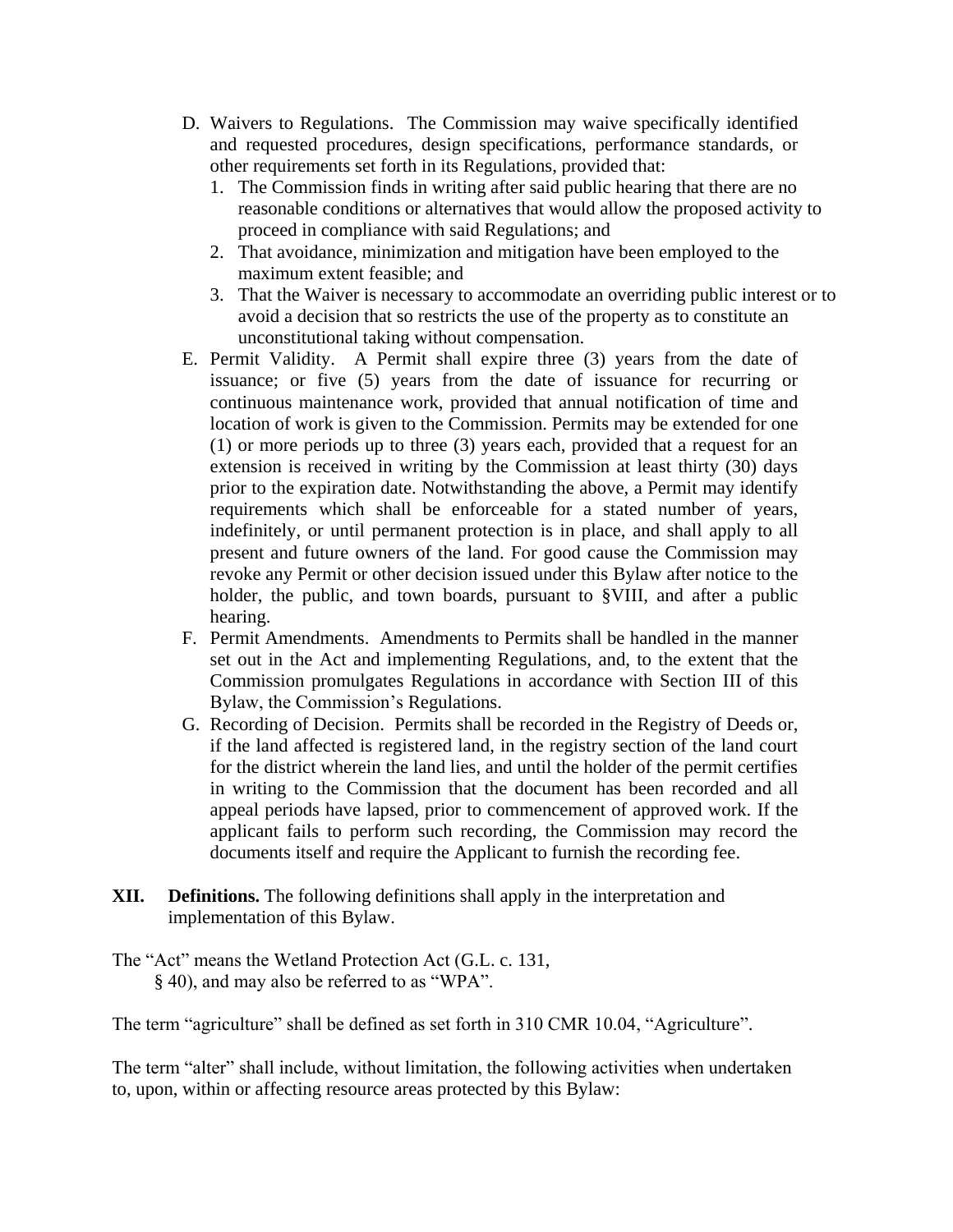- A. Removal, excavation, or dredging of soil, sand, gravel, or aggregate materials of any kind;
- B. Changing of preexisting drainage characteristics, flushing characteristics, salinity distribution, sedimentation patterns, flow patterns, or flood retention characteristics;
- C. Drainage, or other disturbance of water level or water table;
- D. Dumping, discharging, or filling with any material which may degrade water quality;
- E. Placing of fill, or removal of material, which would alter elevation;
- F. Driving of piles, erection, expansion of buildings, or structures of any kind;
- G. Placing of obstructions or objects in water;
- H. Destruction of plant life including cutting or trimming of trees and shrubs or clearing herbaceous plants;
- I. Changing temperature, biochemical oxygen demand, or other physical, biological, or chemical characteristics of any waters;
- J. Any activities, changes, or work which may cause or tend to contribute to pollution of any body of water or groundwater; and
- K. Incremental activities which have, or may have, a cumulative adverse impact on the resource areas protected by this Bylaw.

The term "Area of Critical Environmental Concern" shall mean an area designated by the Secretary of Energy and Environmental Affairs pursuant to M.G.L. c. 21A, § 2 (7) and 301 CMR 12.00.

"Existing structures and activities" shall mean those lawfully approved, performed or for which a permit application has been submitted under the Act, prior to the date of adoption of the Bylaw.

"Freshwater wetland" shall mean any wet meadow, marsh, swamp, bog, area where groundwater, flowing or standing surface water, or ice provide a significant part of the supporting substrate for a plant community adapted to characteristics of saturated soil or the presence of a hydric soil. Delineations may be made by a predominance of wetland vegetation and/or presence of hydric soils and/or the largest observed volume of confined water. The Commission recognizes that soils can be slow to respond to hydrologic conditions and may allow a wetland delineation to be made without the presence of hydric soils, such as those conditions found in abandoned gravel pits. Freshwater wetlands include wetlands both bordering and isolated.

"Isolated land subject to flooding" shall mean an isolated depression or closed basin consisting of a minimum of 400 s.f., not occurring in existing lawns, gardens, landscaped areas, storm water management structures or driveways. Isolated land subject to flooding may be underlain by pervious material, which in turn may be covered by a mat of organic peat or muck. The boundary of isolated land subject to flooding is the perimeter of the largest observed or recorded volume of water confined in said area.

The term "isolated vegetated wetland" shall mean any wet meadow, marsh, swamp, bog, area where groundwater, flowing or standing surface water, or ice provide a significant part of the supporting substrate for a hydrophitic plant community or hydric soil. Isolated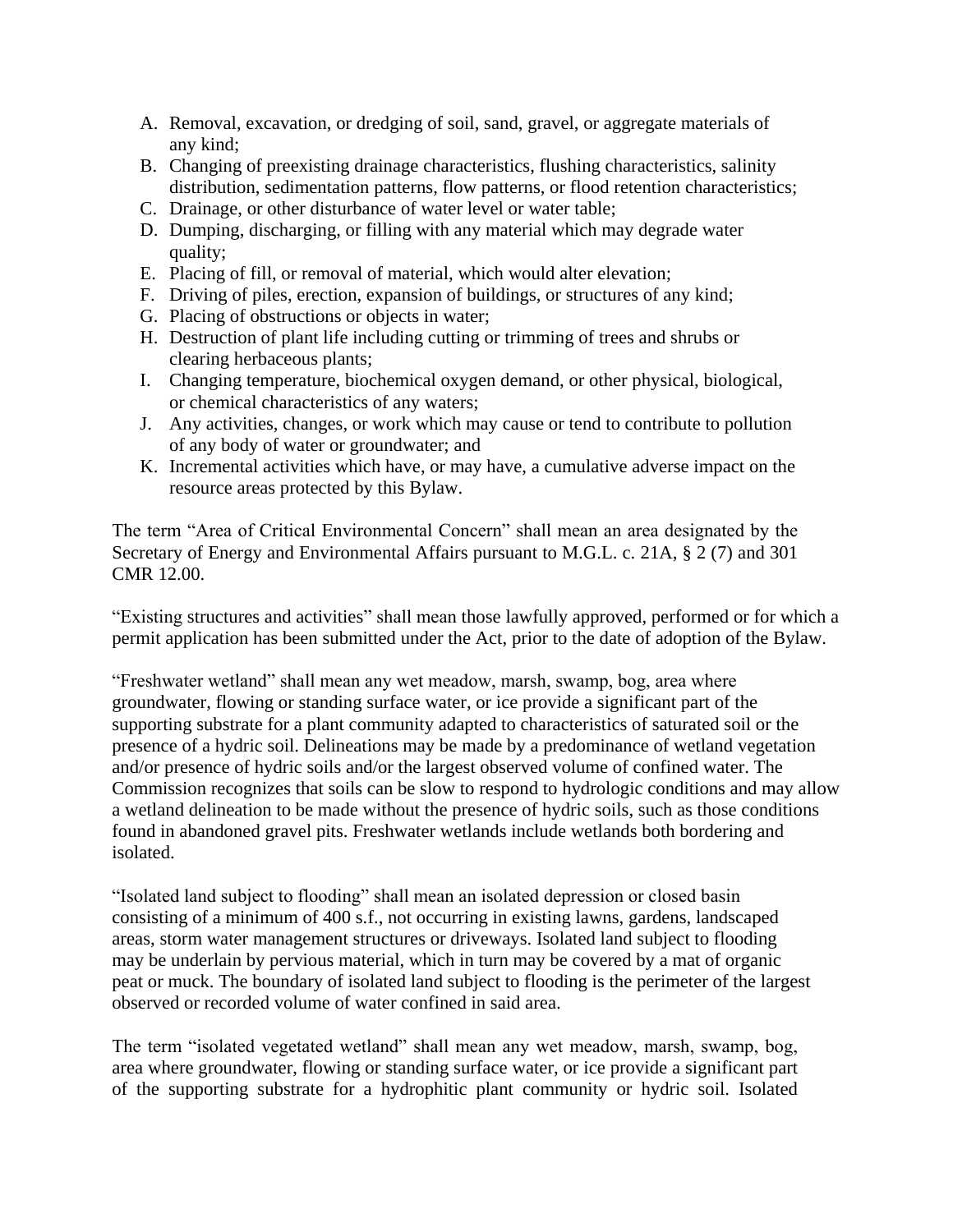vegetated wetlands may contain emergent and/or submergent plant communities and may also be referred to as "isolated wetlands", "federal non-state wetland" or combination of terms thereof.

The term "land adjoining the vernal pool" means the terrestrial area surrounding the vernal pool that may also be referred to as the critical terrestrial habitat in the best scientific evidence available and the appropriate literature.

The term "no disturbance zone" shall mean a continuous strip of undisturbed natural vegetative cover within the Wetland Protection Zone directly adjacent to a resource area. The no disturbance zone (NDZ) means that there shall not be any alteration of natural vegetation including but not limited to, cutting or clearing vegetation, construction, stockpiling materials or dumping whether organic or inorganic.

The term "passive recreation" shall include walking; hiking; swimming; birdwatching; camping; photography; non-motorized biking and boating; and other similar activities.

The term "person" shall include any individual, group of individuals, association, partnership, corporation, company, business organization, trust, estate, the Commonwealth or political subdivision thereof to the extent subject to town bylaws, administrative agency, public or quasi-public corporation or body, this municipality, and any other legal entity, its legal representatives, agents, or assigns.

A "potential vernal pool" is a vernal pool that appears on the potential vernal pool data layer of MassGIS or the Massachusetts Aerial Photo Survey of Potential Vernal Pools (NHESP, Spring 2001), as amended.

"Pollutant removal capacity" means that ability of a resource area to remove, but not limited to, the following: nutrients, sediments, organic materials, pathogens, hydrocarbons, metals, pesticides, chlorides, trash and debris, nitrates, nitrites, phosphorus, metals, salt, sediments and carbon.

"Protection of fisheries" means protection of the capacity of an Area Subject to Protection under this Bylaw to:

- A. prevent or reduce contamination or damage to fish; and
- B. serve as their habitat and nutrient source. Fish includes all freshwater species.

"Protection of riparian ecosystems" means protection of the capacity of an Area Subject to Protection under this Bylaw to:

- A. maintain the baseflows of brooks, streams and rivers, both intermittent and perennial;
- B. maintain the native plant cover necessary for maintaining temperature and relative humidity in and around the stream, for wildlife habitat and for organic input to the stream system; and
- C. support the continued viability of fisheries habitat and movement, including seasonal coldwater fisheries, mammals, freshwater mussels and other invertebrates.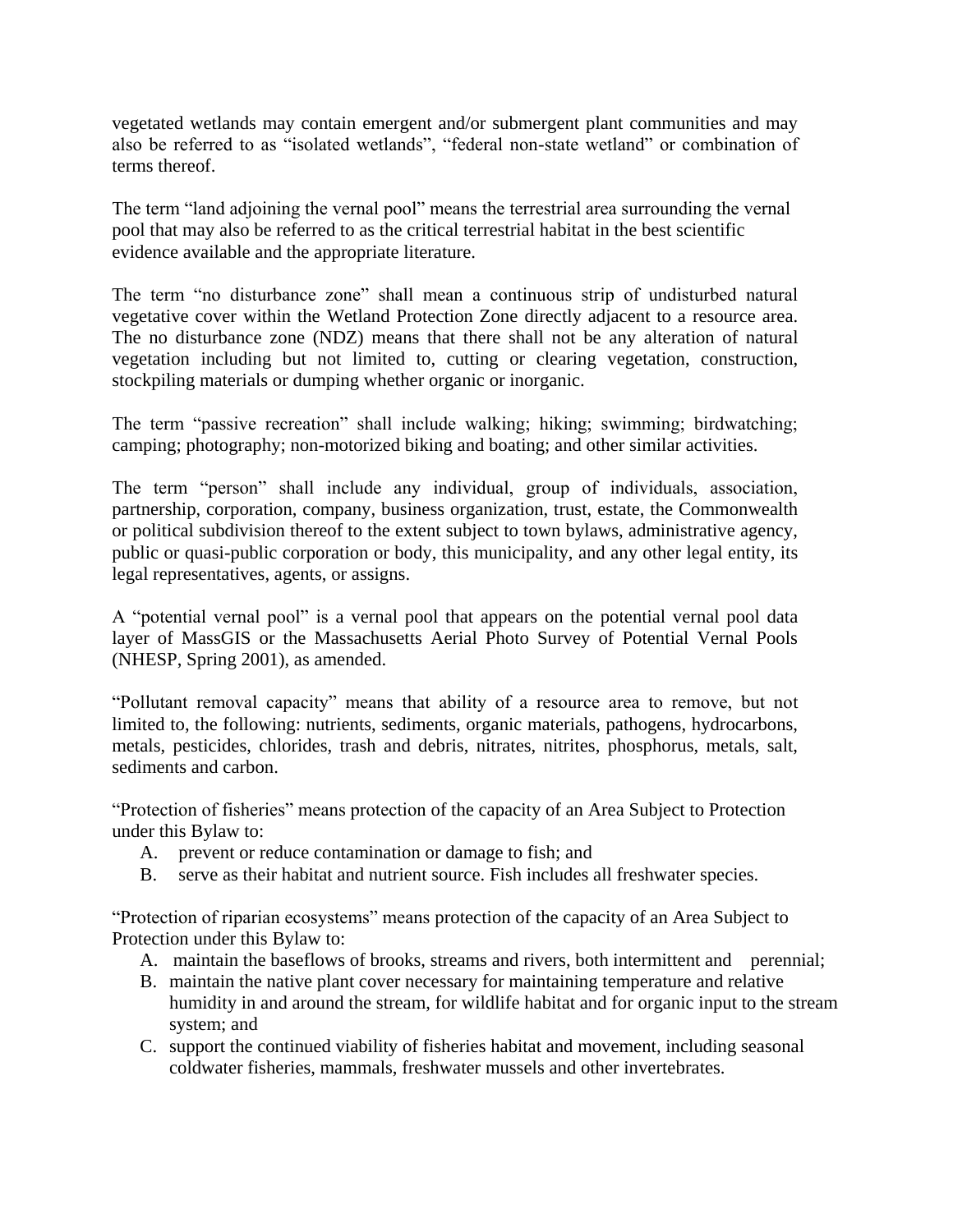"Protection of wildlife habitat" means areas that due to their plant community composition and structure, hydrologic regime or other characteristics, provide important food, cover, shelter, nesting, aestivation, migratory or overwintering areas, or breeding areas for wildlife.

"Protection of wildlife populations and species diversity" means protection of the capacity of an Area Subject to Protection under this Bylaw to:

- A. maintain essential life functions of wildlife; and
- B. maintain wildlife corridors essential for wildlife dispersal, recruitment and genetic diversity

The term "rare species" shall include, without limitation, all vertebrate and invertebrate animals and all plant species listed as endangered, threatened, or of special concern by the Massachusetts Division of Fisheries and Wildlife, regardless whether the site in which they occur has been previously identified by the Division.

"Request for Determination of Applicability" means a written request made by any person to a conservation commission or the Department of Environmental Protection for a determination as to whether a site or work thereon is subject to this Bylaw. The request shall be submitted on DEP Form 1. Requests for resource area boundary verification shall be done using the Abbreviated Notice of Resource Area Delineation (ANRAD).

A "spring" shall mean a small stream or pool of water flowing naturally from the earth.

The term "segmentation" shall mean dividing, separating or sectioning a project or property(ies) to 1) evade or defer the review requirements of this Bylaw; 2) give the appearance of no or minimal impact to the Areas Subject to Protection under this Bylaw or 3) to avoid the appearance of exceeding resource area thresholds. Examples of segmentation include, but are not limited to, separating a larger project into smaller individually permitted phases; dividing a larger parcel into smaller lots; and submitting permit applications individually for separate assessor's parcels that are cumulatively part of a larger project.

The term "vernal pool depression" means the area of the confined basin depression. The boundary of the vernal pool shall be the mean annual high-water mark.

"Vernal pool habitat" shall include, in addition to scientific definitions found in the regulations under the Act, a confined basin or depression not occurring in existing lawns, gardens, landscaped areas, storm water management structures or driveways which, at least in most years, holds water for a minimum of two (2) continuous months during the spring and/or summer; is free of adult fish populations; provides essential breeding habitat, and other extremely important wildlife habitat functions during non-breeding season, for a variety of amphibian species including but not limited to, wood frog (Lithobates sylvaticus) and Ambystomatid salamanders, and freshwater invertebrates (like fairy shrimp, caddisflies, amphibious snails, dragonflies and damselflies and fingernail clams); and provides important habitat for other wildlife species, regardless of whether it has been certified by the Massachusetts Natural Heritage and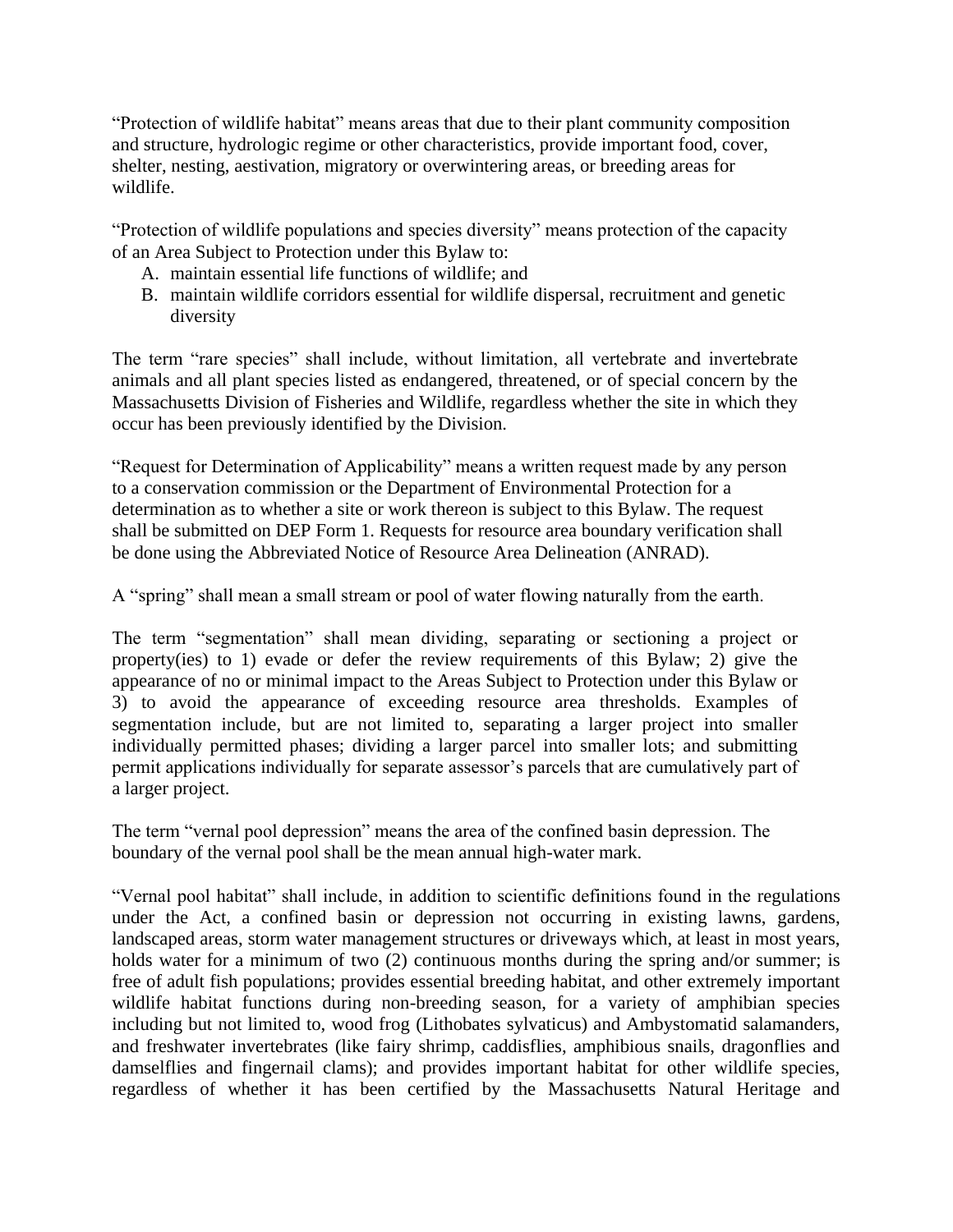Endangered Species Program (NHESP), or whether the pool is located within a state protected resource area. Vernal pool habitat extends out to a distance of 100 feet from the vernal pool depression.

The term "visual barrier" shall mean a permanent immovable barricade used to demarcate the no disturbance zone and notify owners of environmentally sensitive areas. Visual barriers shall consist of a post-and-rail fence or a split-rail fence or other approved barrier.

"WPA" means the Wetland Protection Act (G.L.c. 131, § 40), and may also be referred to as "the Act".

"Wetland Protection Zone" (WPZ) means the area of land extending 100 feet horizontally outward from the boundary of any area specified in Section IV.A.

The term "wildlife" means all vertebrates and invertebrates listed to inhabit Massachusetts by the Division of Fisheries and Wildlife.

"Wildlife habitat" shall mean those areas subject to protection which, due to their plant community composition and structure, hydrologic regime or other characteristics, provide important food and water; cover; shelter; migratory, recruiting and dispersal; aestivation, overwintering, nesting, or breeding areas for wildlife.

Except as otherwise provided in this Bylaw or in associated Regulations of the Commission, the definitions of terms and the procedures in this Bylaw shall be as set forth in the Act and its implementing Regulations.

- **XIII. Security.** As part of a Permit issued under this Bylaw, in addition to any security required by any other municipal or state board, agency, or official, the Commission may require that the performance and observance of the conditions imposed thereunder (including conditions requiring mitigation work) be secured wholly or in part by one or all of the methods described in the Regulations promulgated under this Bylaw.
- **XIV.** E**nforcement.** No person shall remove, fill, dredge, build upon, degrade, or otherwise alter resource areas protected by this Bylaw, or cause, suffer, or allow such activity, or leave in place unauthorized fill, or otherwise fail to restore illegally altered land to its original condition, or fail to comply with a Permit or an enforcement order issued pursuant to this Bylaw.
	- A. Entrance to Property. The Commission, its agents, officers, and employees shall have authority to enter upon privately owned land for the purpose of performing their duties under this Bylaw and may make or cause to be made such examinations, surveys, or sampling as the Commission deems necessary, subject to the constitutions and laws of the United States and the Commonwealth.
	- B. Means of Enforcement. This Bylaw and any Regulations promulgated hereunder may be enforced by any available means in law or equity, including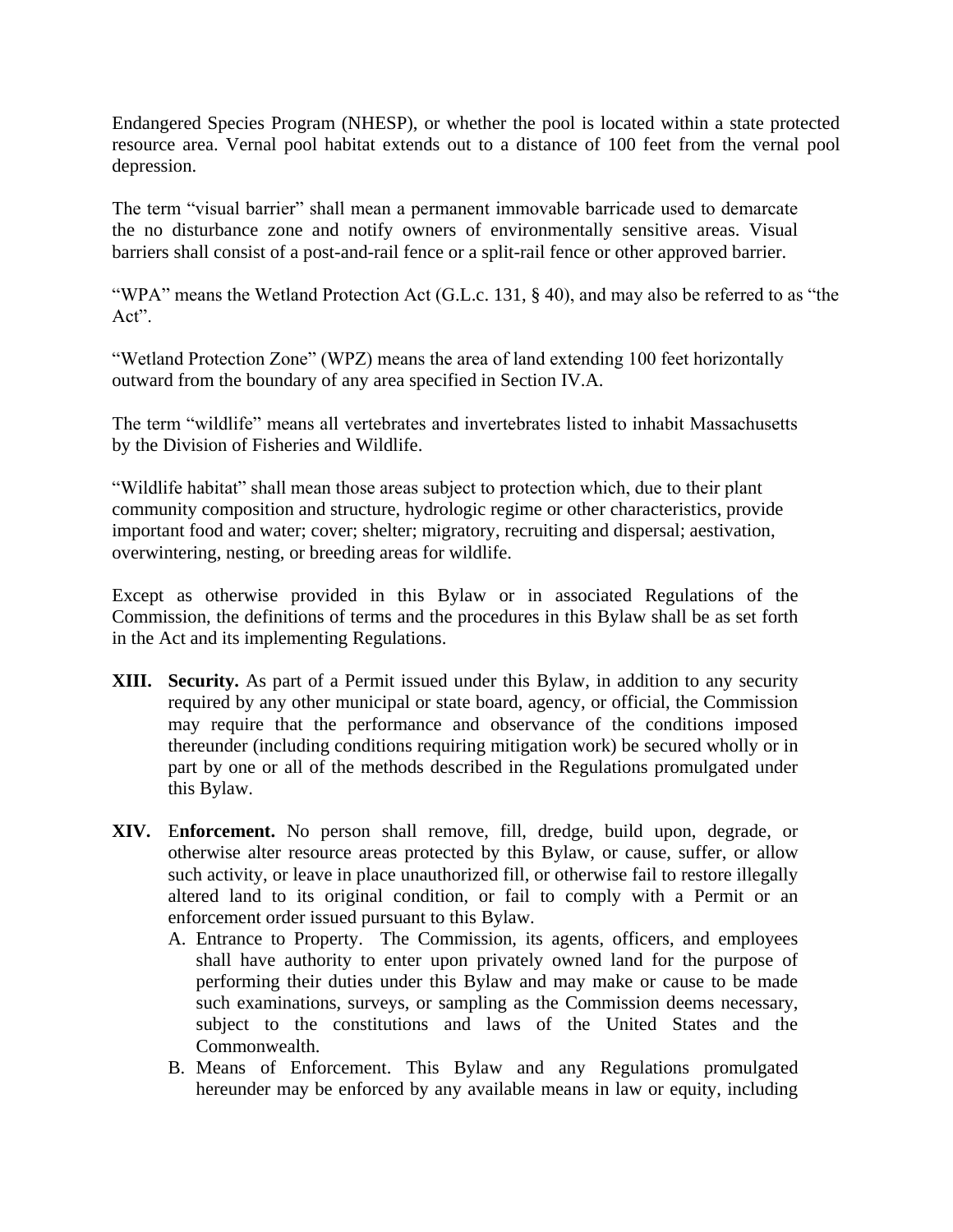but not limited to enforcement by criminal indictment in accordance with G.L. c.40, §21 and by noncriminal disposition in accordance with G.L. c. 40, §21D and the Town Bylaws, "Non-Criminal Disposition."

- C. Penalties/Restoration. Any person who violates any provision of this Bylaw, Rule or Regulation of the Commission, or of a permit issued hereunder may be ordered to restore the property to its original condition and take other action deemed necessary to remedy such violations, or may be fined, or both. Any person who violates any provision of this Bylaw or any rules or regulations promulgated hereunder, or permits or administrative orders issued thereunder shall be punished by a fine of not more than \$300. Each day or portion thereof during which a violation continues shall constitute a separate offense, and each violation of a provision of the Bylaw or rules or regulations promulgated hereunder, or permits or administrative orders issued thereunder, shall constitute a separate offense.
- D. Non-Criminal Disposition. The Conservation Commission, its agent, and any police officer of the Town may enforce this Bylaw and any rules or regulations promulgated hereunder by non-criminal disposition in accordance with G.L. c.40, §21D and the Norton Town Bylaws, "Non-criminal Disposition." The fine for violation of this by-law shall be three hundred dollars (\$300) for each offense. Each day or portion thereof during which a violation continues shall constitute a separate offense, and each violation of a provision of the Bylaw or any rules or regulations promulgated hereunder shall constitute a separate offense.
- **XV. Severability.** The invalidity of any section or provision of this Bylaw shall not invalidate any other section or provision thereof, nor shall it invalidate any Permit, approval or determination which previously has been issued.

(CONSERVATION COMMISSION)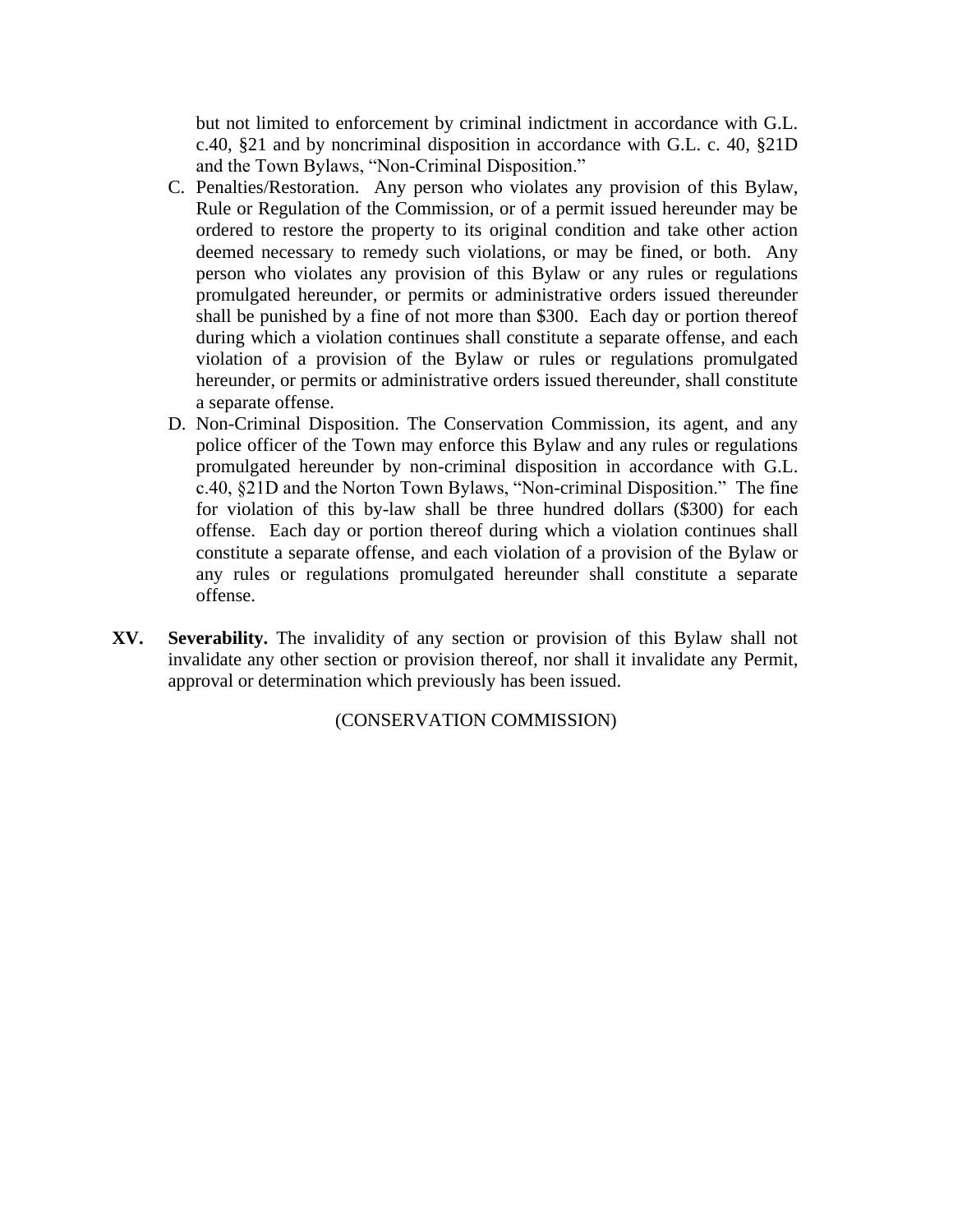# **Town of Norton, MA**

# **Wetland Protection Rules and Regulations**

**DRAFT June 7, 2010**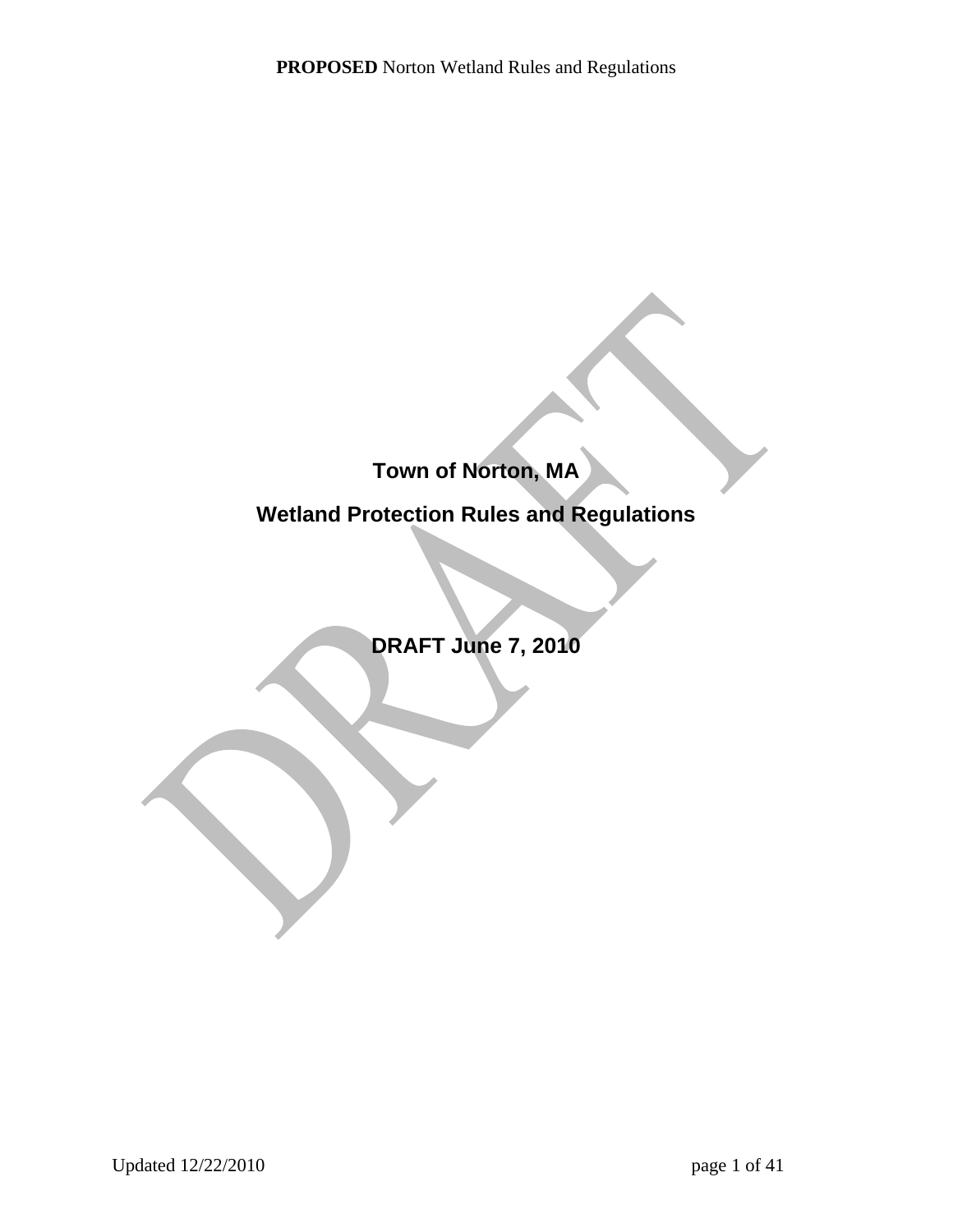# **Table of Contents**

### Section 1: General Provisions

- A. Authority
- B. Revisions to the Rules and Regulations
- C. Effective Date
- D. Severability
- E. Purpose
- F. Interests and Values
- G. Areas Subject to Protection Under the Bylaw
- H. Exemptions

### Section 2: Definitions

### Section 3: Application Procedures

- A. Application Forms
- B. Required Plans and Information
- C. Timing Requirements
- D. Submittal of Complete Applications
- E. Notice to Abutters
- F. Field Work and Site Inspections
- G. Issuance of Permits
- H. Return of Conservation Commission Correspondence
- I. Recording In Registry of Deeds or Land Court
- J. Pre-Construction Meetings
- K. Amendments to Permits
- L. Certificates of Compliance (COC)
- M. Partial Certificate of Compliance (PCOC)
- N. Standard Operating Procedure for Posting Bonds
- O. Use of Bond Funds
- P. Occupancy Permits

### Section 4: Fees

- A. Filing Fee Schedule
- B. Legal Advertisement
- C. Consultants
- D. Re-inspections

# Section 5: Project Review and Design Criteria

- A. Calculating Impacts to Resource Areas
- B. Rare Species
- C. Wetland Replication Areas
- D. Areas of Critical Environmental Concern (ACECs)
- E. Presumption of Impervious Cover
- F. Presumption of Drainage and Storm Water Management Standards
- G. Presumption on Wetland and Stream Crossings
- H. Alternatives Analysis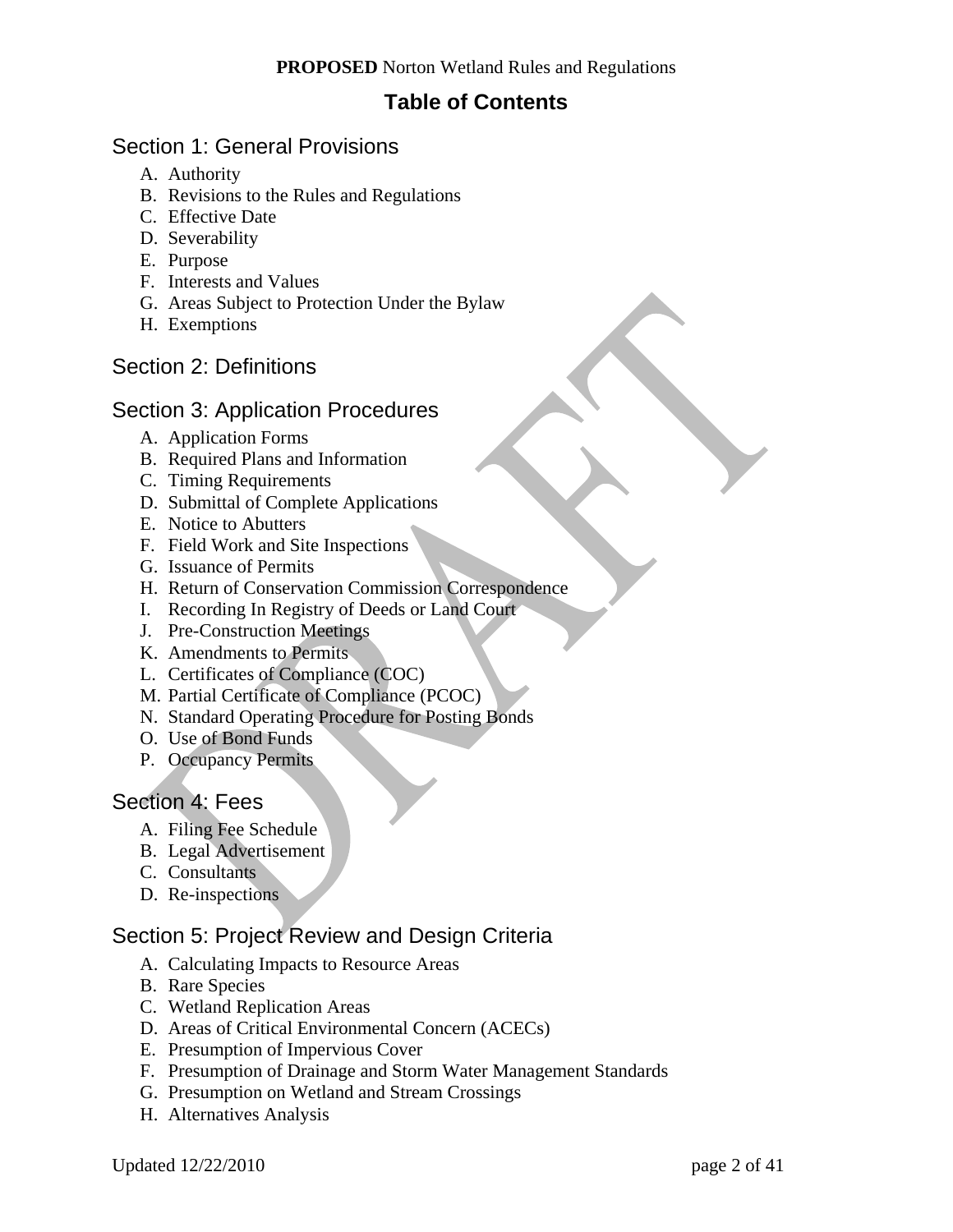- I. Segmentation and Cumulative Impacts
- J. Self-Imposed Hardship
- K. Limited Projects
- L. Erosion and Sedimentation Control
- M. Site Stabilization
- N. Vegetation and Landscaping
- O. Lighting
- P. Docks and Boardwalks
- Q. Water Withdrawals
- R. Subdivision Design

### Section 6: Wetland Resource Areas and Performance Standards

- A. Wetland Protection Zone (WPZ)
- B. Bank
- C. Freshwater Wetlands
- D. Lands Subject to Flooding
- E. Reservoirs, Lakes and Ponds
- F. Lands Under Water Bodies and Waterways (LUWW)
- G. Intermittent Streams, Brooks and Creeks
- H. Perennial Rivers, Streams, Brooks and Creeks
- I. Vernal Pool Habitat
- J. Wildlife Habitat

### Section 7: Waivers

### Section 8: Enforcement

### Appendices:

Appendix A: Plan Submittal Requirements Appendix B: Stream Crossing Standards Appendix C: Fieldwork Code of Practice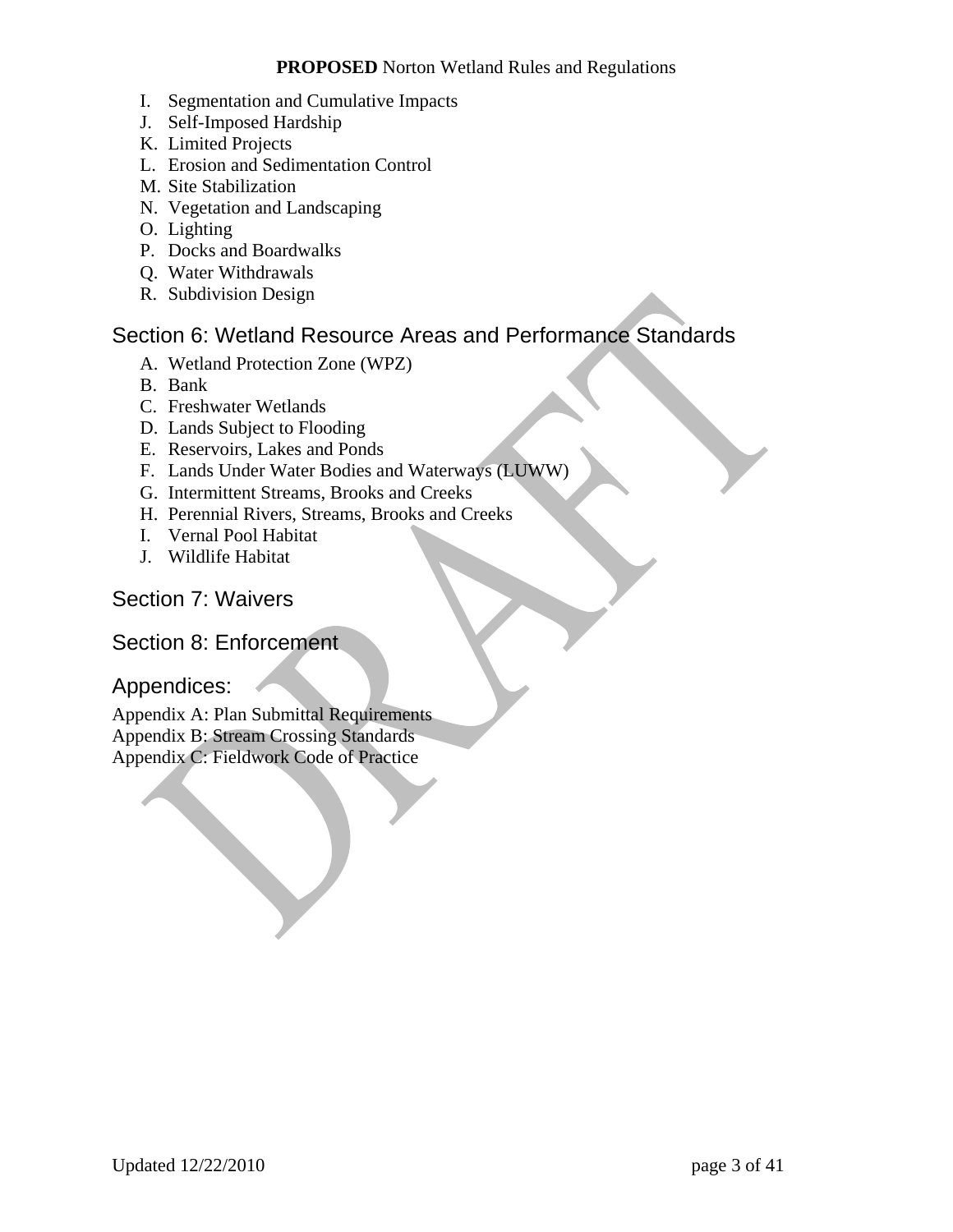# **Section 1: General Provisions**

### **I. Authority**

These Rules and Regulations are promulgated by the Town of Norton Conservation Commission pursuant to Chapter XXX Norton Wetlands Protection Bylaw of the Bylaws of the Town of Norton adopted on DATE, as amended (hereinafter "the bylaw").

#### **J. Revisions to the Rules and Regulations**

These Rules and Regulations may be revised from time to time by a majority vote of a quorum of the Conservation Commission provided that after public notice, a public hearing has been held in accordance with (public hearing section) of this bylaw.

### **K. Effective Date**

These Rules and Regulations shall be effective upon the date of adoption by the Norton Conservation Commission.

#### **L. Severability**

The invalidity of any section or provision of these Rules and Regulations shall not invalidate any other section or portion thereof, nor shall it invalidate any permit or determination that previously has been issued.

#### **M. Purpose**

The purposes of these Rules and Regulations include:

- 1. To provide administrative and permit review processes that facilitate the enforcement of all standards and procedures required under the Norton Wetland Protection Bylaw; and
- 2. To establish the performance standards, definitions and procedures, as empowered by the Norton Wetland Protection Bylaw, that shall be used by the Conservation Commission in order to protect the wetlands, water resources, flood prone areas, and adjoining buffer areas under their jurisdiction.

#### **N. Interests and Values**

Interests and values of a wetland resource area are the reasons why wetlands are important and necessitate protection. Clean and properly functioning sustainable resource areas in an environment are key elements of quality of life and security of property values in a community. A substantial component of these environmental values is embodied in wetlands adjacent our living spaces in the Town of Norton. Protection of these wetland recourse areas from damage and degradation provides value that extends to all properties in a community. Illustrations of some specific interests and values under the Norton Wetland Protection Bylaw include, but are not limited to, the following (collectively, the "resource area values protected by this bylaw"):

- 1. Interests and values identified in the Wetland Protection Act (MGL chapter 131, section 40; hereinafter the "Act") and its implementing regulations (310CMR10.00) include:
	- a. protection of public or private water supply;
	- b. protection of ground water supply;
	- c. flood control;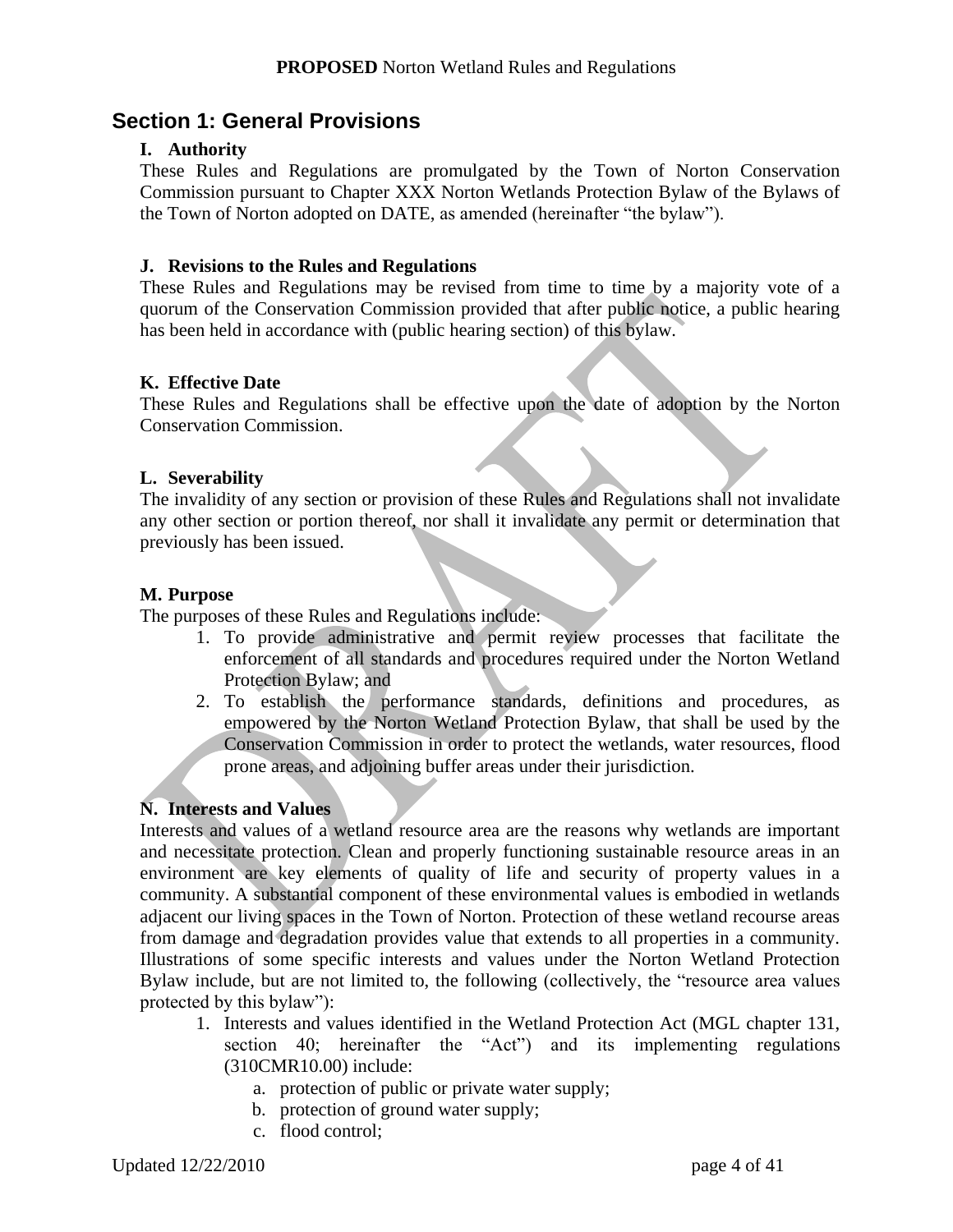- d. storm damage prevention;
- e. prevention of pollution;
- f. land containing shellfish;
- g. protection of fisheries; and
- h. protection of wildlife habitat.
- 2. In addition to the interests listed above, the following interests and values of a wetland resource area are necessary for water quality, aquifer recharge, wildlife habitat, and local biodiversity. Additional interests and values identified in this bylaw include:
	- a. protection and enhancement of existing vegetative cover for the improvement and maintenance of existing water quality;
	- b. protection of pollutant removal capacity (including nitrates, nitrites, phosphorus, metals, salt, sediments and carbon);
	- c. protection of riparian ecosystems which support the continued viability of fisheries habitat and movement, including seasonal coldwater fisheries, mammals and freshwater invertebrates;
	- d. protection of wildlife habitat and existing vegetative and aquatic cover in order to maintain existing populations and species diversity ;
	- e. protection of hydrology, native vegetation, and the natural chemical, physical and biological functions of vernal pool habitat and lands adjoining vernal pools, regardless of whether they have been certified by the Massachusetts Natural Heritage and Endangered Species Program (NHESP), or whether the pool is located within a state protected resource area;
	- f. prevention of loss or degradation of rare species habitat including rare plant and animal species listed in the Massachusetts Endangered Species List;
	- g. protection of soils and natural resources supporting agriculture and aquaculture;
	- h. maintenance of open space areas that provide recreation values of passive recreation, education, nature study and relaxation;
	- i. preservation and maintenance of the natural vegetation and geologic features, stone walls, and agricultural relics that creates Norton"s rural/suburban community character;
	- j. preservation of wetland resource area integrity through management of storm water discharges; and
	- k. minimization of negative impacts from development and prevention of project segmentation.

#### **O. Wetland Resource Areas**

Said resource areas (collectively the "resource areas protected by this bylaw") shall be protected whether or not they border surface waters.

- 1. The following jurisdictional areas, identified in the Wetland Protection Act (MGL chapter 131, section 40) and its implementing regulations (310CMR10.00), are subject to protection under this bylaw:
	- a. banks;
	- b. bordering vegetated wetland;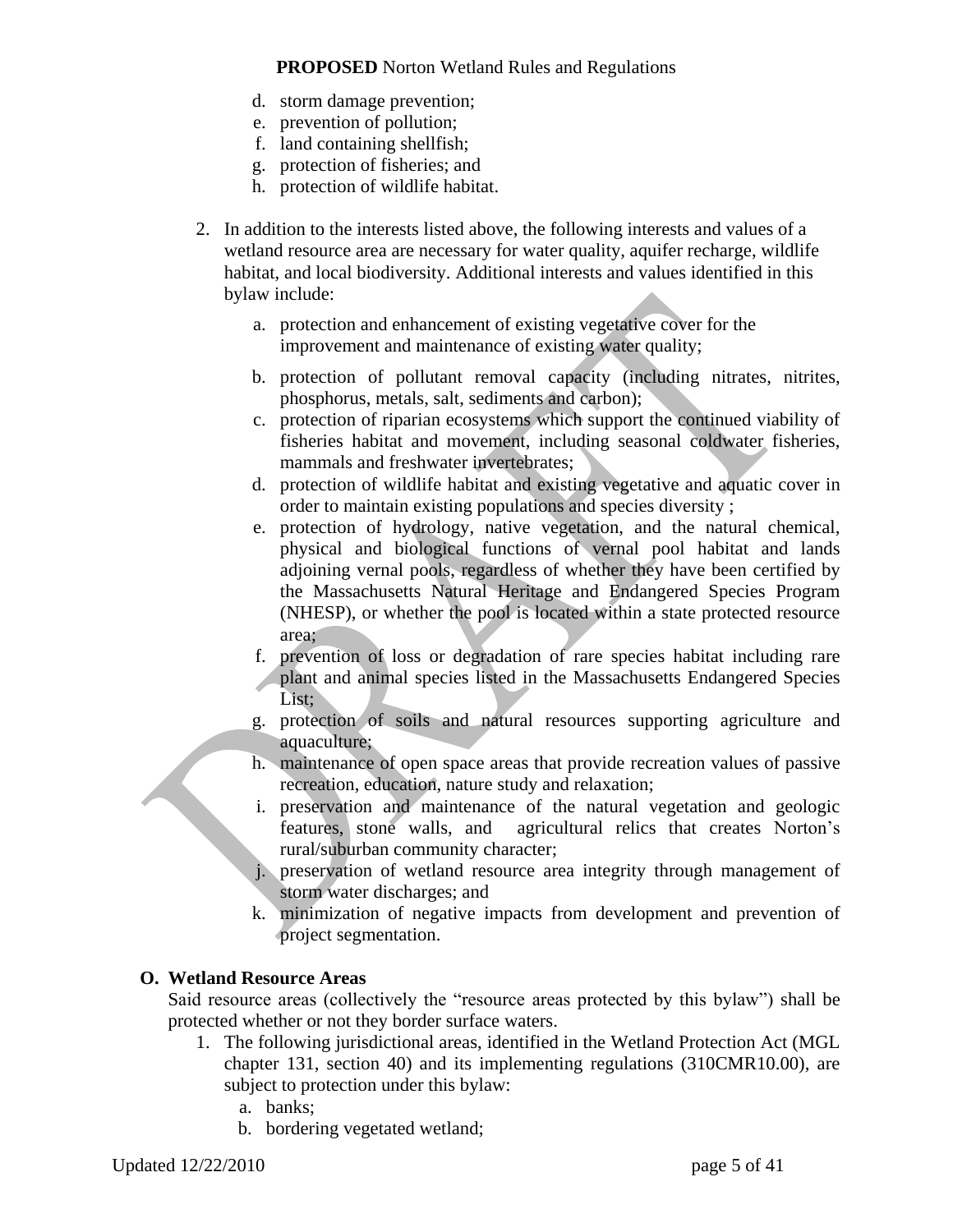- c. lands under water bodies and waterways;
- d. lands subject to flooding;
- e. riverfront area;
- f. rare species habitat; and
- g. wildlife habitat.
- 2. Jurisdiction of additional resources listed in this bylaw is necessary for the protection of water quality, aquifer recharge, wildlife habitat and the interests and values identified in this bylaw. Additional jurisdictional areas identified and defined in this bylaw include:
	- a. freshwater wetlands;
	- b. reservoirs, lakes, and ponds of any size and lands under these waterbodies;
	- c. isolated land subject to flooding as defined in the Wetland Protection Bylaw;
	- d. intermittent streams, brooks and creeks and lands under these waterways
	- e. lands within 100 feet of resource areas listed above in 1.G.1 a-b and 1.G.2.a-d as identified in this bylaw and referred to as the "Wetland Protection Zone":
	- f. perennial rivers, streams, brooks and creeks and lands adjoining these waterways out to a distance of 200 feet, defined as the riverfront area in the Wetland Protection Act [(MGL chapter 131, section 40 and its implementing regulations (310CMR10.00)]; and
	- g. vernal pool habitat, regardless of whether they have been certified by the Massachusetts Natural Heritage and Endangered Species Program (NHESP), or whether the pool is located within a state protected resource area.
- 3. A public review of activities proposed or undertaken within an area subject to protection under the bylaw, which will remove, fill, dredge or alter that area, is subject to these regulations and requires the filing of a permit for the local decision-making process.

#### **P. Exemptions**

Except as provided below, the Norton Wetland Protection Bylaw is applicable to applicants who seek to develop property or otherwise conduct an activity requiring the approval of the Conservation Commission. The requirements under this Bylaw shall not apply to:

- 1. lawfully located structures and activities in existence prior to DATE;
- 2. work and activities approved under the WPA (Massachusetts General Law Chapter 131, Section 40), as amended, provided the following:
	- a. a valid permit has been issued under the Act prior to the DATE adoption of these Rules and Regulations; or
	- b. an application for work under WPA has been submitted prior to the DATE adoption of these Rules and Regulations;
- 3. certain activities exempt from WPA, including:
	- a. normal maintenance or improvement of land in agricultural and aquacultural under 310 CMR 10.04; and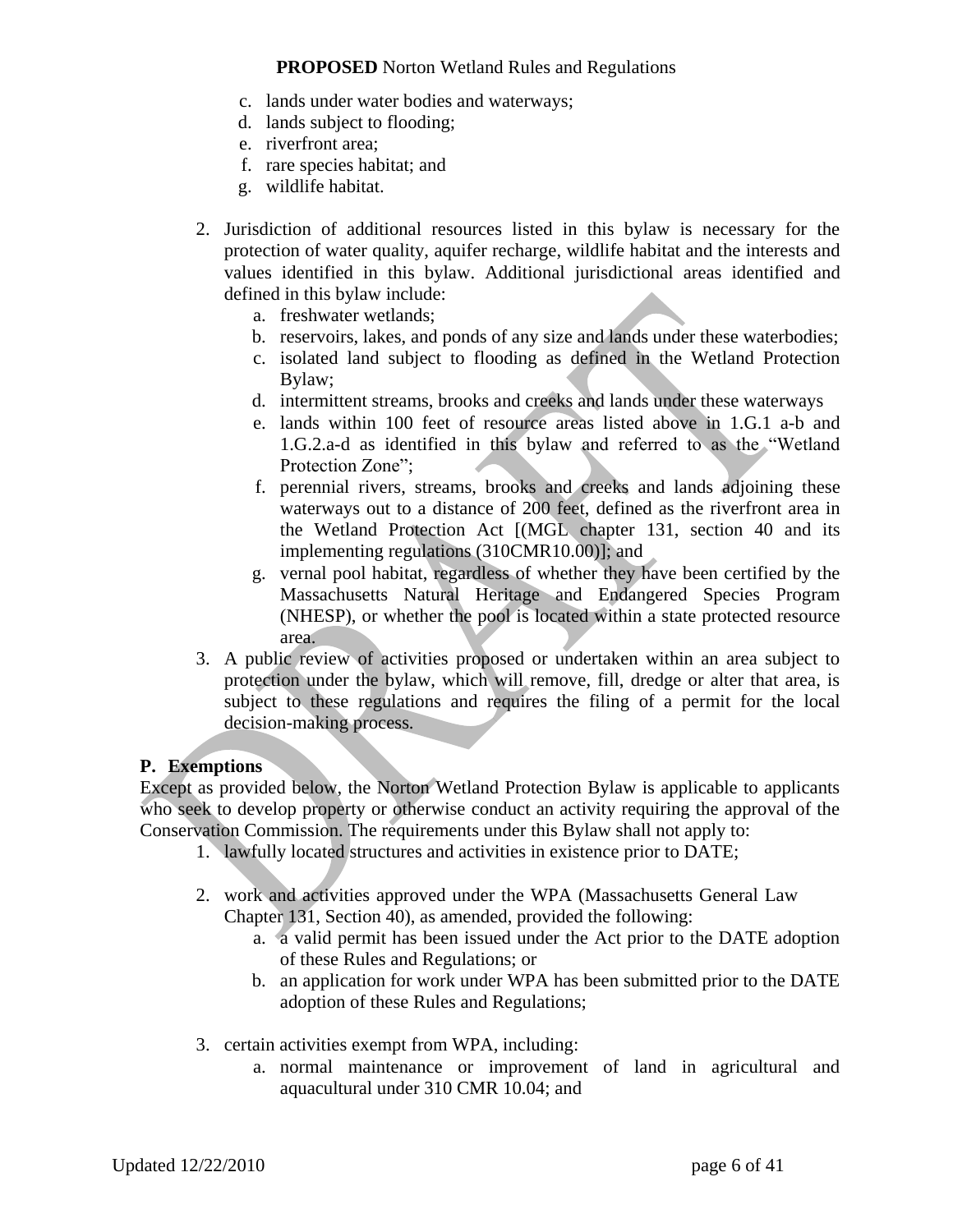- b. maintaining, repairing, or replacing, but not substantially changing or enlarging, an existing and lawfully located structure or facility used in the service of the public to provide electric, gas, water, telephone, telegraph, or other telecommunication services under 310CMR10.02(2)(a)(2), provided that:
	- 1. written notice has been given to the Conservation Commission prior to commencement of work; and
	- 2. the work conforms to any performance standards and design specifications in regulations adopted by the Commission;
- c. other activities specifically exempt in the Act.
- 4. emergency projects necessary for the protection of the health and safety of the public, provided that the work is to be performed by or has been ordered to be performed by an agency of the Commonwealth or a political subdivision thereof; provided that:
	- a. advance notice, oral or written, has been given to the Commission prior to commencement of work or within 24 hours after commencement;
	- b. the Commission or its agent certifies the work as an emergency project;
	- c. the work is performed only for the time and place certified by the Commission for the limited purposes necessary to abate the emergency; and
	- d. within 21 days of commencement of an emergency project a permit application shall be filed with the Commission for review as provided by this bylaw.
	- e. Upon failure to meet these and other requirements of the Commission, the Commission may, after notice and a public hearing, revoke or modify an emergency project approval and order restoration and mitigation measures.
- 5. certain minor activities in the buffer zone that are outside another resource area including:
	- a. plantings of native species, excluding turf lawns;
	- b. conversion of lawn to accessory uses such as decks, sheds, and patios, but not additions, garages, or swimming pools, provided the activity is located more than 50 feet from a bank; freshwater wetland; reservoir, pond or lake; and erosion control is properly installed and maintained throughout the project until the site is stabilized;
	- c. conversion of impervious surfaces to vegetated surfaces, provided erosion control is properly installed and maintained throughout the project;
	- d. temporary projects such as monitoring wells, percolation tests conducted pursuant to Title V, sediment sampling and surveying; and
	- e. mowing of existing, lawfully created lawns.
- 6. Certain projects to remove an exotic invasive plant listed by the Invasive Plant Atlas of New England (IPANE), provided that a Notice of Intent is filed as required under the Wetland Protection Act.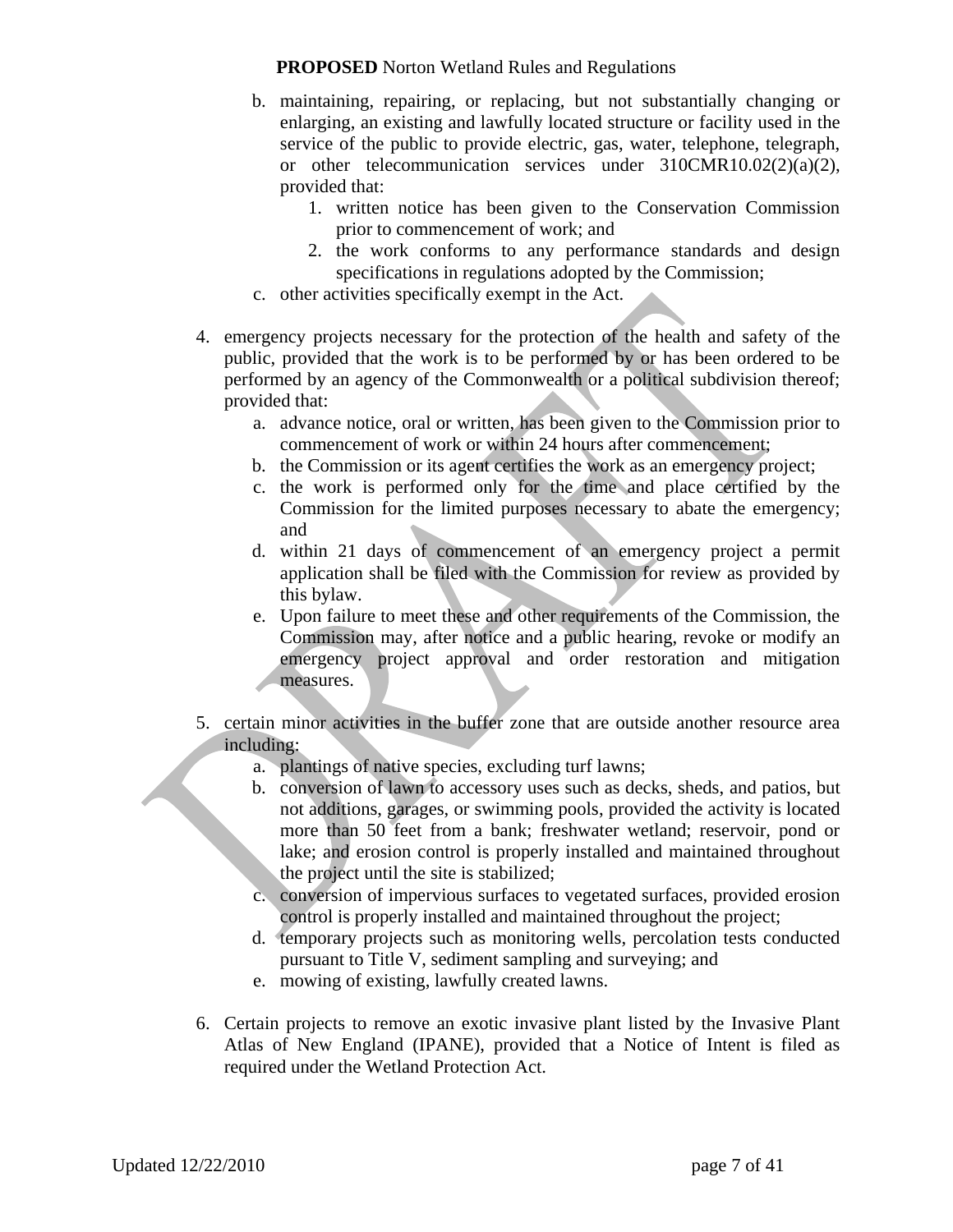### **Section 2: Definitions**

The definitions of terms shall be as set forth in the Act and its implementing regulations, except that the following definitions shall apply in the interpretation and implementation of this Bylaw.

The "Act" means the Wetland Protection Act (Massachusetts General Law Chapter 131, Section 40), and may also be referred to as "WPA".

"ADT" is the Average Daily Trip rate or the vehicle trip generation rate during a 24-hour period for a weekday.

"Alter" shall include, without limitation, the following activities when undertaken to, upon, within or affecting resource areas protected by this bylaw:

- 1. Removal, excavation, or dredging of soil, sand, gravel, or aggregate materials of any kind;
- 2. Changing of preexisting drainage characteristics, flushing characteristics, salinity distribution, sedimentation patterns, flow patterns, or flood retention characteristics;
- 3. Drainage, or other disturbance of water level or water table;
- 4. Dumping, discharging, or filling with any material which may degrade water quality;
- 5. Placing of fill, or removal of material, which would alter the elevation;
- 6. Driving of piles, erection, expansion of buildings, or structures of any kind;
- 7. Placing of obstructions or objects in water;
- 8. Destruction of plant life including cutting or trimming of trees and shrubs or clearing herbaceous plants;
- 9. Changing temperature, biochemical oxygen demand, or other physical, biological, or chemical characteristics of any waters;
- 10. Any activities, changes, or work which may cause or tend to contribute to pollution of any body of water or groundwater; and
- 11. Incremental activities which have, or may have, a cumulative adverse impact on the resource areas protected by this bylaw.

"Area of Critical Environmental Concern" shall mean an area designated by the Secretary of Energy and Environmental Affairs pursuant to M.G.L. c. 21A, § 2 (7) and 301 CMR 12.00.

"Existing" shall mean structures and activities lawfully approved or performed prior to DATE of adoption of regulations.

"Freshwater wetland" shall mean any wet meadow, marsh, swamp, bog, spring, area where groundwater, flowing or standing surface water, or ice provide a significant part of the supporting substrate for a plant community adapted to characteristics of saturated soil or the presence of a hydric soil. Delineations may be made by a predominance of wetland vegetation and/or presence of hydric soils and/or the largest observed volume of confined water. The Commission recognizes that soils can be slow to respond to hydrologic conditions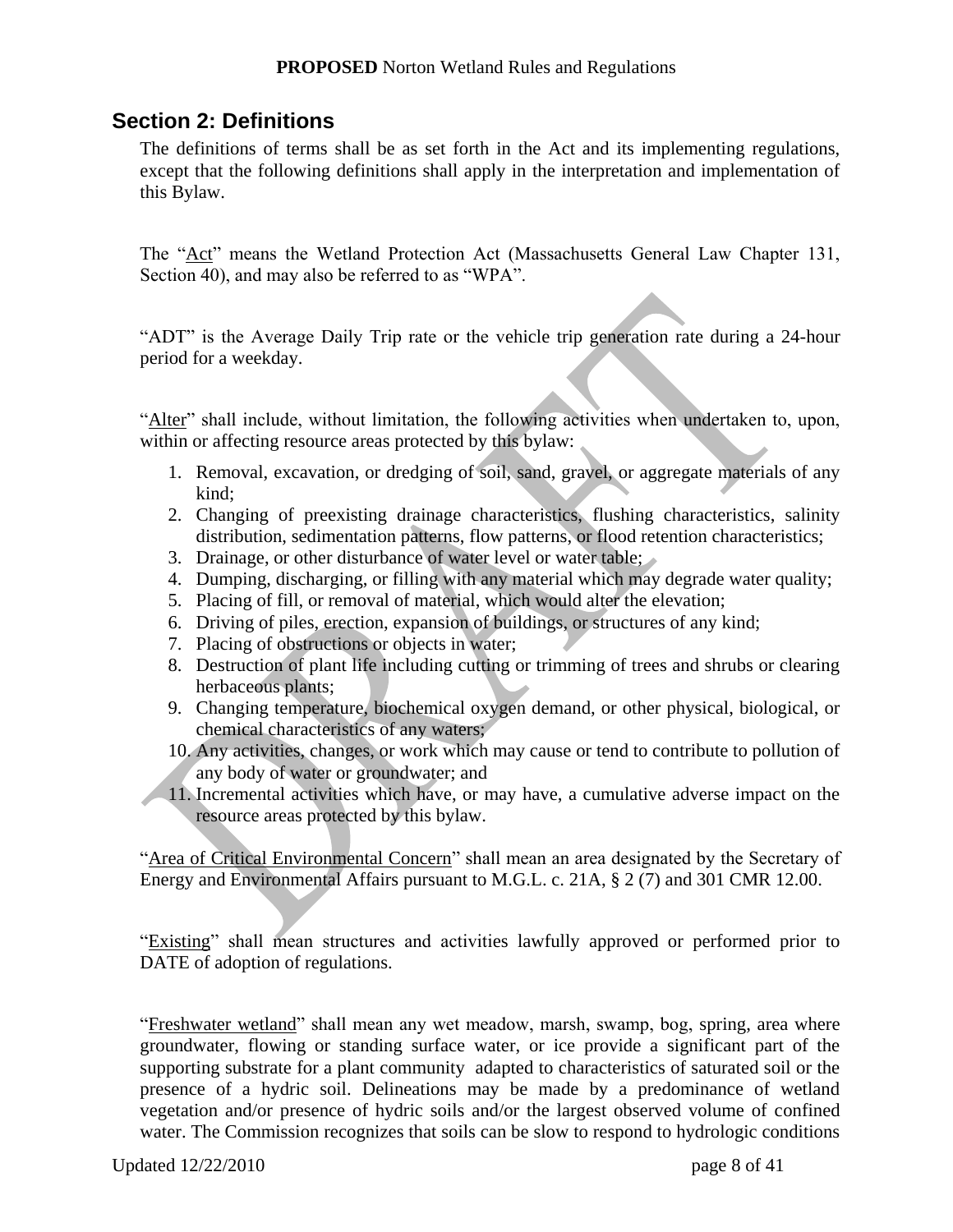and may allow a wetland delineation to be made without the presence of hydric soils, such as those conditions found in abandoned gravel pits. Freshwater wetlands include wetlands both bordering and isolated.

"IPANE" shall mean the Invasive Plant Atlas of New England (IPANE).

"Isolated land subject to flooding" shall mean an isolated depression or closed basin consisting of a minimum of 400 s.f., not occurring in existing lawns, gardens, landscaped areas, storm water management structures or driveways. Isolated land subject to flooding may be underlain by pervious material, which in turn may be covered by a mat of organic peat or muck. The boundary of isolated land subject to flooding is the perimeter of the largest observed or recorded volume of water confined in said area.

"Isolated vegetated wetland" shall mean any wet meadow, marsh, swamp, bog, area where groundwater, flowing or standing surface water, or ice provide a significant part of the supporting substrate for a hydrophitic plant community or hydric soil. Isolated vegetated wetlands may contain emergent and/or submergent plant communities and may also be referred to as "isolated wetlands", "federal non-state wetland" or combination of terms thereof.

"Land adjoining the vernal pool" means the terrestrial area surrounding the vernal pool that may also be referred to as the critical terrestrial habitat in the best scientific evidence available and the appropriate literature.

"No disturbance zone" shall mean a continuous strip of undisturbed natural vegetative cover directly adjacent to a resource area. The no disturbance zone (NDZ) means that there shall not be any alteration of natural vegetation including, but not limited to, cutting or clearing vegetation, construction, stockpiling materials or dumping organic or inorganic.

"Person" shall include any individual, group of individuals, association, partnership, corporation, company, business organization, trust, estate, the Commonwealth or political subdivision thereof to the extent subject to town bylaws, administrative agency, public or quasi-public corporation or body, this municipality, and any other legal entity, its legal representatives, agents, or assigns.

A "potential vernal pool" is a vernal pool that appears on the potential vernal pool data layer of MassGIS or the Massachusetts Aerial Photo Survey of Potential Vernal Pools (NHESP, Spring 2001), as amended;

"Pollutant removal capacity" means that ability of a resource area to remove, but not limited to, the following: nutrients, sediments, organic materials, pathogens, hydrocarbons, metals,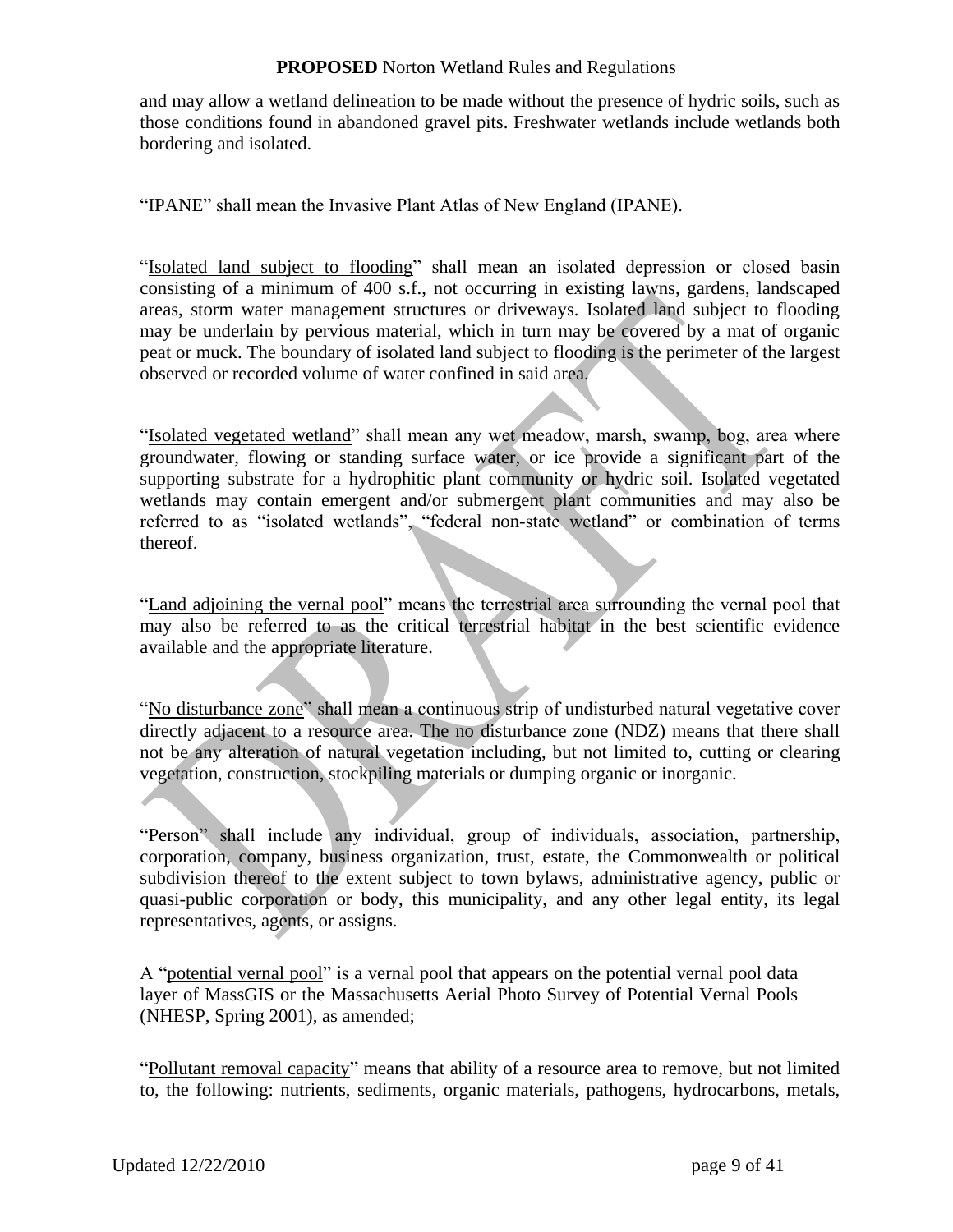pesticides, chlorides, trash and debris, nitrates, nitrites, phosphorus, metals, salt, sediments and carbon.

"Protection of fisheries" means protection of the capacity of an Area Subject to Protection under this bylaw to:

- 1. prevent or reduce contamination or damage to fish; and
- 2. serve as their habitat and nutrient source. Fish includes all indigenous freshwater species.

"Protection of riparian ecosystems" means protection of the capacity of an Area Subject to Protection under this bylaw to:

- 1. maintain the baseflows of brooks, streams and rivers, both intermittent and perennial;
- 2. maintain the native plant cover necessary for maintaining temperature and relative humidity in and around the stream, for wildlife habitat and for organic input to the stream system; and
- 3. support the continued viability of fisheries habitat and movement, including seasonal coldwater fisheries, mammals, freshwater mussels and other invertebrates.

"Protection of wildlife habitat" means areas that due to their plant community composition and structure, hydrologic regime or other characteristics, provide important food, cover, shelter, nesting, aestivation, migratory or overwintering areas, or breeding areas for wildlife.

"Protection of wildlife populations and species diversity" means protection of the capacity of an Area Subject to Protection under this bylaw to:

- 1. maintain essential life functions of wildlife; and
- 2. maintain wildlife corridors essential for wildlife dispersal, recruitment and genetic diversity

"Rare species" shall include, without limitation, all vertebrate and invertebrate animals and all plant species listed as endangered, threatened, of special concern or watch list by the Massachusetts Division of Fisheries and Wildlife, regardless whether the site in which they occur has been previously identified by the Division.

"Request for Determination of Applicability" means a written request made by any person to a conservation commission or the Department of Environmental Protection for a determination as to whether a site or work thereon is subject to this bylaw. The request shall be submitted on DEP Form 1. Requests for resource area boundary verification shall be done using the Abbreviated Notice of Resource Area Delineation (ANRAD).

A "spring" shall mean a small stream or pool of water flowing naturally from the earth.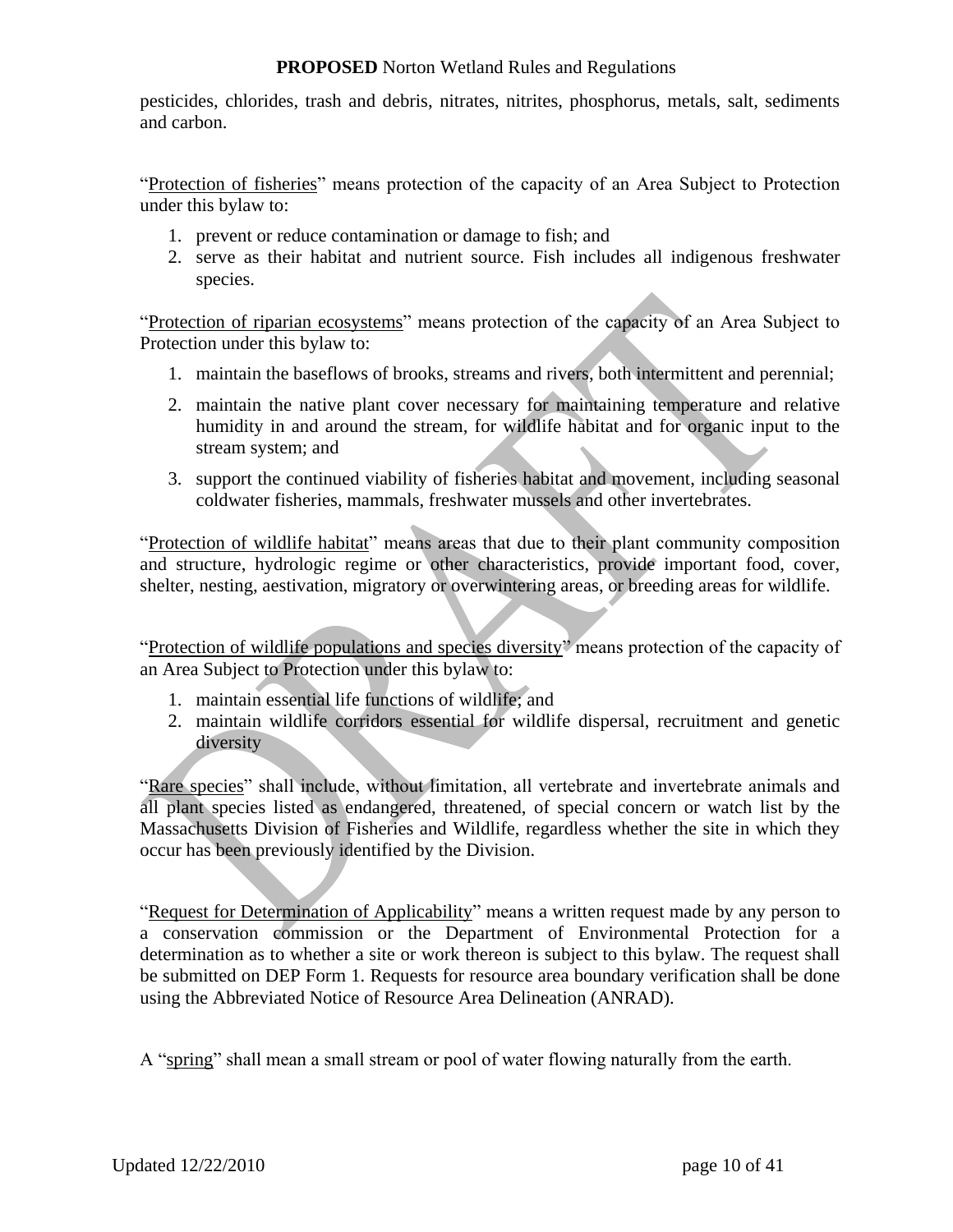"Segmentation" shall mean dividing, separating or sectioning a project or property(ies) to 1) evade or defer the review requirements of the Norton Wetland Protection Bylaw; 2) give the appearance of no or minimal impact to the Areas Subject to Protection under the Norton Wetland Protection Bylaw or 3) to avoid the appearance of exceeding resource area thresholds. Examples of segmentation include, but are not limited to, separating a larger project into smaller individually permitted phases; dividing a larger parcel into smaller lots; and submitting permit applications individually for separate assessor"s parcels that are cumulatively part of a larger project.

"Vernal pool depression" means the area of the confined basin depression. The boundary of the vernal pool depression shall be the spring high-water mark.

"Vernal pool habitat" shall include, in addition to scientific definitions found in the regulations under the Act, a confined basin or depression not occurring in existing lawns, gardens, landscaped areas, storm water management structures or driveways which, at least in most years, holds water for a minimum of two (2) continuous months during the spring and/or summer; is free of adult fish populations; provides essential breeding habitat, and other extremely important wildlife habitat functions during non-breeding season, for a variety of amphibian species including but not limited to, wood frog (*Lithobates sylvaticus*) and Ambystomatid salamanders, and freshwater invertebrates (like fairy shrimp, caddisflies, amphibious snails, dragonflies and damselflies and fingernail clams); and provides important habitat for other wildlife species, regardless of whether it has been certified by the Massachusetts Natural Heritage and Endangered Species Program (NHESP), or whether the pool is located within a state protected resource area. Vernal pool habitat extends out to a distance of 100 feet from the vernal pool depression.

"Visual barrier" shall mean a permanent immovable barricade used to demarcate the no disturbance zone and notify owners of environmentally sensitive areas. Visual barriers shall consist of a post-and-rail fence or a split-rail fence or other barrier approved at the discretion of the Commission.

"WPA" means the Wetland Protection Act (Massachusetts General Law Chapter 131, Section 40), and may also be referred to as "the Act".

"Wetland Protection Zone" (WPZ) means the area of land extending 100 feet horizontally outward from the boundary of any area specified in Section 1.G.2.f.

"Wildlife" means all vertebrates and invertebrates listed to inhabit Massachusetts by the Division of Fisheries and Wildlife.

"Wildlife habitat" shall mean those areas subject to protection which, due to their plant community composition and structure, hydrologic regime or other characteristics, provide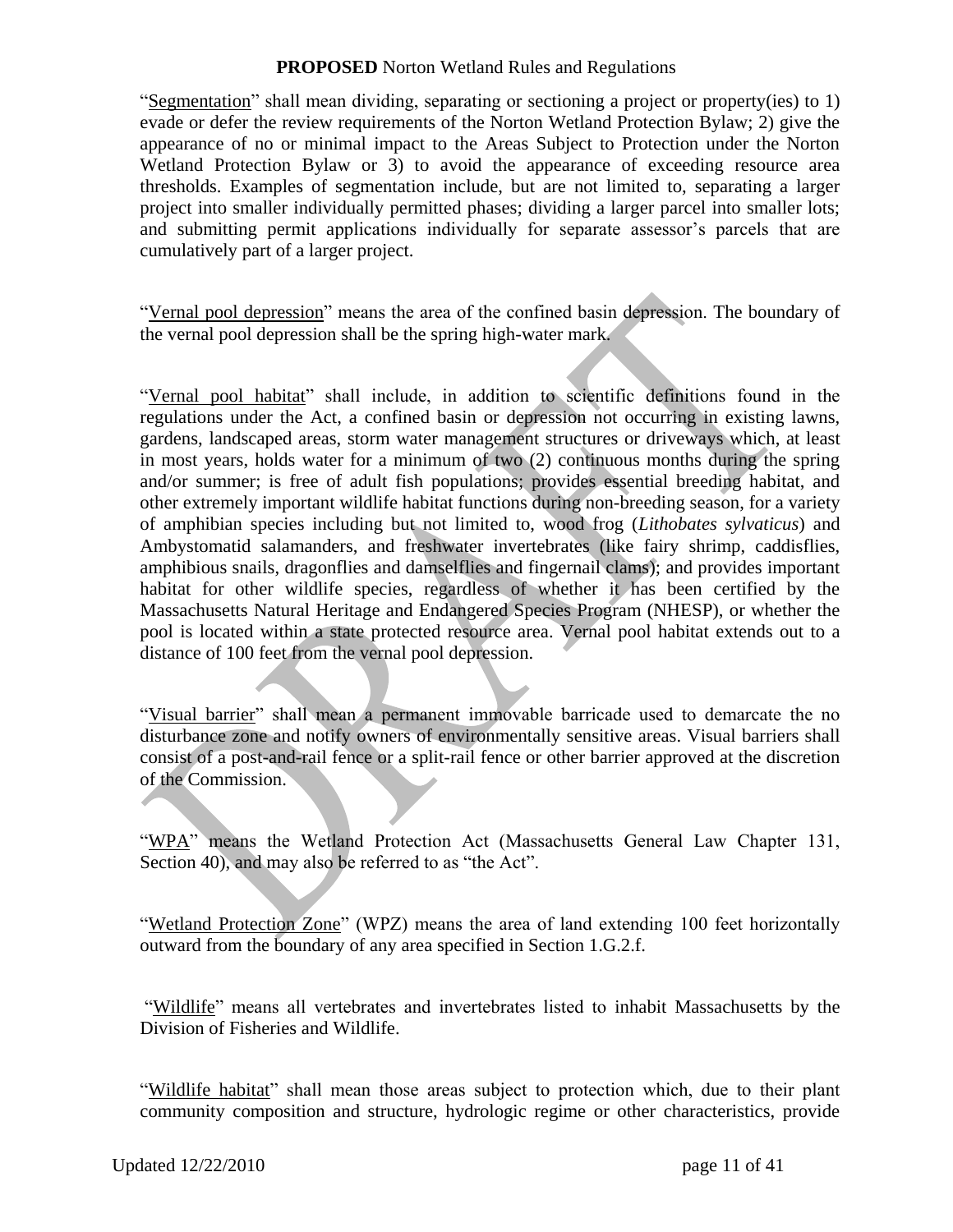important food and water; cover; shelter; migratory, recruiting and dispersal; aestivation, overwintering, nesting, or breeding areas for wildlife.

# **Section 3: Application Procedures**

#### **A. Application Forms**

Applicants proposing to conduct work in an area subject to protection under the bylaw shall use the MADEP wetland permit application forms and may concurrently file under the Act. In addition, applicants shall submit the Town of Norton wetland permit application form in order to quantify impacts to the resource areas protected by the bylaw. All applications shall be filled out completely and accurately. Applications shall be submitted in general accord with the instructions provided by MADEP. The types of activities and appropriate permit applications are described below:

- 1. An Abbreviated Notice of Resource Area Delineation (ANRAD) shall be required to verify the accurate delineation of resource areas on the subject property. All resource areas shall be included in the application and illustrated on the submitted plan. WPA fees for an ANRAD shall be based upon the linear feet of delineation of each resource area with a maximum of \$2,000.00 per resource area.
- 2. A Request for Determination of Applicability (RDA) may be used for activities proposed within the Wetland Protection Zone if the project:
	- a. is a request to see if activities are subject to protection under the bylaw; or
	- b. meets the following criteria:
		- 1. a minimum 50-foot undisturbed vegetative buffer is maintained between the limit of work and the wetland resource area;
		- 2. storm water management is provided;
		- 3. is not within vernal pool habitat;
		- 4. is not within Priority Habitat area; and
		- 5. erosion control is installed and maintained until all areas achieve final stabilization (if loam and seed are used, the area shall be mown a minimum of twice).
- 3. A Notice of Intent (NOI) shall be required for all projects proposing work:
	- a. within a wetland resource area;
	- b. within a Priority Habitat area; or
	- c. not meeting the conditions of RDA above.
- 4. Request for a Certificate of Compliance (COC) shall be required to:
	- a. administratively close out an Order of Conditions or
	- b. demonstrate compliance with an Enforcement Order.
- 5. The Town of Norton Wetland Permit Application Form shall be required for all projects to quantify impacts to wetland resource areas subject to protection under the bylaw.
- 6. Extensions and Emergency Certificates are consistent with the Act.

The applicant"s information shall contain the first and last name, current address and phone number of the applicant and the owner (if different), and shall be required for any realty trust,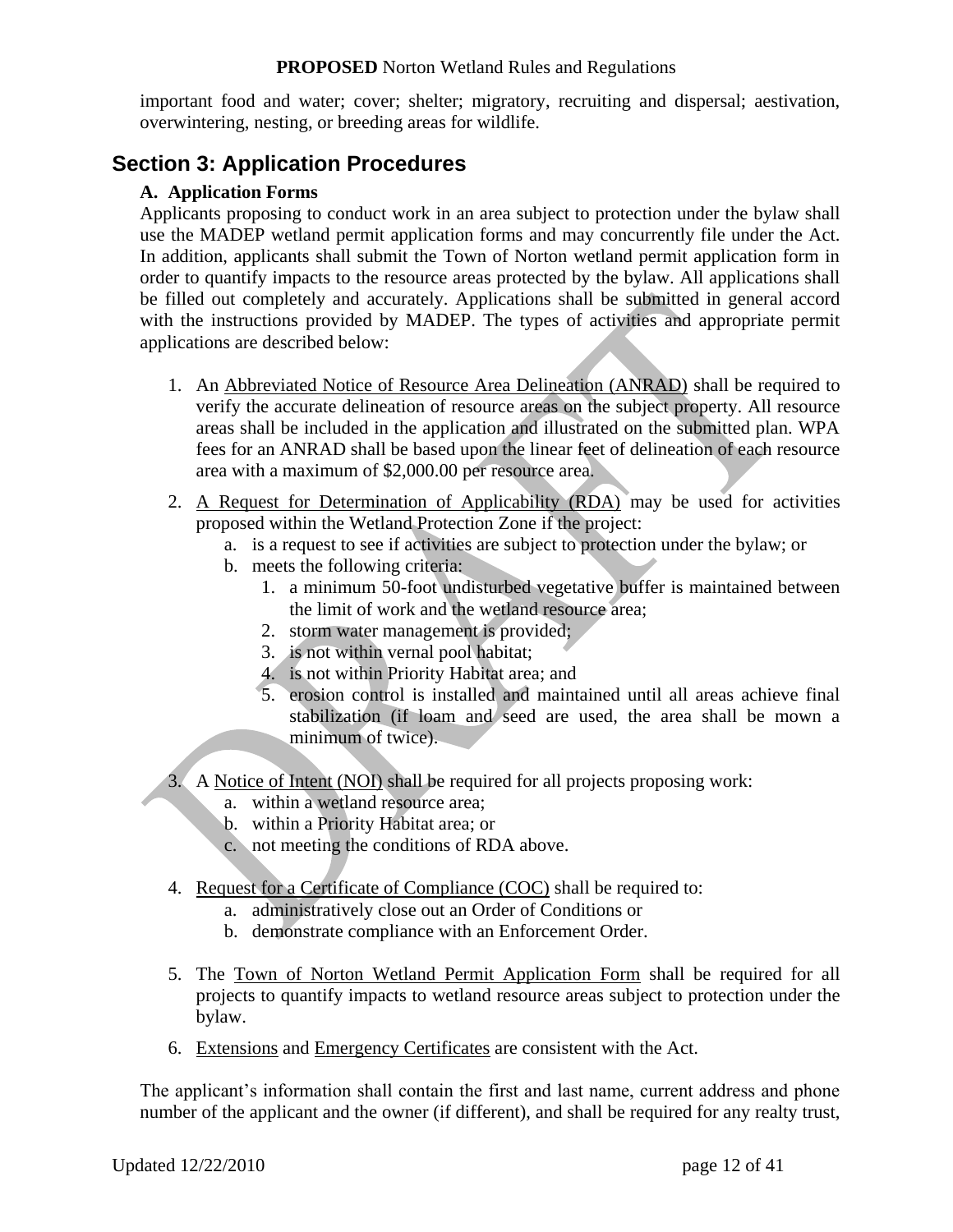trust, or LLC etc. All applications shall contain an original signature of the applicant and owner (if different). Applicants may contact the Conservation Office with questions regarding the permit application or for copies of the required application forms at 508-285 0275 or the Conservation Commission web page at [www.nortonma.org.](http://www.nortonma.org/) All applications shall be submitted to the Conservation Office at 70 East Main St, Norton MA, 02766.

#### **B. Required Plans and Information**

All plans shall contain applicable information listed in **Appendix A: Plan Submittal Requirements**. The Conservation Commission requires that plans be stamped by a duly licensed Registered Professional Engineer or Registered Land Surveyor. This requirement may be waived by the Conservation Commission at its discretion for small projects where professional design may not be warranted. All plans and information shall be submitted which completely and accurately describe the proposed activity and proximity to wetland resource areas protected by the bylaw. Plans shall also include other Federal, State or local laws applicable to the project. For example, if a new septic system or a septic system repair is proposed in an area subject to Conservation Commission jurisdiction, plans must show compliance with the design setbacks of Title 5 of the Massachusetts Sanitary Code.

#### **C. Timing Requirements**

| Submittal,<br>Application      | Minimum of two $(2)$ weeks prior to the scheduled meeting         |
|--------------------------------|-------------------------------------------------------------------|
| Amendments                     |                                                                   |
| Application Acceptance         | Date when all required forms, fees, plans, and supporting         |
| pending Completeness           | information have been received and deemed complete by the         |
| Review                         | <b>Conservation Commission or its Agent</b>                       |
| Supplemental                   | Minimum of five $(5)$ business days prior to the scheduled Public |
| information                    | Hearing. Failure to submit within this time frame may be          |
|                                | grounds for the Commission to continue a public hearing.          |
| <b>Request for Certificate</b> | Minimum of five (5) business days prior to the scheduled public   |
| of Compliance                  | meeting                                                           |
|                                |                                                                   |
| Public Hearing, permit         | Consistent with the Act                                           |
| issuance, expiration and       |                                                                   |
| extension requests             |                                                                   |

All permit requests shall adhere to the table below:

#### **D. Submittal of Complete Applications**

A complete application means only that the required types of information have been submitted for the Commission's review. It does not mean that the application contains all information necessary for the Commission to determine whether the project meets performance standards of the Act or under this Bylaw or that the information is accurate or adequate. The Commission reserves the right to request additional information if public hearing discussion warrants it. An application shall not be deemed complete by the Commission Office if the submittal requirements for applications and plans are not met**.** Incomplete application packages may be rejected, without prejudice, by the Conservation Office. The applicant will be contacted by the Conservation Office to retrieve the incomplete application. The applicant may re-file the application package to include any previously missing information. Timeframes under the bylaw will not begin until the application package has been deemed "complete" by the Conservation Office.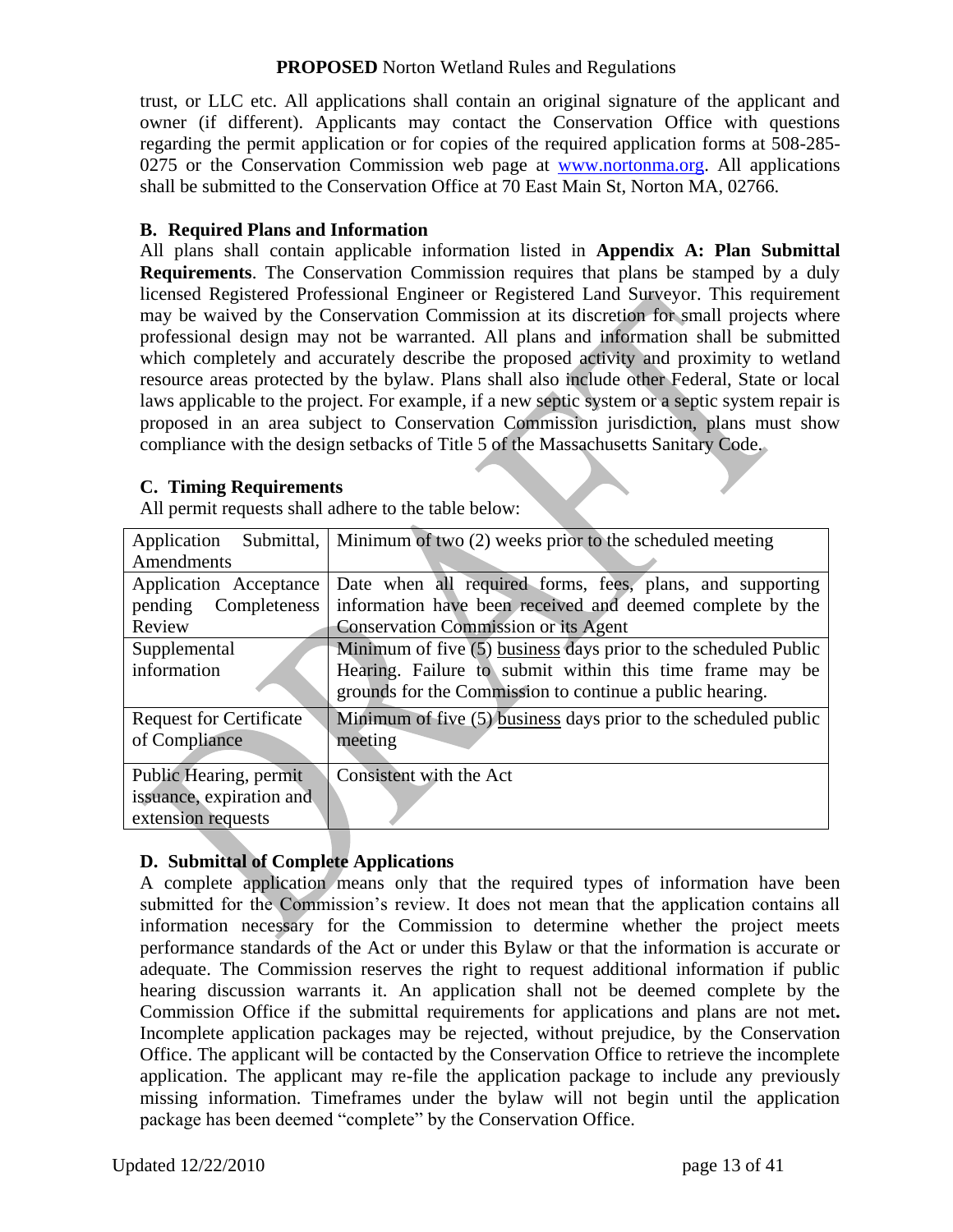#### **One complete application package shall, at a minimum, include the following:**

- 1. Town of Norton Wetland Application Form;
- 2. One (1) MADEP application form with original signatures and one (1) copy of the application;
- 3. Seven (7) copies of the proposed plan, signed and stamped by a Registered Professional Engineer or Registered Land Surveyor, in compliance with Appendix A: Plan Submittal Requirements;
- 4. A locus plan consisting of an 8.5"x11" portion of the most recent United States Geological Survey (USGS) topographic quadrangle map clearly identifying the location of proposed work;
- 5. A copy of the most recent Federal Emergency Management Agency (FEMA) Flood Insurance Rate Map (F.I.R.M.) clearly identifying the location of proposed work;
- 6. A copy of the most recent Priority Habitat map
- 7. Completed Affidavit of Service form
- 8. Certified abutters list from Assessor's Office
- 9. A copy of the Abutter Notification form
- 10. Copies of white certified mail slips or the Certificate of Mailing
- 11. Completed MADEP Fee Transmittal Form (for ANRAD and NOI) with a check for the town"s portion of the fee and copy of check for State"s portion of the fee
- 12. In some cases, additional plans and information specific to the site and work proposed may require the following, including but not limited to:
	- a. Detailed construction sequence
	- b. Storm Water Management Report including the drainage calculations, TSS calculation worksheet, Operation and Maintenance Plan prepared, signed and stamped by a Registered Professional Engineer
	- c. Wetlands report with replication schedule, planting plan, narrative and monitoring plan prepared by wetland scientist or botanist
	- d. Wildlife habitat evaluation
	- e. Storm water pollution prevention plan (SWPPP) including the erosion and sedimentation details, narrative, EPA NPDES Notice of Intent
	- f. Economic alternatives analysis
	- g. Color infrared, aerial photos or site photographs (if requested)
	- h. A cut/fill plan (if requested)

At minimum of two (2) weeks prior to the regularly scheduled public hearing date, one (1) complete application package shall be submitted to the Norton Conservation Office, 70 East Main Street, Norton MA 02766.

Applications may be submitted through eDEP, when available; however, applications submitted to the Conservation Commission shall be made in hard copy, rather than electronic format.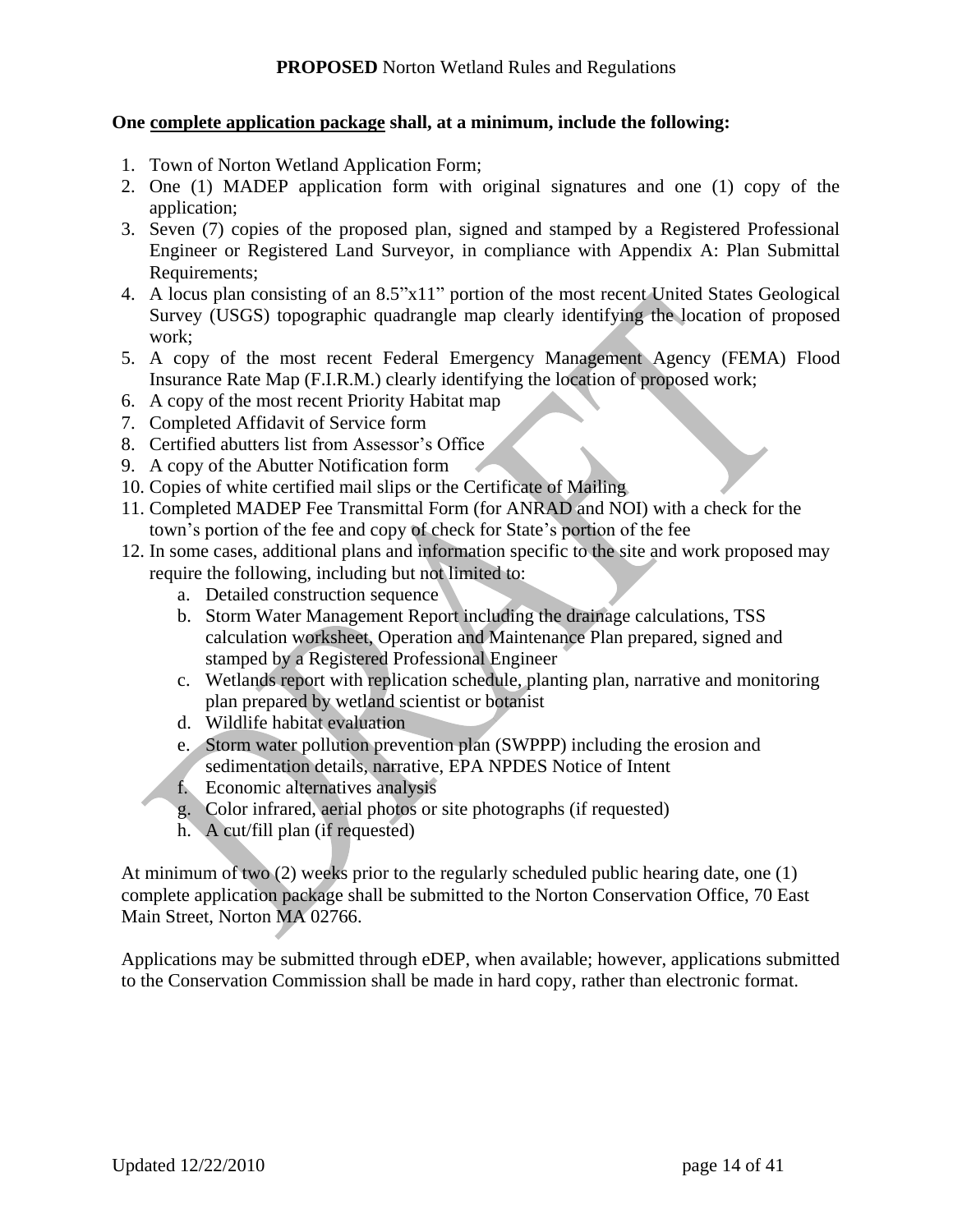#### **E. Notice to Abutters**

Notification of abutters within 100 feet of the property line for all projects shall be required. All permit applications shall include a Certified List of Abutters from the Norton Assessor's Office. Written notification of the filing under the bylaw shall be delivered by the applicant by certified mail, return receipt requested; or certificate of mailing. The abutter notice shall be made using the Conservation Commission"s Notification to Abutters form (available from the Commission Office or the Town of Norton web site). Evidence of proper abutter notification (i.e. submittal of the green certified mail cards) shall be provided to the Conservation Commission prior to its opening of the public hearing.

#### **F. Field Work and Site Inspections**

Wetland resource area delineation shall not be done with green or yellow flags. The wetland scientist, engineer or land surveyor, upon observing a location where fill has been placed within the wetland resource area, shall document the location on the site plan and provide a written description in the wetland report.

Site inspections are conducted, at a minimum, to verify the wetland resource area delineation, to determine existing site conditions, to evaluate potential project impacts to a wetland resource area, to monitor project progress and compliance with the issued permit and to determine project completeness. Site inspections shall be conducted by the Conservation Agent or Commission"s representative and may include the Commission members. The Commission may require a continuance of the public hearing in order to complete a lengthy wetland boundary verification. The Commission may also continue the public hearing for an ANRAD application if it is filed during hunting season and evidence at the site suggests active hunting. If site conditions (i.e., 4-inches or more of snow, frozen ground, etc.) prevent a visual inspection, the Commission may at its discretion, require a continuation of the public hearing. Any public hearing continued for the aforementioned reasons shall be stated at the public hearing and a date shall be scheduled for continued discussion.

#### **G. Issuance of Permits**

The Commission may issue a permit for projects provided that the project has been designed to meet the performance standards; has avoided and minimized alterations to wetland resource areas; has mitigated alterations with a 1:1 ratio as required and the work can be conditioned to protect the interests and values of the bylaw. If the project is approved, the Commission shall issue a permit, Certificate of Compliance (COC) or Partial Certificate of Compliance (PCOC) within 21 days of the close of the public hearing. The Commission may deny a project, with or without prejudice, if wetland resource areas are not accurately delineated; performance standards have not been met; the applicant has not avoided, minimize or mitigated alterations or the project cannot be conditioned to protect the interests and values of the bylaw. Reasons for denial and/or lack of information shall be listed in the Denial Order of Conditions.

#### **H. Return of Conservation Commission Correspondence**

An applicant shall be required to reimburse the Town of Norton for mail returned by the Post Office if the applicant has supplied incorrect address information on the application, or if the mail is refused, not accepted or returned. Reimbursement amount shall be the amount of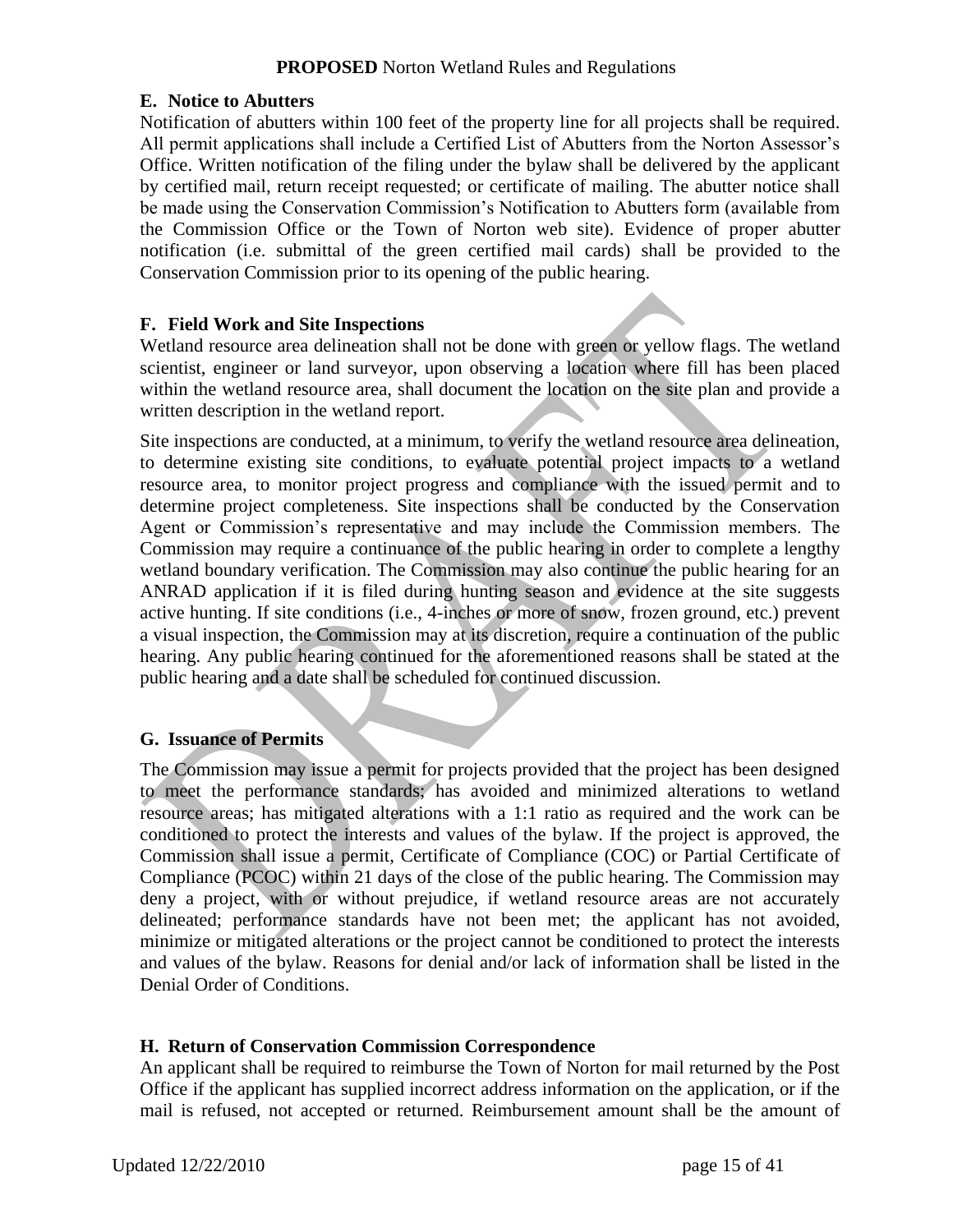postage on the returned letter and shall be received prior to the reissuance of the letter or continuation of discussion.

#### **I. Recording In Registry of Deeds or Land Court**

The following permits and orders issued by the Commission shall be required to be recorded by the applicant or owner in the Bristol County Registry of Deeds or the Land Court, whichever is appropriate: Orders of Conditions, Amended Orders of Conditions, Extension Permits, Certificate of Compliance, Deed Restrictions or Conservation Easements, and Enforcement Orders. Proof of recording shall be submitted to the Conservation Office by the applicant or property owner.

#### **J. Pre-Construction Meetings**

The applicant, owner, and applicable contractors shall meet for a pre-construction meeting. The purpose of the pre-construction meeting is to review the Order of Conditions of the permit approval and discuss questions, potential problems, timing, and site stabilization, etc.

#### **K. Amendments to Permits**

Applicants may propose to amend an existing permit or final approved plan if the proposal is within the scope of the original project. To avoid untimely delays, it is advisable to meet with the Conservation Agent to determine the appropriateness of filing an amendment. If the Commission determines the proposal is not within the scope of the original project a new permit shall be required for the proposed work. Proposals for an amendment to a valid permit or the approved plans shall be submitted to the Conservation Office in writing at least two (2) weeks prior to the regularly scheduled public hearing. The proposed amendment shall be described in a legal notice posted at the applicant's expense in compliance with Section 4.B. Legal Advertisement. The applicant shall notify the abutters to the property of the amendment request in compliance with Section 3.E. Notice to Abutters. Work approved though the amendment shall not begin until the Amended permit has been recorded at the Registry of Deeds and the proof of recording has been submitted to the Conservation Commission.

#### **L. Certificates of Compliance (COC)**

The Conservation Commission may issue a Certificate of Compliance (COC) for completion of the project. All information shall be submitted to the Conservation Office at least five (5) business days prior to the regularly scheduled public hearing. The Commission shall make a decision provided the following:

- 2. The Request for a Certificate of Compliance (DEP Form 8A) has been submitted;
- 3. Two (2) As-Built Plans, signed and stamped by a Registered Professional Engineer or Registered Land Surveyor, that includes but is not limited to, all final work completed in compliance with the proposed and approved work listed in the Notice of Intent, all regrading, and Resource Areas, has been submitted;
- 4. A letter from the applicant, engineer, or project manager has been submitted describing compliance with the Order of Conditions (or if a Partial Certificate of Compliance (PCOC) is requested, a letter describing the remaining work to be performed and a cost estimate to perform the remaining tasks); and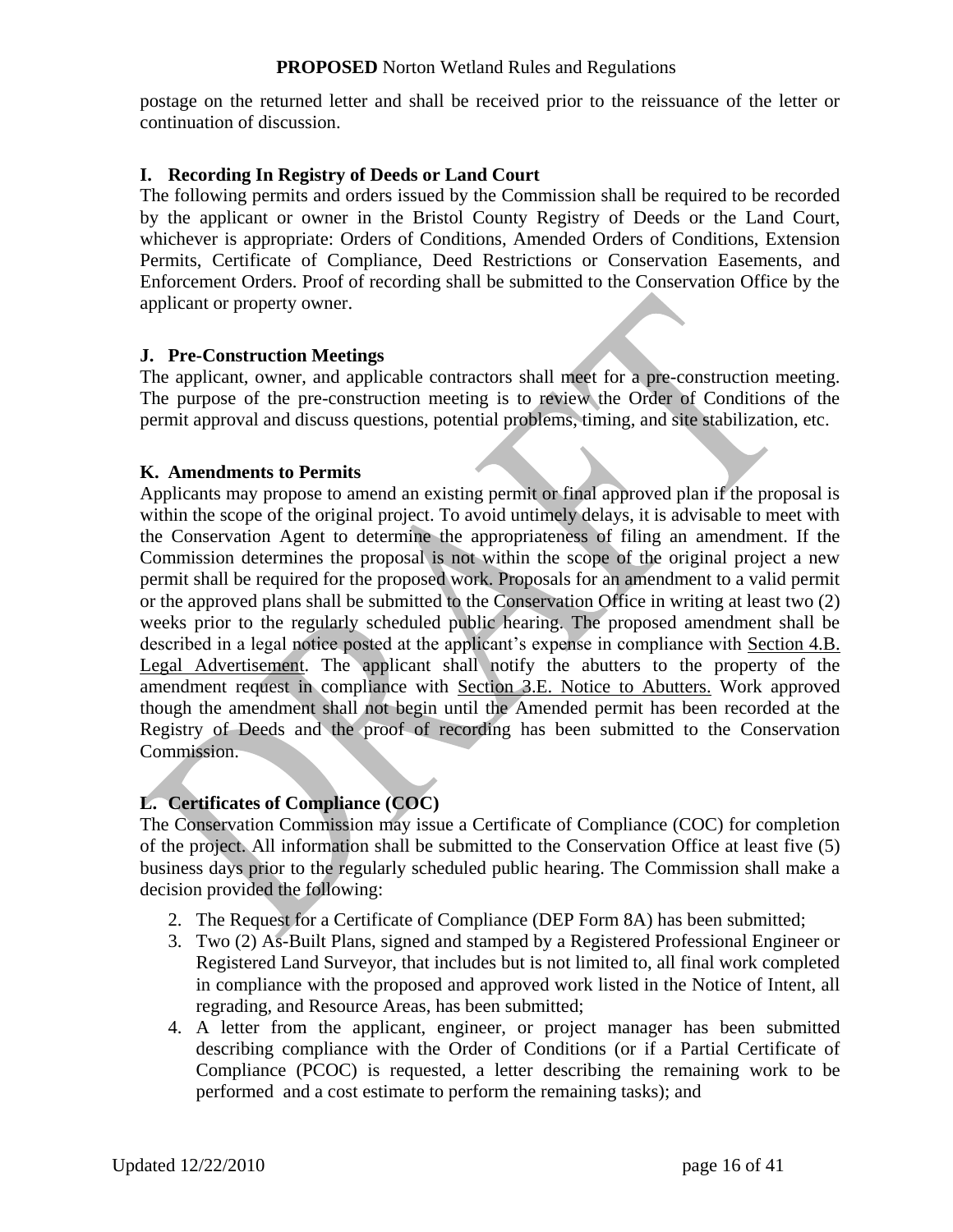- 5. The site inspection has been done and the Commission verifies that the work is in compliance and there are no violations of the permit requirements, Act or bylaw;
- 6. If the COC is requested for a subdivision, the engineer shall recalculate the impervious surface created and compare that with amount of originally proposed impervious surface listed in the Storm Water Management Report. If the final amount of impervious surface is greater than that proposed in the Storm Water calculations, the applicant shall be required to mitigate the difference.

#### **M. Partial Certificate of Compliance (PCOC)**

The Conservation Commission may issue a Partial Certificate of Compliance (PCOC) for substantial completion of the project. All information shall be submitted to the Conservation Office at least five (5) business days prior to the regularly scheduled public hearing. The Commission shall make a decision provided the following:

- 1. All items required in Section 3.L: Certificate of Compliance have been submitted;
- 2. A completed and signed, original W9 is submitted; and
- 3. The applicant posts a performance bond for the remaining work on the project in accordance with the Standard Operating Procedures of the Town Treasurer. The bond amount shall be determined by the Commission at a public hearing and directly related to market costs of completing the remaining tasks (i.e., to stabilize the site, complete the As-Built Plans and record all documents).

Upon full completion of the project, the applicant shall submit a letter stating that the project is fully completed and request a site inspection and the full Certificate of Compliance. At that time, the Conservation Commission will perform the final site inspection and confirm all work has been completed according to the Order of Conditions. Provided all work is performed according to the Order of Conditions and there are no violations, the Commission may issue the full Certificate of Compliance and submit a letter to the Town Treasurer to release the bond with appropriate interest.

#### **N. Standard Operating Procedure for Posting Bonds**

Upon issuance of a PCOC, the Commission shall send a letter and the submitted W-9 to the Town Treasurer citing the applicant"s name, company, DEP file number, project location, amount of the bond to be posted, and the reasons for the bond requirement. The Treasurer will accept the bond in cash to be placed in a separate account. Upon completion of the project and issuance of a full COC, the Commission shall send a letter to the Treasurer requesting that the bond be released. The Treasurer will then release the bond with interest to the person who posted the bond.

### **O. Use of Bond Funds**

In the event that an applicant who has posted a bond has been unresponsive to requirements to complete said work in a reasonable timeframe, the Commission may chose to pull the bond. The Commission shall notify the applicant by certified mail specifying the timeframe for completion of remaining work. If the certified mail is returned, not accepted, refused or if the Commission does not receive a response within 21 days, the Commission may pull the bond and contract with an appropriate contractor to perform the work on the Commission's behalf.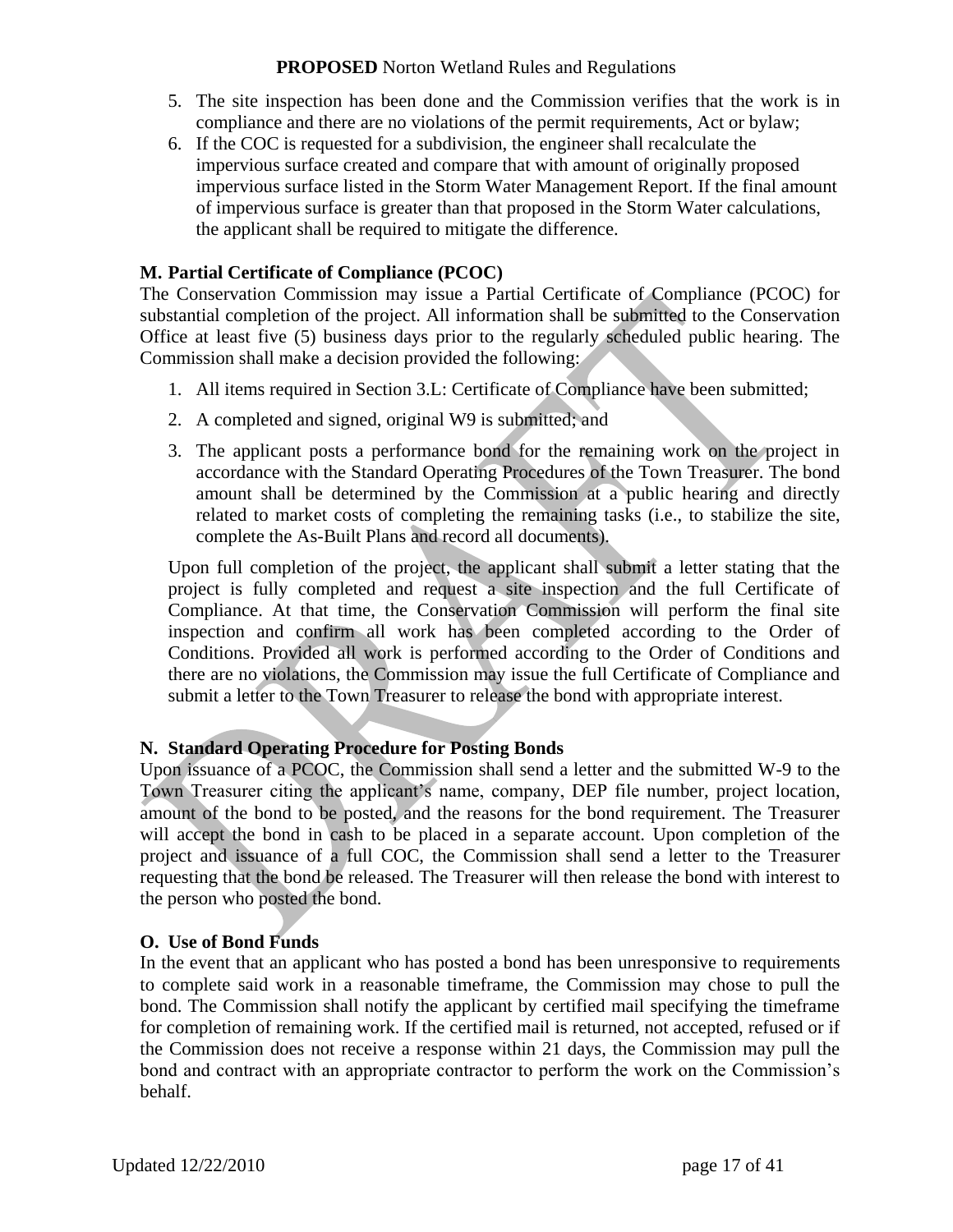### **P. Occupancy Permits**

An occupancy permit may be signed once the Certificate of Compliance has been issued or once the performance bond has been posted with the Town Treasurer, for projects that require a wetland permit under the Act or the Wetland Protection Bylaw.

### **Section 4: Fees**

### **A. Filing Fee Schedule**

At the time of filing a permit under the bylaw the applicant shall pay a filing fee in accordance with the following schedule. This fee is in addition to that fees required under the Act and do not include any additional costs or expenses which may be necessary under Section 3: Application Procedures or Section 4.B-D: Fees.

- 1. Request for a Determination of Applicability  $\sim$  \$25.00
- 2. Duplicate Permit for Registry Recording \$25.00

#### **B. Legal Advertisement**

The applicant shall pay the cost of a legal advertisement. The Conservation Commission/Agent shall write and submit the legal notice for publication in the Sun Chronicle newspaper. A copy of the bill, determined by the Sun Chronicle newspaper, shall be submitted to the applicant, or the representative if listed in the permit application. The applicant shall submit a check for the Sun Chronicle to the Conservation Commission at the public hearing. The Conservation Commission shall not close the public hearing or issue a permit if the legal advertisement fee has not been paid.

#### **C. Consultants**

As provided by MGL Chapter 44, Section 53G previously adopted by the Conservation Commission and posted with the Town Clerk on October 21, 2003, and Section 5.D of the Norton Wetland Protection Bylaw, the Conservation Commission may impose reasonable fees for employment of outside consultants, engaged by the Commission, for specific expert services deemed necessary by the Commission to come to a final decision on an application submitted to the Commission pursuant to the requirement of the bylaw, the Act, or the Conservation Commission Act (Chapter 40 Section 8C), or any other state or municipal statues, bylaw or regulation, as they may be amended or enacted from time to time. Funds received by the Conservation Commission pursuant to these rules shall be deposited with the Town Treasurer who shall establish a special account for this purpose. Expenditures from this special account may be made at the direction of the Commission without further appropriation as provided in MGL Chapter 44, Section 54G. Expenditures from this account shall be made only in connection with the review of specific project or projects for which a consultant fee has been collected from the applicant. Specific consultant services may include but are not limited to resource area survey and delineation, analysis of resource area values, hydrogeologic and drainage analysis, impacts on municipal conservation lands and environmental or land use law.

The consultant shall be chosen by, and report only to, the Commission and/or its Agent. The Commission shall give written notice to the applicant of the selection of an outside consultant, which notice shall state the identity of the consultant, the amount of the fee to be charged to the applicant, and a request for payment of said fee in its entirety. Such notice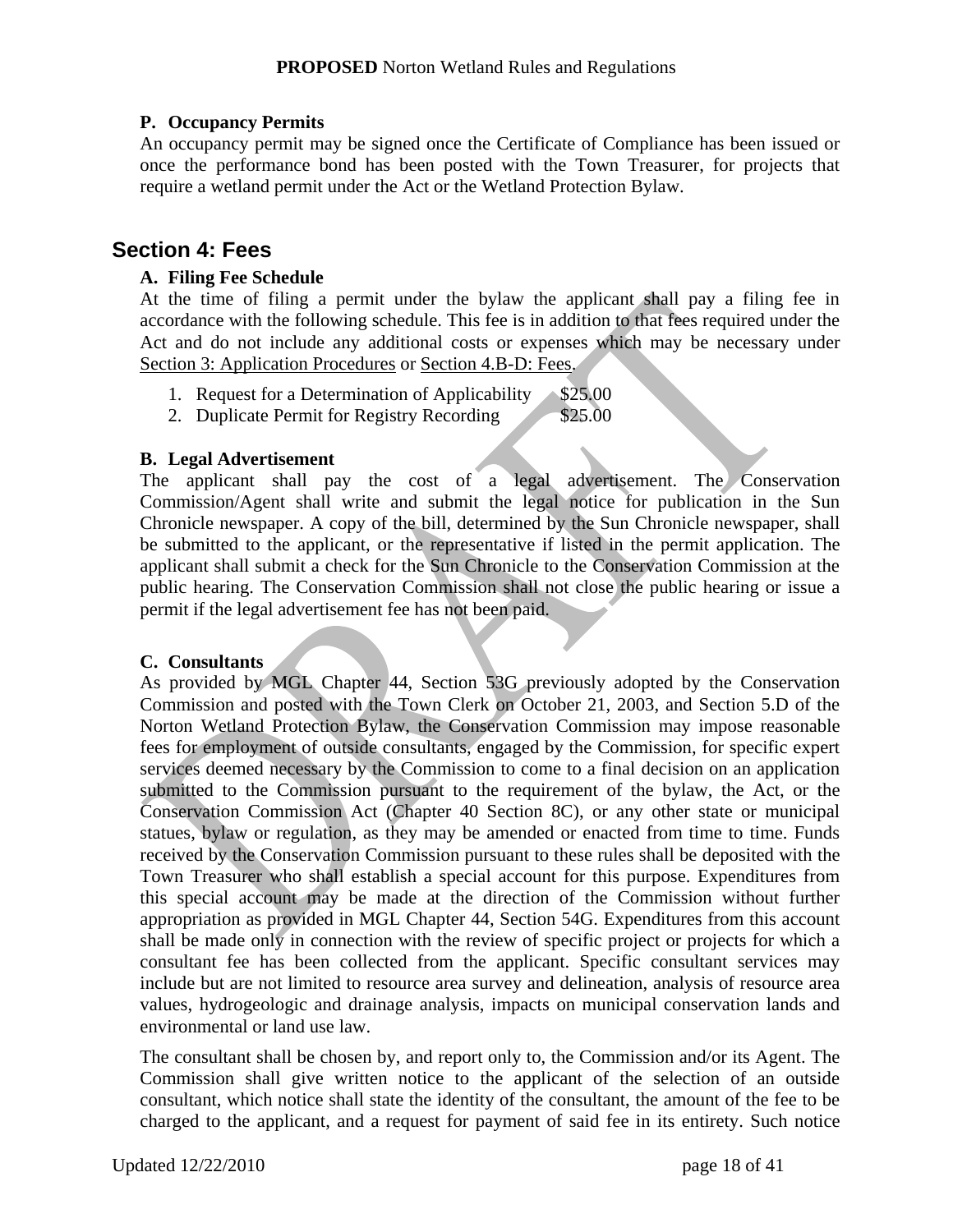shall be deemed to have been given on the date it is mailed or delivered. No such costs or expenses shall be incurred by the applicant if the application or request is withdrawn within five (5) days of the date notice is given. The consultant fee must be received in its entirety prior to the initiation of consulting services. The Commission may request additional consultant fees if necessary review requires a larger expenditure than originally anticipated or new information requires additional consultant services. Failure by the applicant to pay the consultant fee specified by the Commission within ten (10) business days of the request for payment shall be cause for the Commission to determine that the application is administratively incomplete (except in the case of an appeal) relative to the Act. The Commission shall state such in a letter to the applicant, copied to the Massachusetts Department of Environmental Protection (MADEP). No additional review or action shall be taken on the permit request until the applicant has paid the requested fee. Failure by the applicant to pay the consultant fee specified by the Commission within ten (10) business days of the request for payment shall be cause for the Commission to deny the permit application under the bylaw.

#### **D. Re-inspections**

At the discretion of the Conservation Commission, a re-inspection fee may be assessed to an applicant if the wetland resource area flags are not placed in the field as shown on the submitted plan. This re-inspection fee shall not apply if only a few flags are out of place or missing. The re-inspection fee shall apply if, due to the absence of flags, the wetland resource area boundaries cannot be accurately verified or if the site has not been flagged in the field but the flags are shown on the plan. Failure to identify the bank of a stream in the field or on the plan shall also trigger the re-inspection fee. The applicant shall be required to re-hang the wetland resource area flags in the field and submit a letter requesting a re-inspection with the appropriate fee.

If a site fails to be approved for a Certificate of Compliance, a fee may be assessed for subsequent site visits needed to issue the Certificate of Compliance as follows:

Re-inspection Fee \$250.00

### **Section 5: Project Review, Design Criteria and Construction Methods**

#### **A. Calculating Impacts to Resource Areas**

When calculating the extent of proposed disturbances to Wetland Resource Areas, the applicant shall make adequate provision for the physical construction of all proposed structures, embankments, grading, utilities and all other proposed activities. The impacted area must be clearly shown on the proposed site development plans with plan notes regarding the square feet (or cubic feet) of impact for each resource area; sedimentation and erosion controls; dewatering methods; concrete washout areas; stabilization methods, etc. Provisions for construction equipment access and work zones shall be considered as part of the altered area when calculating the amount of resource area impacted, regardless of whether it is a temporary or permanent impact. The area required for workspace will vary on a site-by-site basis.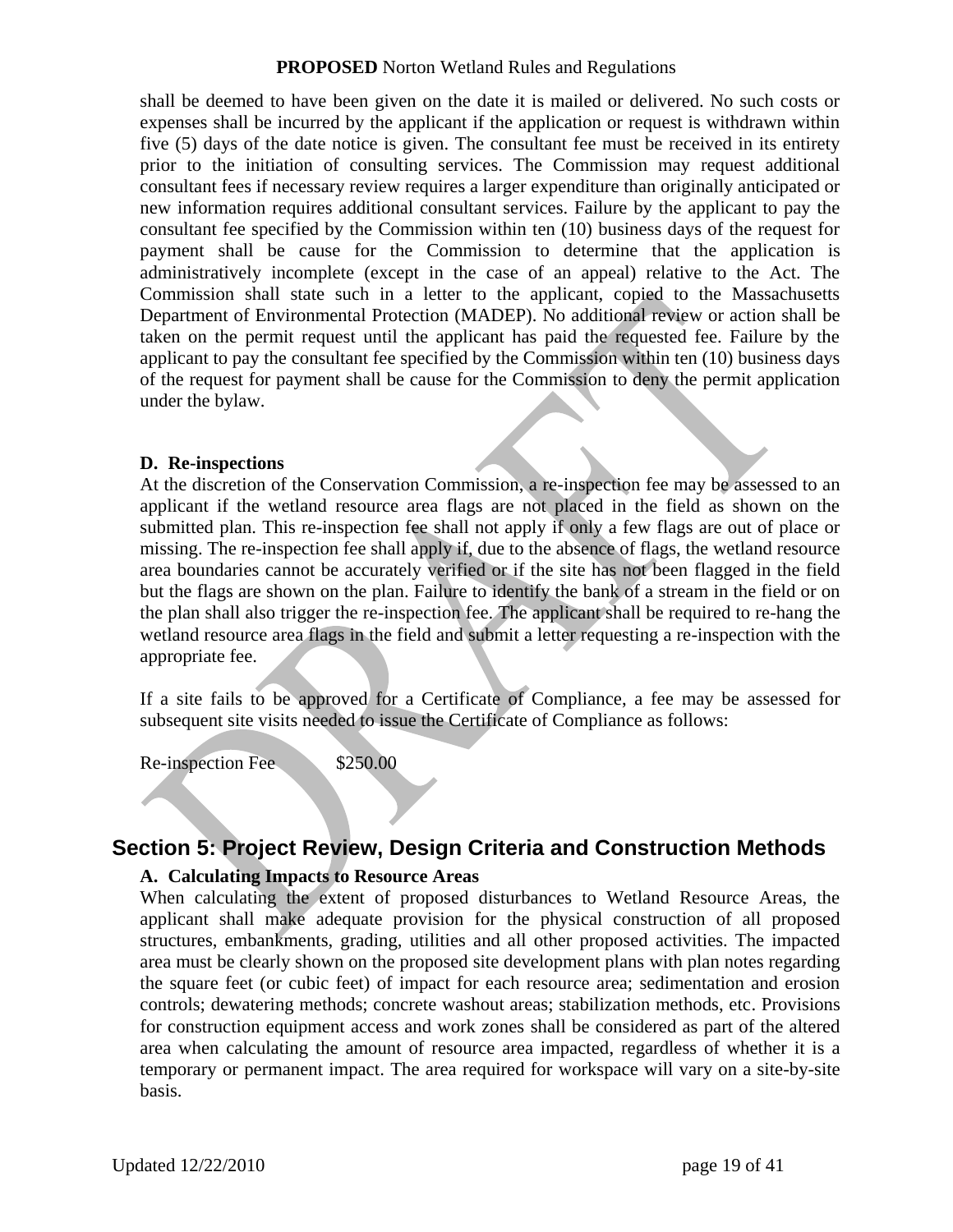#### **B. Rare Species**

Notwithstanding the provisions of Section 6, no project may be permitted which will have any adverse effect on habitat sites of a rare species, including without limitation, all vertebrate and invertebrate animals and all plant species listed as Endangered, Threatened, or Special Concern by the Massachusetts Division of Fisheries and Wildlife (DFW), regardless whether the site in which they occur has been previously identified by DFW.

#### **C. Wetland Replication Areas**

All Vegetated Wetlands shall be designed and constructed to meet the general conditions found in 310 CMR 10.55(4)(b) as well as the replication plan procedures found in the most current version of MADEP"s Massachusetts Inland Wetland Replication Guidelines. All replication plans shall include a detailed construction sequence; detailed engineered plan (see Appendix A); a three-year to a five-year monitoring program depending on the size of the project, including inspection reporting requirements; and methods for removing exotic, invasive plants. Certificates of Compliance may not be issued until the full monitoring program has been completed and the Commission has approved the replication area. A partial Certificate of Compliance with a performance bond, in accordance with procedures listed in Section 3. J Partial Certificate of Compliance, may be issued for the purpose of occupancy permits or financial reasons.

The Commission in appropriate circumstances may not authorize any building construction until such time that wetland replication areas required for access and utility construction have been substantially completed, inspected, and approved by the Commission. The Commission shall retain the exclusive authority to determine substantial completion of a wetland replication area and such determination resides solely within the sound discretion of the Commission.

#### **D. Areas of Critical Environmental Concern (ACEC)**

Alteration of Wetland Resource Areas within an ACEC shall be presumed significant to the interests listed in Sections I.A. and VIII.A. of the Bylaw. The Commission shall not allow projects that materially impair the resources upon which the ACEC designation was made, unless the applicant demonstrates by a preponderance of the evidence that the interests of the Bylaw and special designation characteristics of the ACEC will not be materially impaired; and that a long-term net benefit to the ACEC is provided. Norton"s ACEC areas include the Hockomock Swamp, the Canoe River Aquifer and the Three-Mile River Watershed. In reviewing activities within an ACEC, the Commission shall ensure the protection of these values and the functions they provide, particularly by taking measures toward the:

- 1. protection and enhancement of existing native vegetative cover for the improvement and maintenance of existing water quality and quantity;
- 2. protection of pollutant removal capacity (including nitrates, nitrites, phosphorus, metals, salt, sediments and carbon);
- 3. protection of riparian ecosystems and riverfront areas which support the continued viability of fisheries habitat and movement, including seasonal coldwater fisheries, mammals, freshwater mussels and other invertebrates;
- 4. protection of wildlife habitat and existing native vegetative and aquatic cover in order to maintain existing populations and species diversity; and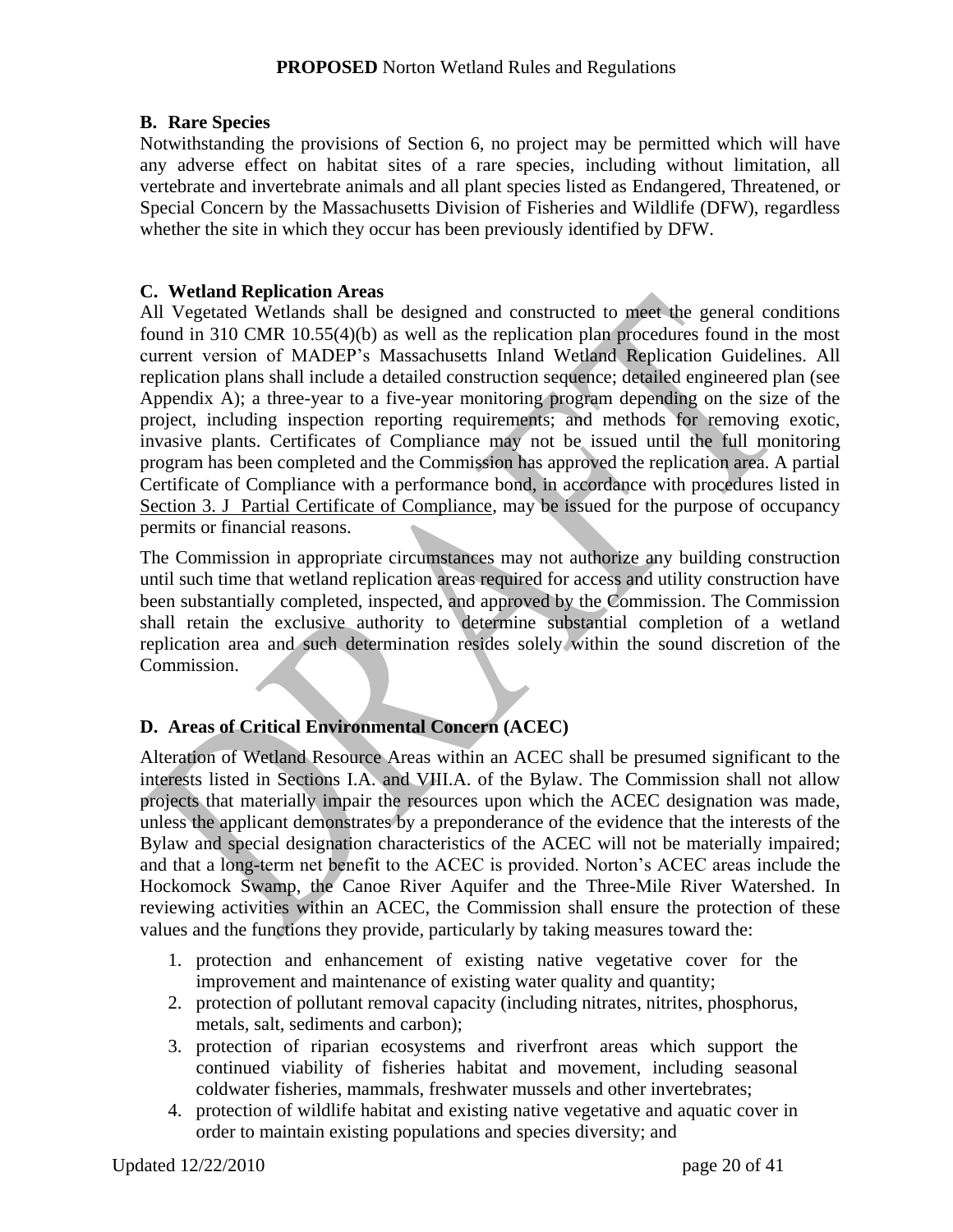5. preservation and maintenance of the natural vegetation and geologic features such as stone walls and agricultural relics, which preserve both the function and character of resource area landscapes.

#### **E. Presumption of Impervious Cover**

Aquatic habitat degradation and reduced infiltration of water into the ground have been directly linked to the amount of imperviousness in a watershed<sup>5</sup>. The best scientific evidence available shows that greater than 10% impervious cover in a watershed will begin to degrade water quality, reduce water quantity available for groundwater, reduce stream channel stability, reduce stream biodiversity and increase potential for pollutant impacts<sup>6</sup>. Impervious cover shall be presumed to impair wetland resource areas and the interests of the bylaw. The impervious cover of the six major watersheds in Norton was evaluated in 2008. Impervious cover was found to already be greater than or approaching 10% for each of Norton"s watersheds [Rumford River (20%), Wading River (13%), Three-mile River (13%), Canoe River (13%), Mulberry Meadow Brook (8%) and Mill River  $(9\%)^7$ ]. In addition, the Massachusetts Wellhead Protection Regulations 310CMR22.21(2)(b)(7) requires municipalities to adopt impervious surface controls in approved Zone II recharge areas of public wells, further highlighting the importance of reducing impervious cover and encouraging infiltration of storm water. In order for Norton to maintain stream channel integrity, recharge capacity for all watersheds, and the quality and quantity of biodiversity; all projects with proposed impervious cover shall be required to provide a groundwater recharge component. Groundwater recharge mitigation for impervious cover on single family lots shall be required to the extent practicable.

#### **F. Presumption of Drainage and Storm Water Management Standards**

Changes in drainage and alteration of land shall be presumed to contribute to the degradation of water quality and wetland resource areas, reduction in aquifer recharge and reduction in pollutant removal capacity. All of Norton"s major waterbodies (Winnecunnet Pond, Norton Reservoir, Chartley Pond, Barrowsville Pond; and Meadowbrook Pond) and three of four major waterways (Rumford River, Wading River; and the Three-Mile River) are listed as impaired waters, meaning that they do not meet Massachusetts Surface Water Quality Standards<sup>8</sup>. Therefore, stricter standards for water quality are hereby adopted. All proposed drainage; and depending on the scope of the project, all new impervious surfaces are eligible to meet Storm Water Management Standards, as amended.

All standards described in the Storm Water Management Handbook, MADEP, February 2008 (hereinafter the "Handbook"), as amended, shall be required as written except for the following higher performance standards:

Standard 1: No change from the Handbook;

 $\overline{a}$ 

<sup>5</sup> Impacts of Impervious Cover on Aquatic Systems. Tom Shlueler. Center for Watershed Protection, March 2003.

 $6$  ibid

<sup>&</sup>lt;sup>7</sup> Town of Easton GIS Department. 2008.

<sup>8</sup> 2008 Clean Water Act Section 303(d) List.

http://www.mass.gov/dep/water/resources/08list2.pdf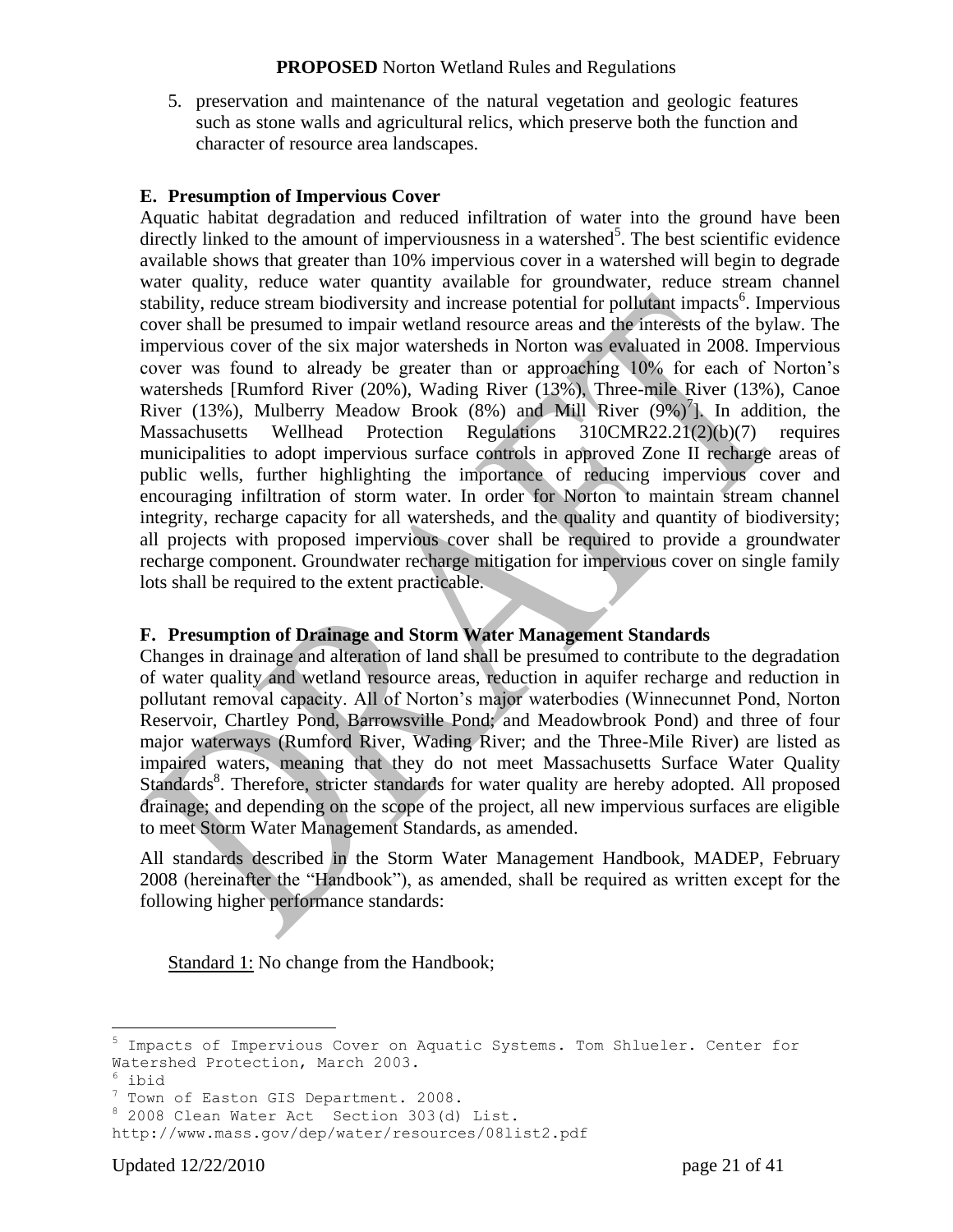Standard 2: Storm water management systems shall be designed so that post-development peak discharge rates do not exceed pre-development peak discharge rates for the 2-, 10-, 25-, 50- and 100-year storms. This standard shall apply to volume as well<sup>9</sup>. Preconstruction and post-construction volume shall be evaluated and mitigated for each storm event. A table shall be submitted with the application illustrating the preconstruction and post-construction rate and volume for each of the 2-, 10-, 25-, 50- and 100-year storms;

Standard 3: All projects with infiltration practices shall provide a minimum 2-foot separation between seasonal high groundwater and the bottom elevation of storm water BMPs;

Standard 4: Storm water management systems shall be designed to remove a minimum of  $88\%$  of the average annual post-construction load of Total Suspended Solids  $(TSS)^{10}$ . TSS removal rates shall be:

- 1. For residential, commercial, industrial, subdivision, roadway, common driveway and comprehensive permit projects: a minimum of 88%; and
- 2. For projects within an ACEC: a minimum of 93%.

Projects located within ACECs shall provide 44% TSS removal in pretreatment devices in addition to the one-inch rule for calculating water quality volume for projects in critical areas; and

Credit shall not be given for street sweeping in any TSS treatment train.

Standard 5: Land Uses with Higher Potential Pollutant Loads (LUHPPLs) include projects with greater than 300 vehicle trips per day. The vehicular trip generation shall be based on the "Average Daily Trip"  $(ADT)$  rate<sup>11</sup>.

If the project is a LUHPPL, snow storage areas shall be located a minimum of 100 feet from a wetland or stream, shown on all plans; and seeded with salt-tolerant ground  $cover^{12};$ 

Updated  $12/22/2010$  page 22 of 41

 $\overline{a}$ <sup>9</sup> Authority is granted under the Act through 310CMR10.05(6) for the Commission to impose conditions on the "quality and quantity of discharges" provided the point source is within a resource area or buffer zone.

 $10$  Conservation Commission analysis of the currently received storm water management proposals shows a minimum of 88% TSS removal is already being achieved for all projects; 93% for projects in an ACEC; and 90% for commercial, industrial and subdivision projects.

 $11$  Trip generation is based upon the Institute of Traffic Engineering (ITE) Trip Generation, 1987 edition, of 10 cars per day per house/6 cars per day per apartment/condominium and is based upon the presumption that traffic generated from projects with equal to or greater than 30 houses and/or 50 apartments have the potential to produce higher potential pollutant loads.  $12$  Oberts, 1994.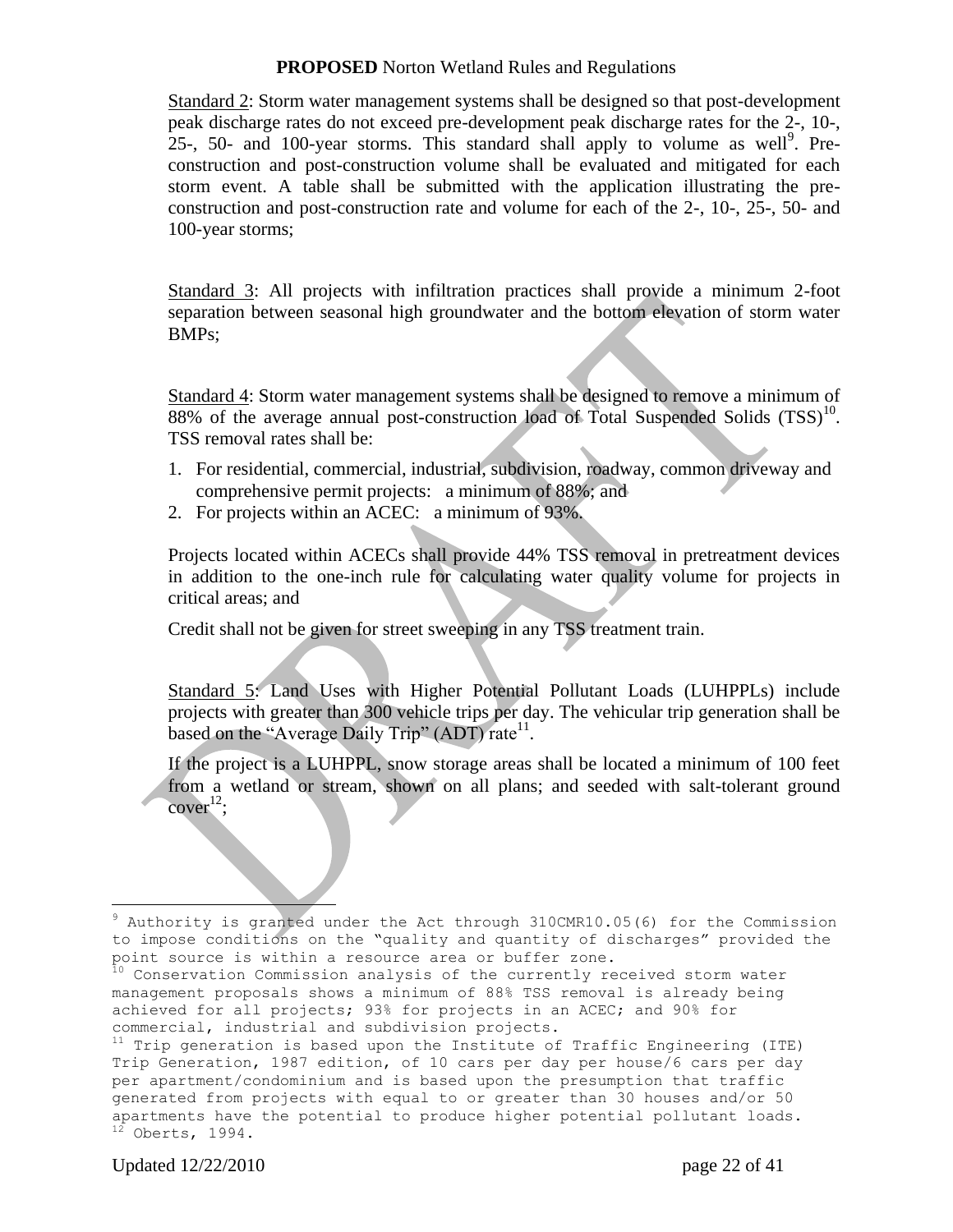Standard 6: Critical areas shall include the following additional Outstanding Resource Waters (ORWs):

- 1. Potential vernal pools
- 2. Wetland Resource Areas in an ACEC; and
- 3. Seasonal coldwater fisheries identified by Division of Fisheries and Wildlife.

Seasonal coldwater fisheries are those waterbodies and waterways containing the appropriate water temperature to sustain coldwater fisheries). Coldwater species of fish include Atlantic salmon; brook, brown and rainbow trout populations as well as lesser known fish such as longnose sucker and slimy sculpin. The presence of these fish in brooks, streams and some rivers indicate excellent water quality conditions. Examples of local seasonal coldwater fisheries are the Canoe River and the Wading River.

Standard 7: No change from the Handbook

Standard 8: The Storm Water Pollution Prevention Plan (SWPPP) shall be submitted for review prior to close of the public hearing.

Standard 9: The owner and the applicant shall sign the Operation and Maintenance Plan with a statement declaring knowledge of the responsibility for ongoing maintenance. Proof of final inspection and cleaning shall be submitted with a Request for a Certificate of Compliance.

Standard 10: The signed Illicit Discharge Statement shall be submitted with the storm water drainage report.

#### Plans and Drainage Report:

- 1. Plans must show the storm events with elevations on the basin cross sections.
- 2. The drainage report shall contain a table illustrating the pre-development and postdevelopment rates and volumes for all storm events.
- 3. Snowpack has higher concentrations of pollutants because it is an accumulation of pollutants (sediment, organic, nutrient, lead loads<sup>13</sup>, cyanide, sodium chloride, magnesium chloride, and polycyclic aromatic hydrocarbons  $(PAHs)^{14}$ ) over a season. Street sweeping shall be required at a minimum of twice per year and shall occur in early Spring (March) and Fall (October). This requirement shall be included in the Operation and Maintenance Plan.

 $\overline{a}$ 

 $^{13}$  Influence of Snowmelt Dynamics on Stormwater Runoff Quality. Gary L. Oberts, Metropolitan Council, St. Paul, MN. Watershed Protection Techniques. Vol. 1, No. 2, Summer 1994.

<sup>&</sup>lt;sup>14</sup> Chapter 1: Factors in BMP Selection. Minnesota Urban Small Sites BMP Manual. Metropolitan Council/Barr Engineering Co.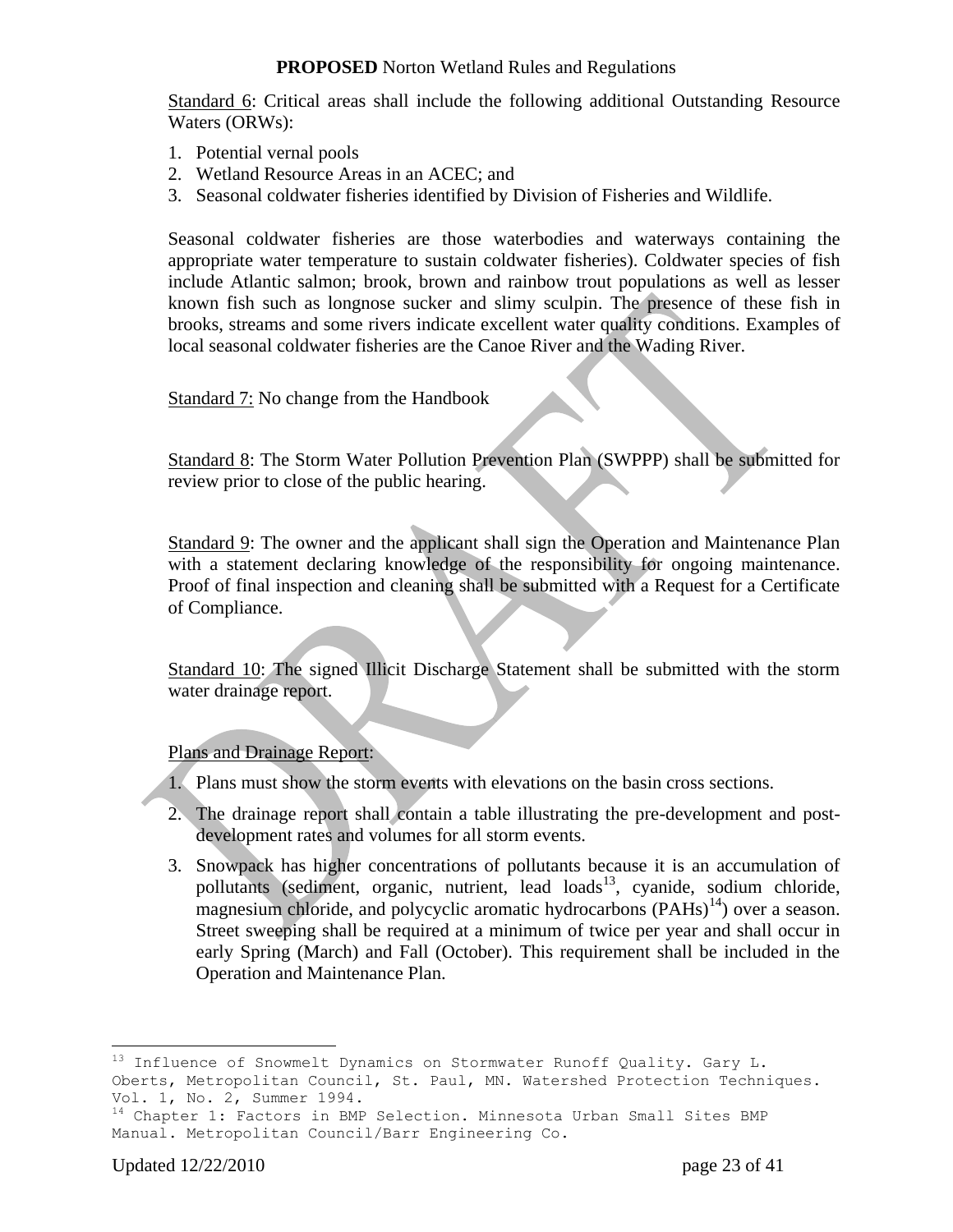- 4. Accurate precipitation amounts for this region shall be used for storm water management calculations<sup>15</sup>. Rainfall amounts shall be taken from the Atlas of Precipitation Extremes for the Northeastern United States and Southeastern Canada<sup>16</sup> known as the "Cornell data". The following values shall be used:
	- a. 2-yr storm=3.3 inches
	- b. 5-yr storm=4.2 inches
	- c. 10-yr storm=5.0 inches
	- d. 25-yr storm=6.2 inches
	- e. 50-yr storm=7.4 inches
	- f. 100-yr storm=8.75

#### **G. Presumption on Wetland and Stream Crossings**

The activity of filling or permanently altering a wetland or stream shall be presumed to have an impact on wetland resource areas and the Interests and Values of this bylaw. Projects that propose a wetland or stream crossing shall not impair the continuity of the stream or wetland to provide or maintain regular flow of water and passage of fish, aquatic organisms (such as but not limited to, amphibians, reptiles, invertebrates (crayfish, freshwater mussels, etc.) or mammals associated with water (weasel, mink, muskrat, fisher, otter, etc.). All wetland and stream crossing projects shall be considered eligible to meet the Stream Crossing Guidelines as provided by the Army Corps of Engineers (ACOE) January 2005). The value of the resource area and the magnitude of the project shall determine whether General Standards or Optimum Standards shall be applied. A summary of stream crossing standards is provided in Appendix B as a guide only.

#### **H. Alternatives Analysis**

For projects within wetland resource areas, the Commission shall require an alternatives analysis, separate from an alternatives analysis required under Riverfront Area provisions of 310CMR10.58. The purpose of an alternatives analysis is to locate activities so that impacts to wetland resources are avoided to the extent practicable. The applicant shall have the burden of proof to demonstrate that every effort has been made to avoid, minimize and mitigate a wetland resource area alteration. Efforts to avoid or minimize alterations may include, but not be limited to, reducing size or scale of a project. Alternatives analyses shall extend to the subject property, any property currently or previously under the same ownership, or abutting property that may reasonably provide a less environmentally damaging option. The alternatives analysis should include alternate layouts or scope of the project; and a discussion describing the impacts of these alternatives would have on the resource areas.

#### **I. Segmentation and Cumulative Impacts**

Applicants shall not segment projects to avoid compliance with the Act or with this bylaw. The applicant shall have the burden of proof to demonstrate that the project has not been

 $\overline{a}$ 

 $^{15}$  An Analysis of Extreme Rainfall Differences: Old TP-40 Verses the New Cornell Atlas of Precipitation. Patrick Garner. AMWS Newsletter, March 1998. No. 15.

<sup>&</sup>lt;sup>16</sup> Atlas of Precipitation Extremes for the Northeastern United States and Southeastern Canada. Daniel S. Wilks and Richard P. Cember. Cornell University, Publication No. RR 93-5. September 1993 and the beta website.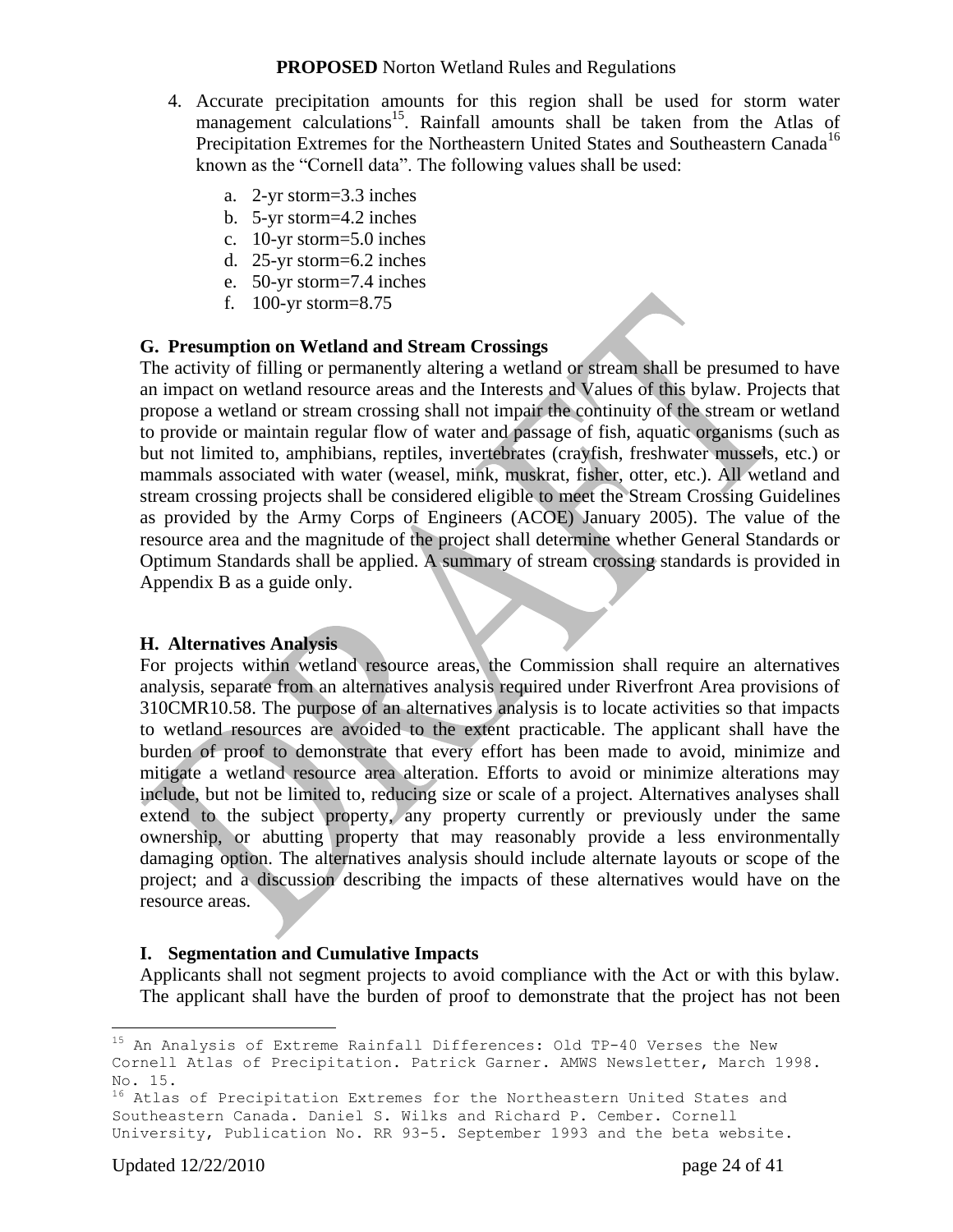segmented and that the cumulative impacts of a project do not unnecessarily alter areas subject to protection or run contrary to the interests of the bylaw. Any filing submitted for the Commission"s review shall show the full project build-out. Any project submitted piece-meal shall be considered an incomplete application. All proximate, adjoining, contiguous or abutting lots must be included if they are under the control of the same owner, entity or related entities. The Commission may request additional information in order to evaluate the cumulative impacts of a project on resource areas, including but not limited to, total riverfront area alterations on adjacent lots, operation and maintenance plans for storm water management systems, or floodplain alteration.

#### **J. Self-Imposed Hardship**

The applicant or owner is advised to prevent situations where they have created their own hardship through design that did not carefully consider all likely impacts to Wetland Resource Areas Subject to Protection under the Act or Bylaw. Proposed driveways or roads shall be designed to provide access to areas of the proposed site without relying on the possibility of future wetland crossings. This shall include those lots where the upland access has been subdivided and developed, preventing upland access to the property's interior. The Commission shall consider these types of crossings to be self-imposed and may not grant further crossings or Wetland Resource Area alterations in subsequent permit applications for those lots<sup>17</sup>. Special consideration for waivers in projects that contain self-imposed hardships shall not be granted. Projects containing Riverfront Area impacts are cumulative, regardless of the number of lots subdivided from a larger parcel and shall be designed such that selfimposed hardships are not created.

#### **K. Limited Projects**

Limited projects were so named under the Act since the option of altering resource areas in such projects would only be proposed a "limited" number of times or in "limited" circumstances. A limited project status can only be achieved if the impacts to a resource area exceed the permissible threshold or if the project cannot meet all performance standards for an impacted resource area. A limited project status does not afford the opportunity to access every portion of the site. A wetland resource area impact may be denied if it is determined that the impacts to the wetland resources outweigh the benefit of additional site development. For limited project proposals, the Conservation Commission shall require the applicant to 1) file an ANRAD for verification of wetland resource area boundaries and 2) attend a preapplication work session with the Conservation Commission and/or its Agent prior to submission of any project with the Planning Board which would result in a claim of a limited project under 310CMR10.53(3)e. The Commission may not grant approval for a project with wetland resource impacts under limited project status if the applicant has not demonstrated that every attempt has been made to avoid and minimize impacts to wetland resource areas.

#### **L. Erosion and Sedimentation Control**

Applicants shall implement best management practices that prevent erosion, control sediment movement, and stabilize exposed soils to prevent pollutants from being transported offsite or

 $\overline{a}$ <sup>17</sup> The final decision regarding Rabecki (Docket #97-020) upheld the Greenfield Conservation Commission's decision that Rabecki created a self-imposed hardship by purchasing land where he knew the previous owner had subdivided off all upland access to the property interior.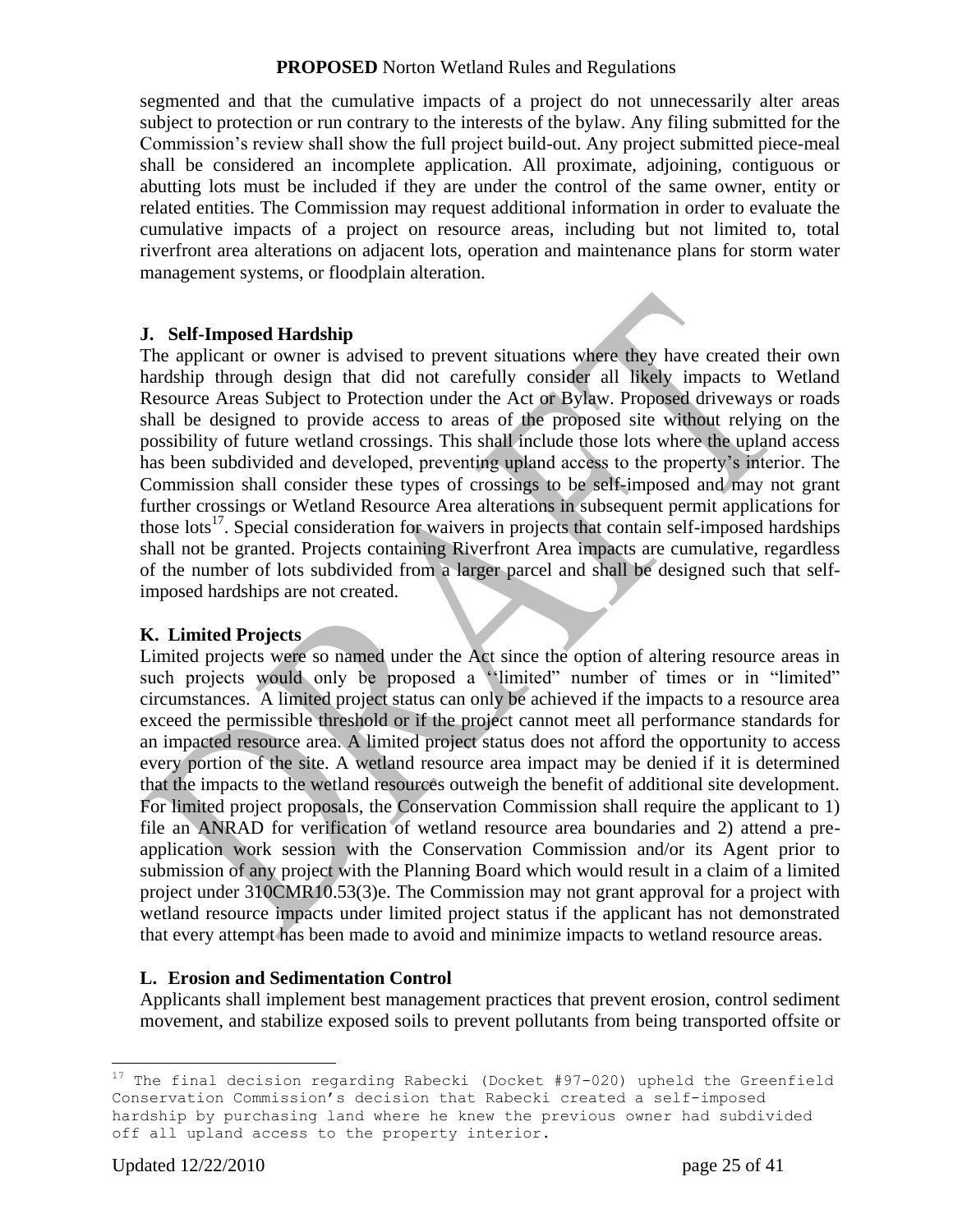entering Wetland Resource Areas during land disturbance and construction activities. Erosion and sedimentation controls shall be designed, installed and maintained in accord with specifications included in the latest version of the Massachusetts Erosion and Sedimentation Control Guidelines for Urban and Suburban Areas: A Guide for Planners, Designers, and Municipal Officials published by the Massachusetts Executive Office of Environmental Affairs (EOEA), as amended and the Environmental Protection Agency (EPA) National Pollutant Discharge Elimination System (NPDES) National Menu of Storm Water Best Management Practices for Construction Site Storm Water Runoff Control [http://cfpub.epa.gov/npdes/stormwater/menuofbmps.](http://cfpub.epa.gov/npdes/stormwater/menuofbmps)

All project plans shall include erosion and sedimentation control measures show in plan view and a detail provided for each measure. For any project that disturbs one (1) or more acres, at a minimum, shall provide the following best management practices: a stabilized construction entrance, perimeter protection such as silt fence or fiber roll, catch basin inlet protection, dewatering methods, concrete washout, and the limit of work (orange poly fence). BMPs for smaller projects shall provide similar measures as applicable. Haybales shall be prohibited as an erosion control device due to the transport of invasive species seeds within the hay or straw. Nylon netting shall not be permitted as a backing for silt fence or for erosion control blankets because they are a barrier to wildlife, particularly amphibians and reptiles. The Commission may approve other documented methods of erosion control as appropriate for the individual site under review.

In addition to the erosion and sedimentation control methods, temporary storm water management practices including temporary diversion ditches, swales, traps and basins with temporary outlet structures, must be shown and details provided.

In accordance with the EPA National Pollutant Discharge Elimination System Construction General Permit (CGP), all projects which result in greater than one (1) acre of disturbance and results in a discharge to a wetland or water of the US require the preparation of a SWPPP and a Notice of Intent filing with the EPA. A copy of the project SWPPP including the EPA NOI shall be provided to the Commission prior to the close of the public hearing. In addition, copies of all inspection reports required under the CGP shall be forwarded to the Conservation Commission on a monthly basis.

#### **M. Site Stabilization**

All disturbed areas shall be immediately temporarily stabilized if they are to remain undisturbed for 14 days or longer per the EPA CGP. Temporary slope stabilization methods shall include erosion control blankets for slopes 2:1 or steeper; stabilization of areas flatter than 2:1 may include temporary loam and seed and/or straw mulch. Stabilization of exposed areas shall be provided throughout construction such that slopes are protected from slumping, and erosion of exposed surfaces is minimized to prevent sediment transport.

If temporary or final stabilization is not achieved on disturbed areas by October 1, temporary stabilization consisting of clean grain straw mulch at a rate of 2 tons per acre shall be applied to exposed areas (Or 3-inch thickness, with no bare spots or ground showing). Mulch anchoring shall consist of tackifier or netting.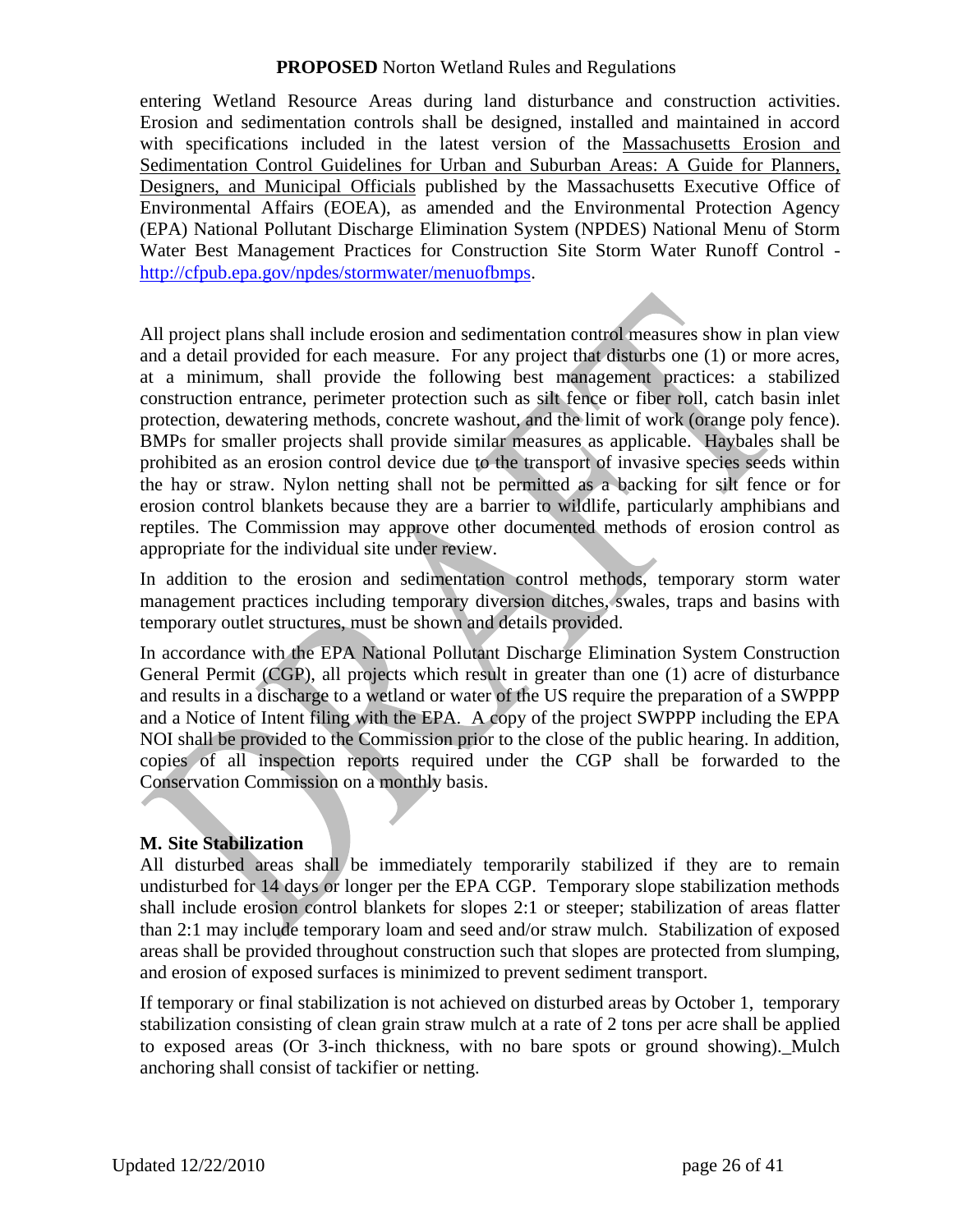#### **N. Vegetation and Landscaping**

All soils shall be amended with a compost to improve infiltration and permeability<sup>18</sup> and be at least 4 inches deep (for water conservation) for lawns and for sideslope stabilization. Landscaping should consist of native, drought resistant planting materials to benefit local wildlife, promote groundwater recharge and minimize the necessity for irrigation or watering. Landscaping specifications shall be provided in the permit application and shall not consist of any exotic invasive plant including species of Euonymous, Japanese Barberry or any other plant listed in the Invasive Plant Atlas of New England (IPANE). A list of invasive plants can be found at the following address. [www.eeb.uconn.edu/invasives/ipane.](http://invasives.eeb.uconn.edu/ipane/)

#### **O. Lighting**

Proposed lighting shall be fully shielded with light that does not go higher than 70-75 degrees above horizontal and not greater than 1500 lumens in order to direct the light to the desired area<sup>19</sup>, and avoid light pollution of the night sky that may impact the wetland resource area's ability to provide wildlife habitat. Lighting specifications shall be provided with the permit application. Please refer to <http://www.darksky.org/mc/page.do> for more information.

#### **P. Docks and Boardwalks**

Docks and boardwalks shall be raised to minimize alteration of other resource areas (such as wetland approaches or floodplain). The decking surface shall have a minimum of 25% open area to minimize shading impacts. Floating docks shall be fixed by piers utilizing a hoop roller or other approved fastening system. Maintenance of vegetation on either side of a dock or boardwalk shall not exceed one-foot in width on either side. Docks shall be of a length that does not interfere with the recreation interests of the bylaw and with the rights of the Conservation Commission as agent for the Town as owner of the Norton Reservoir, Winnecunnet Pond, Chartley Pond or Barrowsville Pond. All docks shall contain a noncorrosive metal etched plaque containing the owner's contact information in the event of being dislodged during a storm.

#### **Q. Water Withdrawals**

#### 1. **G**roundwater Withdrawals

The Town of Norton operates four groundwater wells in order to supply potable drinking water to over 95% of the population. In addition to the primary purpose of supplying drinking water, the Town is faced with the cultural demand for supplying treated water for lawn irrigation purposes. The highest demand for water (both drinking and irrigation) is at the time of year with potentially the least supply (in the summer months). Similarly, lawn care accounts for thirty-two percent  $(32%)$  of outdoor water use nation-wide<sup>20</sup>. The Town"s system of wells, distribution lines, storage tanks and treatment facilities are not

 $\overline{a}$ 

 $^{18}$  Chapter 8: Impact Avoidance. Fundamentals of Urban Runoff Management:

Technical and Institutional Issues, Second Edition, Earl Shaver, Richard Horner, Joseph Skupien, Chris May and Graeme Ridley. NALMS, July 2007. <sup>19</sup> Helpful Advice to Builders and Contractors. New England Light Pollution Advisory Group (NELPAG). [www.cfa.harvard.edu/nelpag/friends.html](http://www.cfa.harvard.edu/nelpag/friends.html) or

[www.nelpag.org](http://www.nelpag.org/)

<sup>&</sup>lt;sup>20</sup> Water Well-Being: The Manual. The Massachusetts Department of Food and Agriculture, Pesticide Bureau. [www.mass.gov/waterwellbeing.](http://www.mass.gov/waterwellbeing)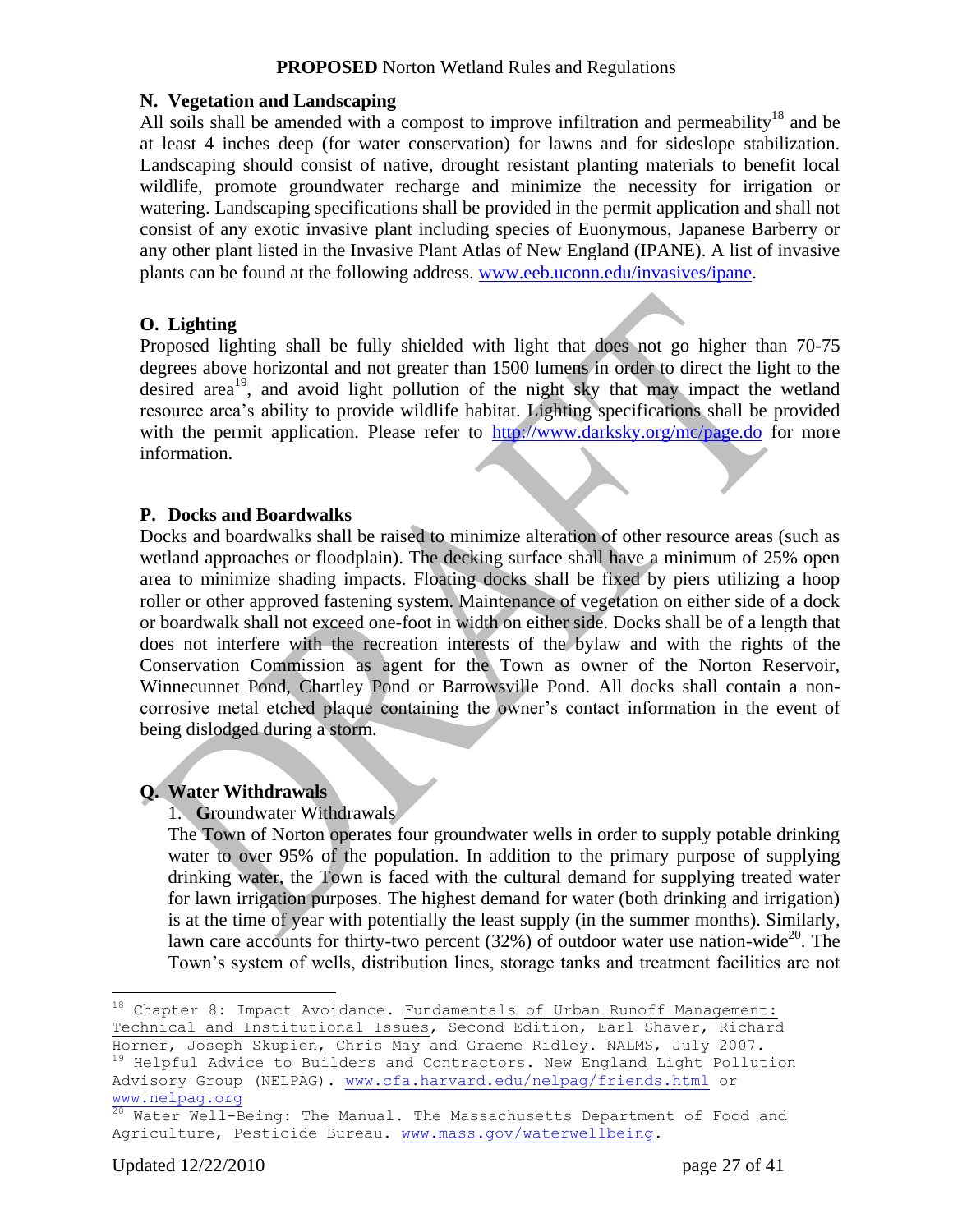designed nor intended to provide the added capability of unrestricted irrigation of lawns. Water withdrawals, particularly during the growing season and during the summer, can deplete groundwater levels within the aquifer recharge zones (Water Resource Protection Zones I, II and III) , which can put strains on the drinking water supply, and can directly impact the hydrology of adjacent wetlands and waterbodies<sup>21</sup>,<sup>22</sup> thoughout Town.

The Commission finds that water conservation measures are needed to prevent negative impacts to the water supply and Wetland Resource Areas Subject to Protection under the Bylaw. Therefore, with any irrigation well request, the Commission reserves the right to limit lawn size, require suitable vegetated buffers and/or require soil amendments as appropriate. Applications for water withdrawal shall contain a written description of the pump type, size, capacity and intake pipe diameter.

- 2. Surface Water Withdrawals
	- a. Surface water withdrawal projects shall not limit the quantity of water available in a stream, brook, creek, reservoir, lake or pond to less than one (1) foot of depth. Intake pipes shall be permanently fixed utilizing a hoop roller or other approved fixture to prevent intake of water if the water level is less than one foot.
	- b. Projects that remove water from a stream, brook, creek, reservoir, lake or pond, shall contain a wildlife screen to prevent impingement of fish using the Freshwater Intake End-of-Pipe Fish Screen Guideline, Department of Fisheries and Oceans, Canada, March 1995 [\(http://www.dfo-mpo.gc.ca/oceans](http://www.dfo-mpo.gc.ca/oceans-habitat/habitat/water-eau/pipe/index_e.asp)[habitat/habitat/water-eau/pipe/index\\_e.asp\)](http://www.dfo-mpo.gc.ca/oceans-habitat/habitat/water-eau/pipe/index_e.asp).
	- c. In accordance with Article 12 of the October 20, 2004 Annual Town Meeting, the extraction or withdrawal of water for commercial purposes from any pond, stream, river, watercourse, surface or subsurface water into any tank vehicle or into any tank contained in or on a vehicle is strictly prohibited.

#### **R. Subdivision Design**

In order to balance the future housing or commercial needs of the Town of Norton with resource area protection, projects that subdivide a larger parcel into individual lots are strongly encouraged to incorporate a cluster development design. Subdivision projects are encouraged to minimize impervious cover, maximize retention of forest cover and maximize re-infiltration rates for the storm water management system  $2<sup>3</sup>$ . Open space areas should contain the wetland protection zone, at a minimum, when adjacent to a headwater area or vernal pool habitat; and the 200-foot riverfront area when adjacent to a perennial stream. Upland portions of a cluster subdivision open space area should not contain greater than 50% of the storm water management BMPs.

 $\overline{a}$ 

 $^{21}$  The Role of Groundwater in Generating Streamflow in Headwater Areas and in Maintaining Base Flow. Thomas C. Winter. Journal of American Water Resources Association, vol. 43, no. 1, Feb 2007

 $22$  Effects of Water Withdrawals on Streamflow in the Ipswich River Basin, Massachusetts. Phillip J. Zarriello. US Geological Survey Fact Sheet 00-160, 2p. 2001

 $23$  Forest cover, impervious-surface area, and the mitigation of storm water impacts. Derek B. Booth, David Hartley and Rhett Jackson. Journal of American Water Resources Association, Vol 38, No. 3. June 2002.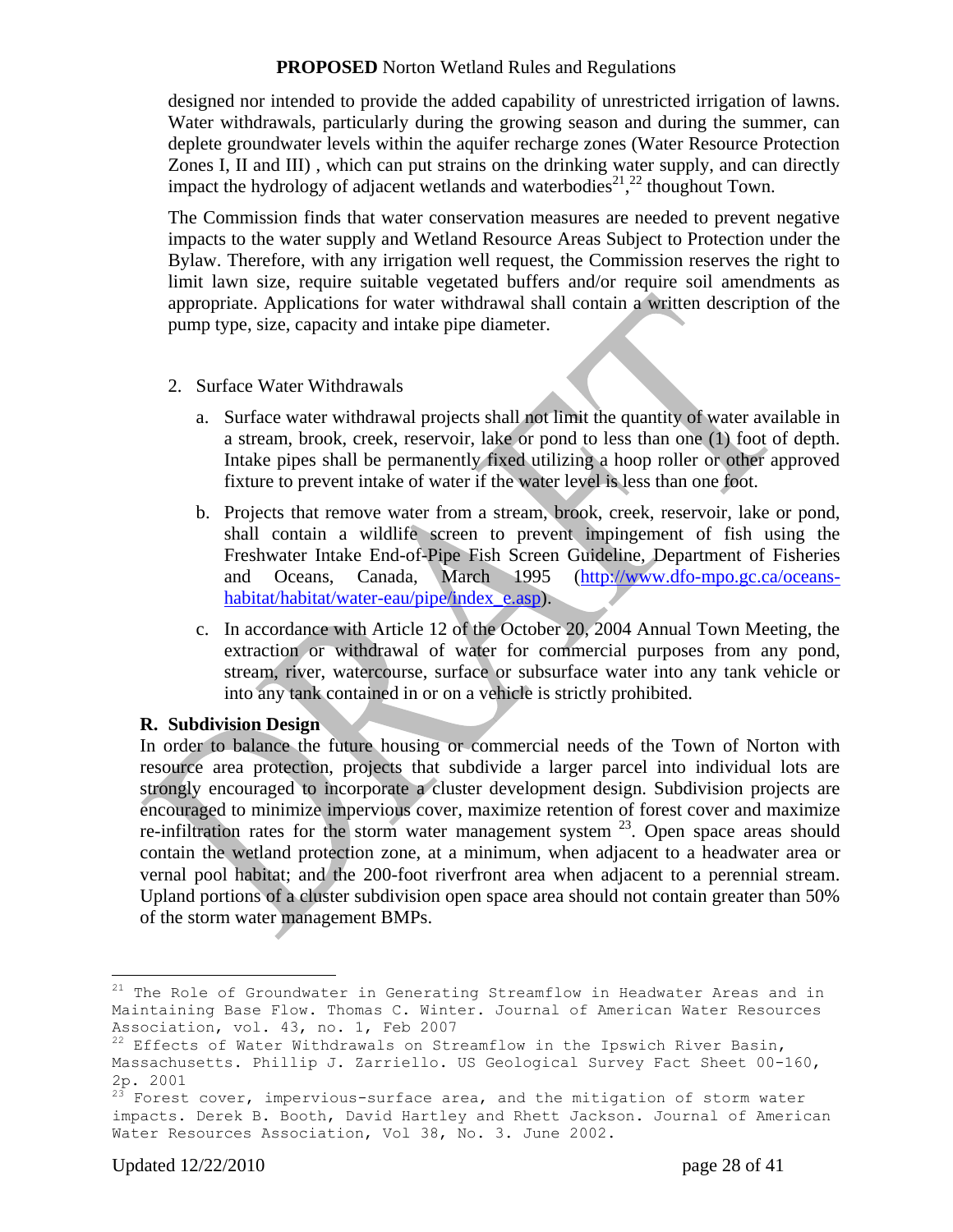### **Section 6: Wetland Resource Areas and Performance Standards**

When a proposed activity involves altering a wetland resource area, the issuing authority shall presume that such area is significant to the interests of this Bylaw. This presumption is rebuttable and may be overcome upon a clear showing that the wetland resource area does not play a role in the protection of said interests. In the event that the presumption is deemed to have been overcome, the issuing authority shall make a written determination to this effect, setting for its grounds (DEP Form 6). **Section 6 is the last section to be discussed. These are the only parts that were discussed at public meetings or reviewed by the Commission.** 

#### **B. Bank (naturally occurring and beaches). Reviewed on 5-10-10**

- 1. Definition and Boundary. Consistent with WPA. The bank is the lateral confine of a river, stream, creek, reservoir, lake or pond, during all but flood stage. All rivers, streams and creeks have a left bank and a right bank. Due to fluctuating water flow, banks may have terrestrial vegetation. The WPZ extends 100 feet from the boundary of bank.
- 2. Interests under the bylaw. In addition to the interests of the WPA, bank is presumed significant to the interests identified in Section 1.F.2.a, c, d, f, h and j.
- 3. General Performance Standards. In addition to the performance standards under the WPA, where the presumption set forth is not overcome, proposed work in, on, over or within the bank; and proposed work within 100 feet of a bank shall not:
	- a. change the volume or rate of flow of water;
	- b. change normal flow characteristics, including but not limited to, confined or channelized flow, riffle/pool complexes, normal cut bank/sandbar formation, meandering capacity, etc.; and
	- c. impede or obstruct wildlife migration.
- 4. Special Performance Standards. If it is determined that avoidance is not reasonably feasible, the Commission may, but is not required to, issue a waiver provided the following:
	- a. bank to provide natural stream flow;
	- b. Projects shall be designed such that the woody debris input, temperature control and shading of water are not significantly impaired by providing adequate vegetative buffers;
	- c. Projects shall be designed such that the wildlife habitat functions, including but not limited to, mammal migration on dry banks, burrows and nests, odonate exuviea sites, and freshwater mussel beds are not impaired;
	- d. Projects shall be designed such that a proposal for a crossing or placement of fill is sited in the narrowest reasonable location and meets the general or optimum Stream Crossing Standards, as determined by the Commission and described in Appendix B;
	- e. Projects shall provide replication of bank characteristics; and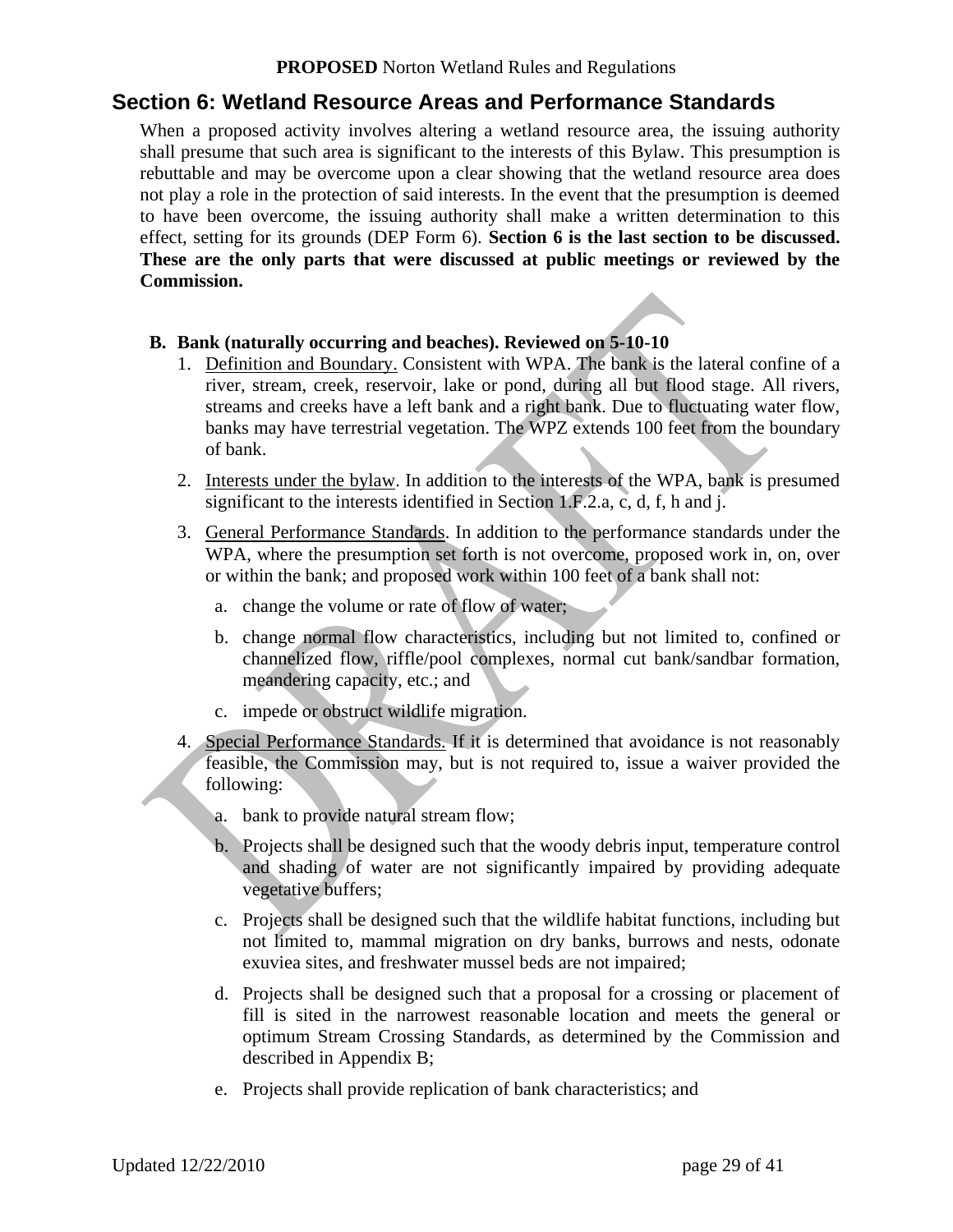- f. A detailed wildlife habitat evaluation may be required for all projects that propose alteration in, on, over or within a bank.(more detail in the wildlife section to be drafted).
- C. Freshwater Wetlands Reviewed on 5-10-10
	- 1. Definition and Boundary. Consistent with WPA and 310CMR10.55(2). Freshwater wetlands may be bordering or isolated. The Wetland Protection Zone extends 100 feet from the boundary of freshwater wetlands.
	- 2. Interests under the bylaw. In addition to the interests of the WPA, freshwater wetlands are presumed significant to the interests identified in Section 1.F.2.a-k.
	- 3. General Performance Standards. In addition to the performance standards under the WPA, where the presumption set forth is not overcome, proposed work in, on or within freshwater wetlands; and proposed work within 100 feet of freshwater wetlands shall not materially impair the:
		- a. Pre-development area runoff characteristics to the wetland;
		- b. adjacent vegetative buffer that is necessary for temperature and relative humidity regulation of the wetland;
		- c. shall not result in a net loss of freshwater wetlands;
	- 4. Special Performance Standards. If it is determined that avoidance is not reasonably feasible, the Commission may, but is not required to, issue a waiver provided the following:
		- a. Appendix B of the Massachusetts Wildlife Habitat Guidance for Inland Wetlands (DEP, 2006) or more detailed wildlife habitat evaluation may be required for all projects that propose alteration in, on, or within a freshwater wetland .(more detail in the wildlife section to be drafted).;
		- b. Proposed wetland replication complies with the Massachusetts Inland Wetland Replication Guidance (DEP, 2003);
		- c. An environmental professional shall monitor the installation of a replication area and submit regular inspection reports to the Commission. Replication areas shall be monitored for not less than five years and shall include an exotic, invasive plant removal provisions. Replication areas shall contain at least 20% inorganic wildlife habitat components (i.e., boulders, standing snags, fallen logs, pools, etc.); and
		- d. The Commission may develop standards for wetland crossings (to be done).
- D. Lands subject to flooding or inundation by groundwater or surface water, (Bordering and Isolated).
	- 1. Definition and Boundary.
		- a. Bordering land subject to flooding (BLSF; 100-yr floodplain) definition is consistent with WPA;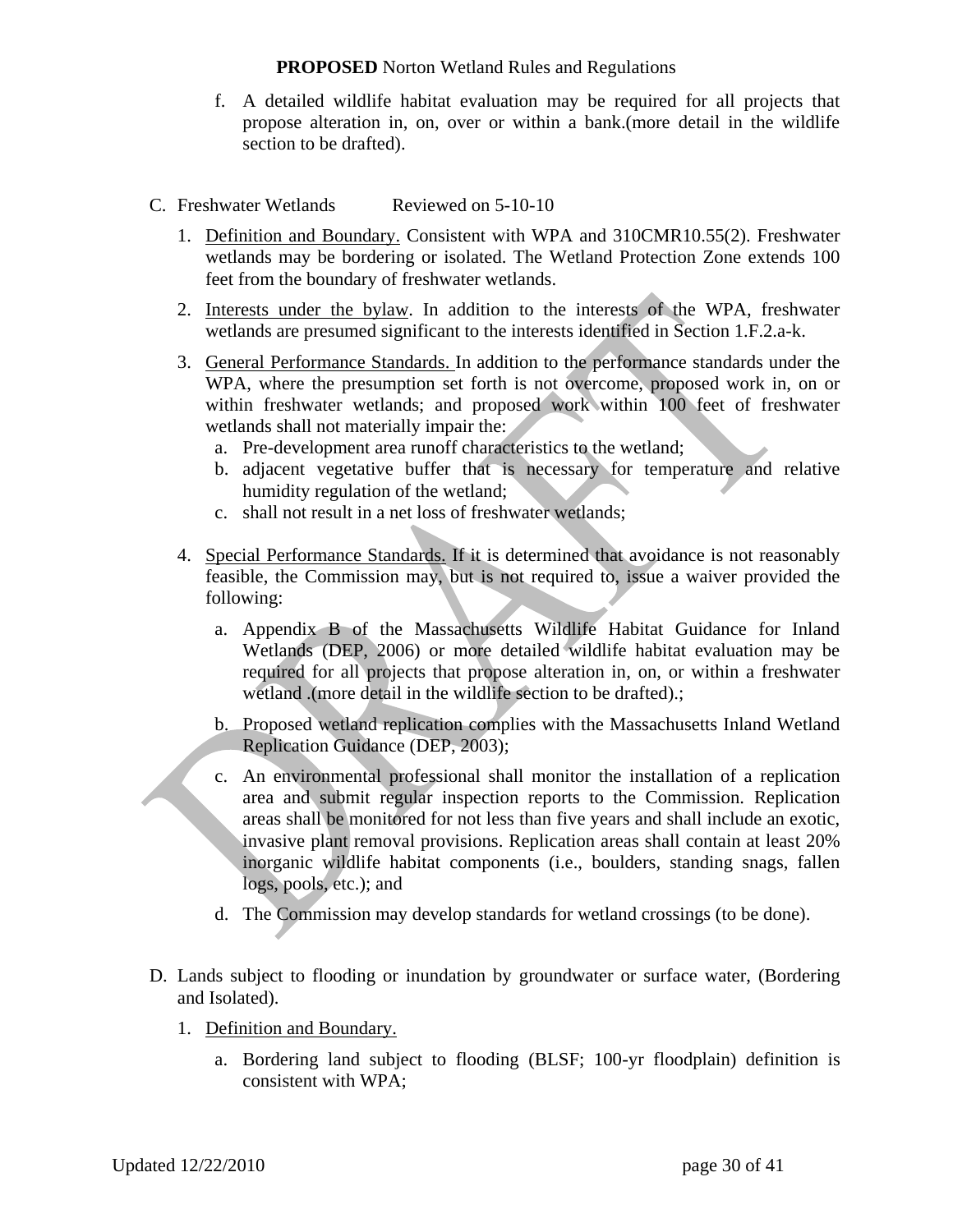- b. The extent of Bordering land subject to flooding around Norton Reservoir is the 105.1-foot contour elevation<sup>24</sup>;
- c. Isolated Land Subject to Flooding (ISLF) shall mean an isolated depression or closed basin consisting of a minimum of 400 s.f., not occurring in existing lawns, gardens, landscaped areas, storm water management structures or driveways. ILSF may be underlain by pervious material, which in turn may be covered by a mat of organic peat or muck. The boundary of ISLF is the perimeter of the largest observed or recorded volume of water confined in said area. The Wetland Protection Zone extends 100 feet from the boundary of ISLF.
- 2. Interests under the bylaw. In addition to the interests of the WPA, Lands subject to flooding is presumed significant to those interests identified under the Act and to the following interests identified in Section 1.F.2. c-f, h and i.
- 3. General Performance Standards. In addition to the performance standards under the WPA, projects in, or within land subject to flooding; and projects within 100 feet of isolated land subject to flooding shall not impair:
	- a. Quantity of storage for flood waters on the property;
	- b. Ability of water to flow unimpeded within the floodplain;
	- c. Depressional storage of water or cause flood damage due to lateral displacement of water;
	- d. Vernal pool habitat; and
	- e. Wildlife habitat.
- 4. Special Performance Standards. If it is determined that avoidance is not reasonably feasible, the Commission may, but is not required to, issue a waiver provided the following:
	- a. For BLSF:
		- i. Foundation, slab and buildings in the BLSF shall utilize flood construction methods as described in the Massachusetts State Building Code:
		- ii. The lowest floor joist elevation shall be at least one (1) foot above the base flood elevation;
		- iii. Elevation certificates shall be required at completion of all foundation, slab and retaining wall work within a floodplain;
	- b. For ILSF:
		- i. ILSF that provides vernal pool habitat shall not be altered.

 $\overline{a}$  $^{24}$  March 26, 2007 letter from Pare Corporation to Office of Dam Safety (Pare project no. 05142.00)and NOI application (DEP file no. 250-831) page 4: description.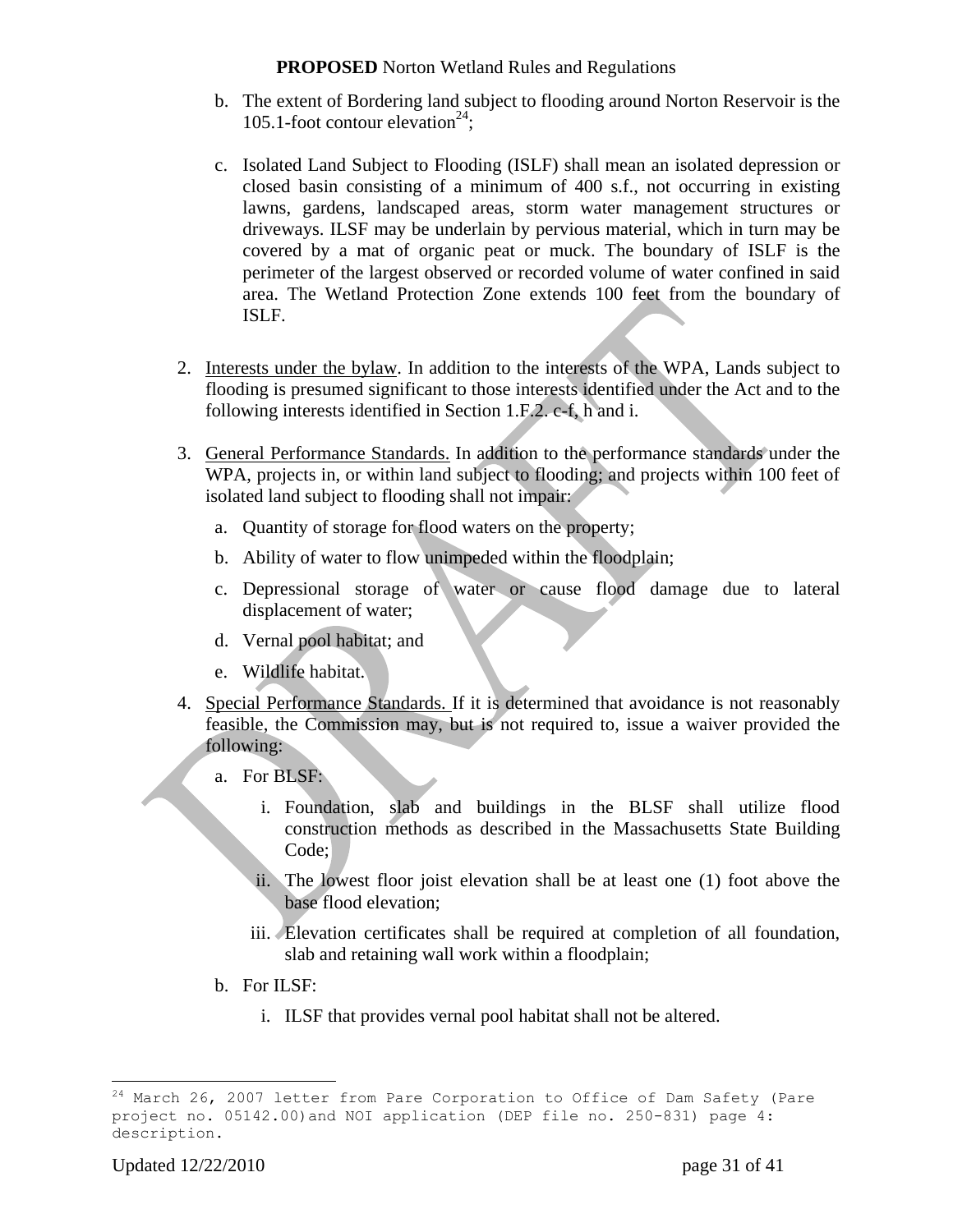- ii. Alterations to ILSF that provides significant flood storage may require 1:1 compensation on the project site to prevent flooding on abutting properties.
- E. Reservoirs, lakes, and ponds.
	- 1. Definition and Boundary. The boundary of reservoirs, lakes and ponds shall be the boundary as shown on the most recent United States Geological Survey (USGS) and the water contained therein. Ponds constructed for storm water management or lined-ponds constructed for landscape purposes are not subject to protection as a pond under the bylaw. The Wetland Protection Zone extends 100 feet from the boundary of a reservoir, lake and pond.
	- 2. Interests under the bylaw. Reservoirs, lakes and ponds are presumed significant to the interests identified in Section 1.F.2.c, d, f, h and i.
	- 3. General Performance Standards. Where the presumption set forth in (above) is not overcome, proposed work in, on, or within a reservoir, lake or pond or within 100 feet of a reservoir, lake or pond shall not impair:
		- a. the quantity and quality of the water;
		- b. the capacity to provide base flow to the outlet stream;
		- c. public access rights under MGL Chapter 91; and
		- d. to provide important wildlife habitat functions.
	- 4. Special Performance Standards. If it is determined that avoidance is not reasonably feasible, the Commission may, but is not required to, issue a waiver provided the following:
		- a. A project shall take measures to minimize any impacts of temperature rise of the water;
		- b. Projects shall provide substantial vegetated buffers adjacent to the reservoir, lake or pond to naturally uptake pollutants and reduce erosion and soil compaction<sup>25</sup>;
		- c. Fertilizer, if used, shall be limited to non-phosphorus fertilizers<sup>26</sup>,<sup>27</sup> in order to reduce potential for eutrophication (an excess of nutrients that contributes to aquatic plant growth, particularly of invasive species, and algal blooms<sup>28</sup>);

 $\overline{a}$ 

 $25$  Shoreland Development Density and Impervious Surfaces. State of Wisconsin, Department of Natural Resources.

<sup>&</sup>lt;sup>26</sup> Lake Access. An empact metro project: the lawn fertilizer experiment [\(www.lakeaccess.org/lakedata/lawnfertilizer/recentresults.htm\)](http://www.lakeaccess.org/lakedata/lawnfertilizer/recentresults.htm); Effects of Lawn Fertilizer on Nutrient Concentration in Runoff from Lakeshore Lawns, Lauderdale lakes, Wisconsin. Herbert S. Garn. UGSG Water-Resource Investigations Report 02-4130. July 2002 and Shaver, 2007

<sup>&</sup>lt;sup>27</sup> Effects of Lawn Fertilizer on Nutrient Concentration in Runoff from Lakeshore Lawns, Lauderdale Lakes, Wisconsin. USGS Water-Resources Report 02- 4130, July 2002.

<sup>&</sup>lt;sup>28</sup> Chapter 4: Bio-Physical Impacts of Urbanization on Aquatic Ecosystems.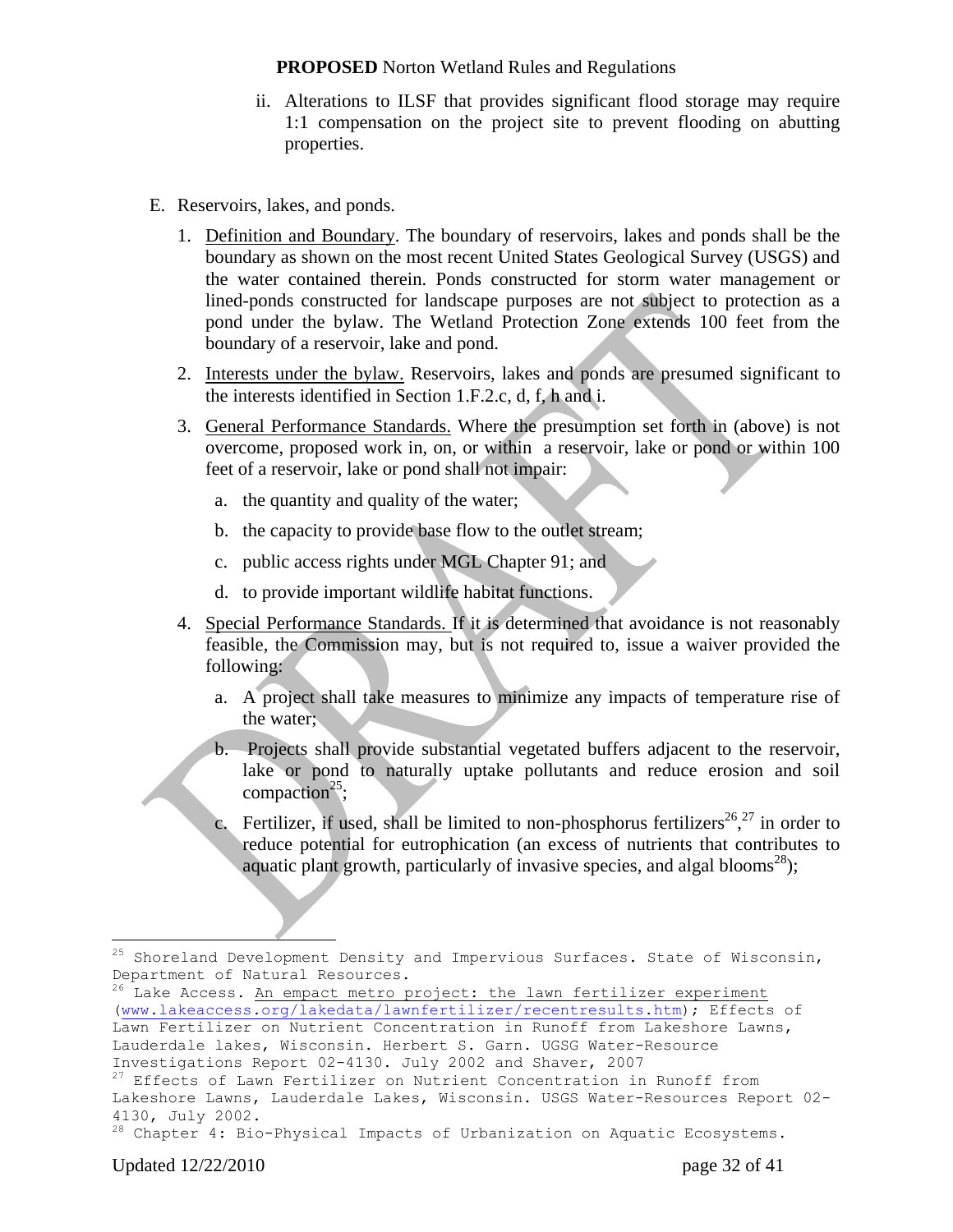- d. For projects located within 100 feet of Reservoirs, Lakes and Ponds, a wildlife habitat evaluation may be required (Refer to wildlife section-to be written) and
- e. For projects that impact water quality, the Commission may require an evaluation of the waterbody"s status on the EPA Section 303(d) list and the TMDL list and existing water quality data for projects that propose discharges in, to, into or within 100 feet of a reservoir, lake or pond. The Commission may require monitoring, mitigation through storm water management pre-treatment or both.
- E. Lands under water bodies and waterways (LUWW).
- 1. Definition and Boundary. Consistent with WPA. LUWW be referred to as the stream bed, stream bottom, lake bed or lake bottom. Due to fluctuating water flow, LUWW typically does not have terrestrial vegetation but may have aquatic vegetation.
- 2. Interests under the bylaw. In addition to the interests of the WPA, land under waterbodies and waterways are presumed significant to the interests identified in Section 1.F.2.b-d, f, and h.
- 3. General Performance Standards. In addition to the performance standards under the WPA, where the presumption set forth in (above) is not overcome, proposed work in land under waterbodies and waterways shall not impair:
	- a. water storage;
	- b. circulation and natural flow of water including subsurface flowpaths<sup>29</sup>;
	- c. water availability in the hypoheic zone (or the region beneath and lateral to a stream bed or lake bed where shallow ground water and surface water mix);
	- d. distribution of sediment grain size; and
	- e. the availability of interstitial spaces for freshwater mussels, fish and aquatic macroinvertebrates.
- 4. Special Performance Standards. If it is determined that avoidance is not reasonably feasible, the Commission may, but is not required to, issue a waiver provided the following:
	- a. Projects that remove material shall be done in a low-flow period (July-August) and shall manage erosion and siltation potential with silt curtains or other approved method; and
	- b. Projects utilizing dewatering methods performed within a stream channel or waterbody shall restore the dewatering pit with similar material and interstitial spacing.

 $\overline{a}$  $^{29}$  Subsurface Flowpaths in a Forested Headwater Stream harbor a Diverse Macroinvertebrate Community. Bridget M. Collins, William V. Sobczak and Elizabeth A. Colburn. Wetlands, Vol. 27, No. 2. June 2007.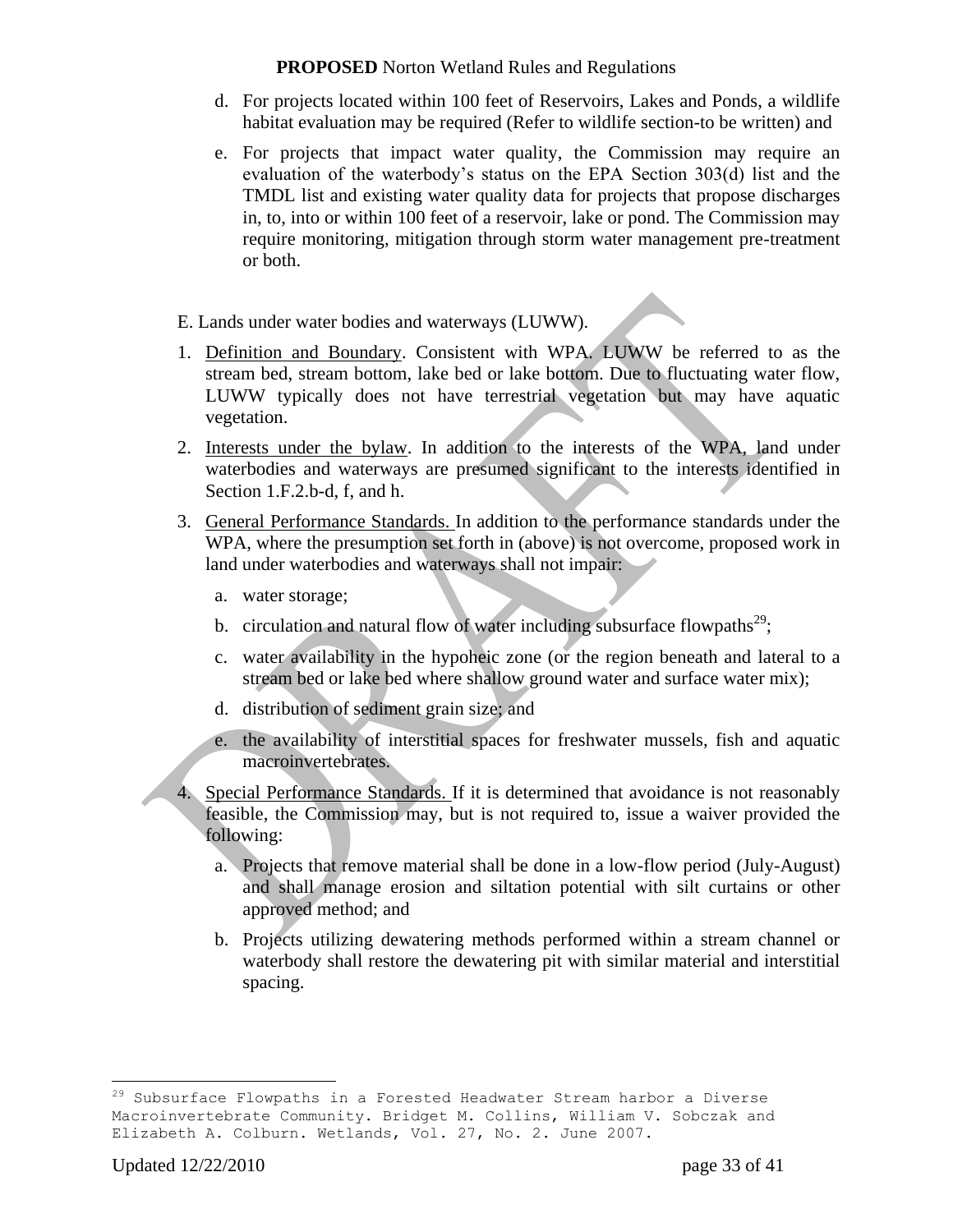### **Section 7: Waivers**

The Commission adopted performance standards for Wetland Resource Areas to ensure that the interests and values as listed in the Bylaw are adequately protected. However, the Commission recognizes that in certain situations, a waiver of a specific performance standard may be appropriate. The Commission may (but shall not be required to) waive strict compliance with the Rules and Regulations if the Commission finds that the proposed work will not have a significant adverse impact on interests protected by the Bylaw. Waivers are intended to be granted only in rare and unusual cases and only when, in the opinion of the Commission, strict adherence to the Rules and Regulations would create an unintended hardship to the owner. If a Waiver is granted, it shall be so noted in the Order of Conditions or applicable Wetland Permit. Waivers of Bylaw Regulations shall not result in less stringent requirements than those under the Act.

- 1. Projects may be eligible for a Waiver provided the following:
	- a. The project can be conditioned to meet the interests of the bylaw when alteration of the Wetland Resource Area is minimized and mitigated to the maximum extent feasible; special performance standards have been met; and a long-term net benefit to the Wetland Resource Area is provided;
	- b. The hardship was not created by the applicant or the applicant's representatives; or
	- c. The Wetland Resource Areas will be better protected if the project is allowed, or if the project has an overriding public benefit.
- 2. The applicant shall have the burden of proof of demonstrating that granting a Waiver is consistent with the intent and purpose of the Bylaw and its Rules and Regulations; and that there are no practicable alternatives. Requests for a Waiver shall be made in writing at the time of the Permit application submittal. At a minimum the request shall include a:
	- a. Description of eligibility as listed in item 1; and
	- b. Description of alternatives explored and an explanation of why each is unreasonable or unrealistic; and
	- c. Description of mitigating measures and long-term net benefit to the Wetland Resource Area; or
	- d. Evidence of an overriding public interest.
- 3. The Commission shall consider the request for a Waiver as part of its review of the Permit application. The Commission may impose conditions, safeguards, and limitations on time and/or activity special. The Commission shall grant, grant in part, deny in part, or deny the waiver request based upon eligibility; value of the Wetland Resource Area, impacts to the Wetland Resource Area, mitigation, and long-term net benefit proposed for the project; overriding public benefit; and all evidence and discussions provided as part of the public hearing process pursuant to the Open Meeting Law. The Commission shall issue a written finding regarding the grant of or the denial of a waiver request in the permit.
- 4. Failure to provide required or additional requested information by the applicant regarding the appropriateness of a waiver shall result in a denial of the waiver request.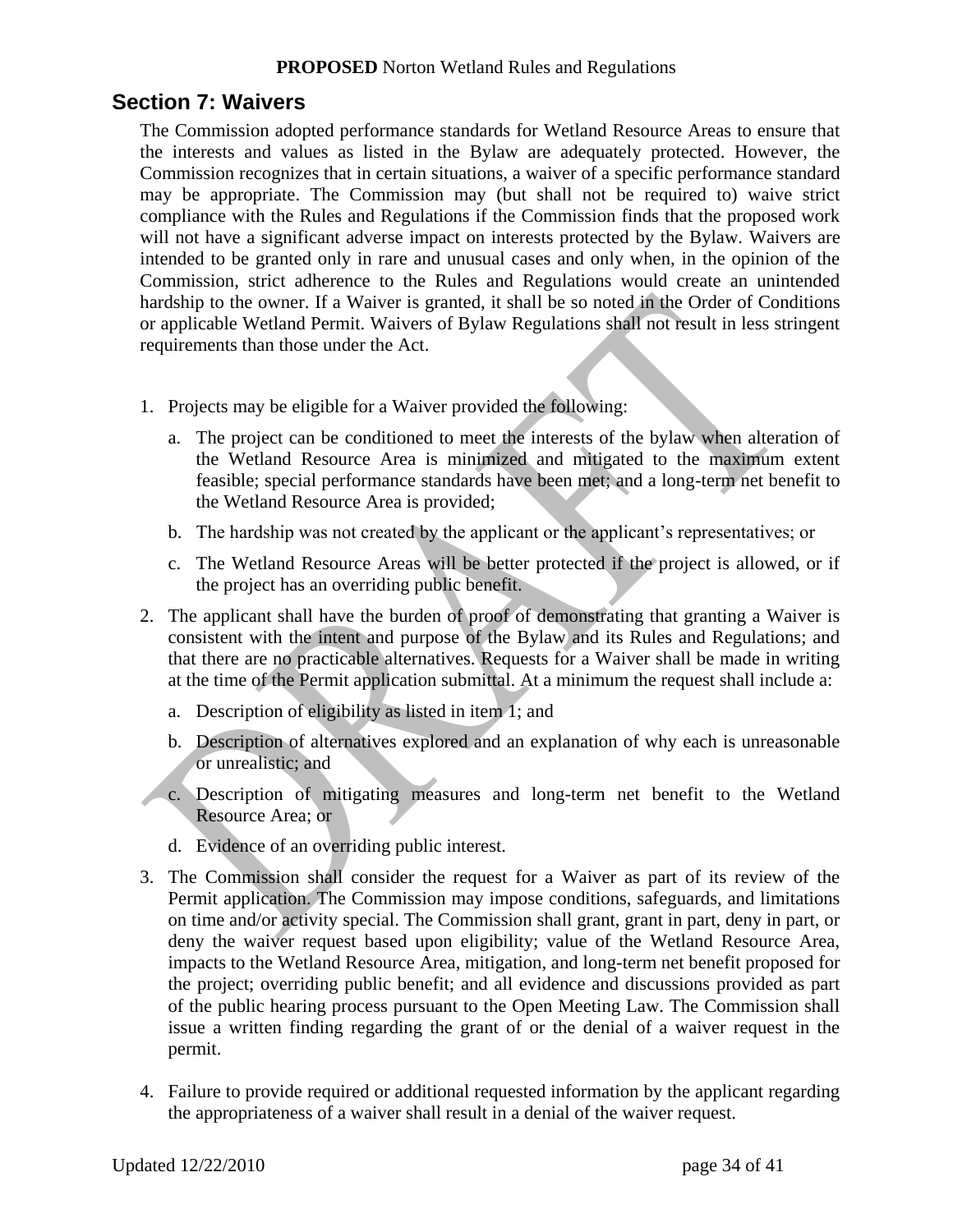5. In all cases, waivers are determined on a case-by-case basis, specific to the project location and proposal.

# **Section 8: Enforcement**

No person shall remove, fill, dredge, build upon, degrade, or otherwise alter resource areas protected by this Bylaw, or cause, suffer, or allow such activity, or leave in place unauthorized fill, or otherwise fail to restore illegally altered land to its original condition, or fail to comply with a Permit or an enforcement order issued pursuant to the Bylaw. Each day a violation exists constitutes a separate violation.

A. Violations include, but are not limited to:

- 1. Failure to obtain a Permit for work performed in an area subject to protection;
- 2. Failure to comply with the conditions of a Permit;
- 3. Failure to complete work described in a Permit, when such failure causes damage to the interests identified in the Bylaw;
- 4. Failure to record a Permit as described in Section 3. I.
- B. When it is determined that an activity is in violation of the Bylaw, these Regulations, or a Permit, the Conservation Agent may issue a cease and desist (stop work) order. The Commission or its Agent shall also issue written notice of the violation in an enforcement letter or an Enforcement Order to be ratified at the next regularly scheduled meeting. Failure of the Commission to issue a stop work order, for any reason, shall not prevent the Town of Norton from pursuing any other legal remedy at law, or in equity, to restrain violations in this Bylaw and to secure compliance with a Permit.
- C. Consistent with due process, the landowner shall have the opportunity to address the Commission at a scheduled public hearing.
- D. The Commission may use the enforcement measures, as listed in the Bylaw, that include, but are not limited to replication, restoration, fines of up to three-hundred dollars (\$300.00) per day and/or the installation of a visual barrier.
- E. The Town of Norton shall not be held liable to pay for legal services required to enforce the Act, the Bylaw or the Rules and Regulations. If legal counsel is required by the Commission, the presiding court office shall be requested to require any settlement to include the payment of the Town"s legal counsel.

### **Appendices:**

Appendix A: Plan Submittal Requirements Appendix B: Stream Crossing Standards Appendix C: Fieldwork Code of Practice of the Declining Amphibian Population Task Force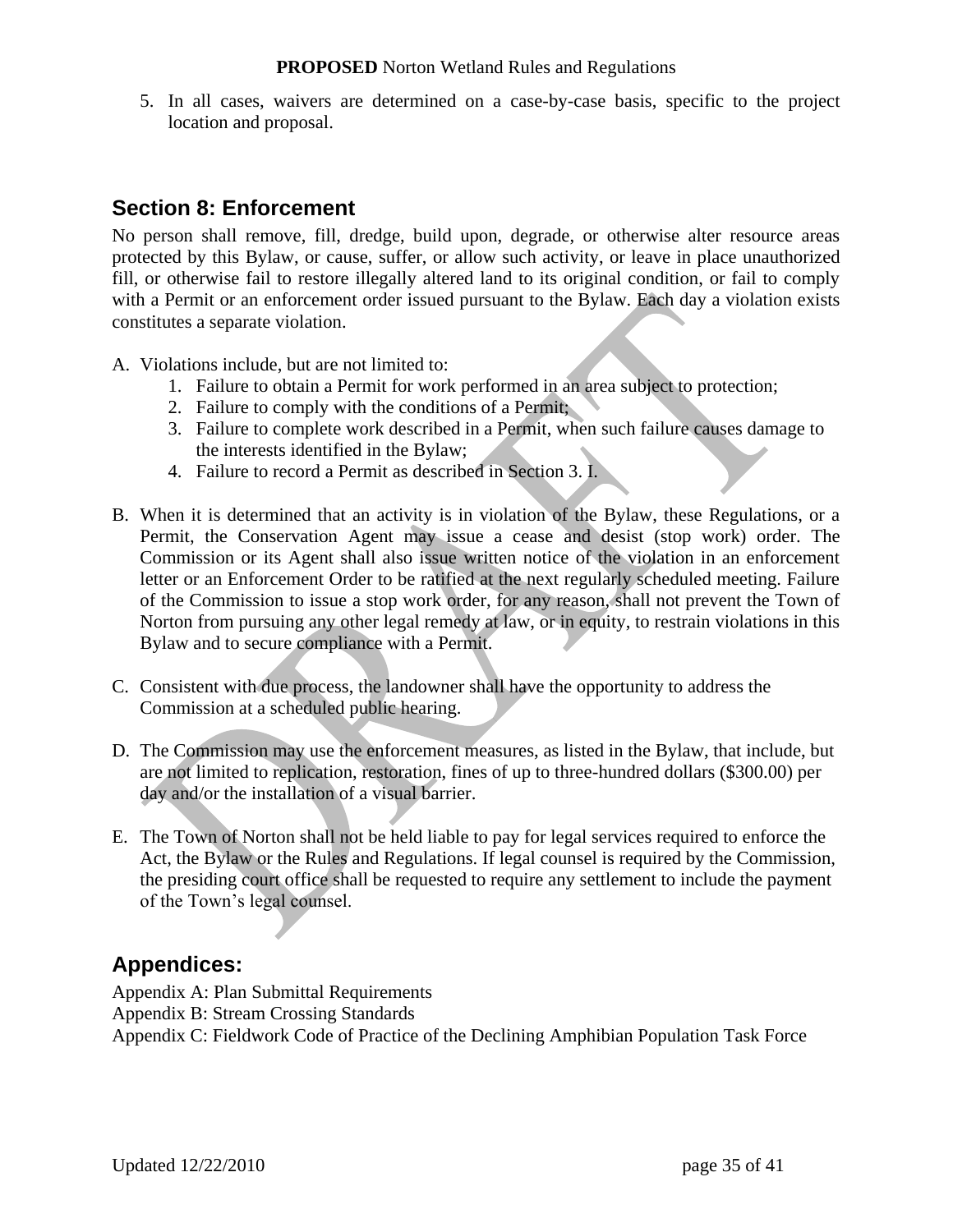### **Appendix A:**

### **Site Plan Description and Identification Data:**

- 1. The property address; map and parcel numbers; and book and page numbers
- 2. For subdivisions, the builder"s lot number and the new Assessor"s parcel number
- 3. Entire parcel boundary must be shown on an index sheet
- 4. The date (month, day, year), title block, legend, locus, scale of not less than 1"=40", and north arrow
- 5. Location, type and elevation of benchmark used
- 6. The Plan Title should incorporate the project address, i.e. "septic system repair for 70 Main Street" instead of "septic system repair, lot 1, Main St."
- 7. All abutting parcels with most current owner names determined by the Assessor"s Office
- 8. The signed professional seal, name, address and phone number of the registered professional engineer or registered land surveyor; and the name of the landscape architect and DEP Certified Soil Evaluator as appropriate
- 9. The name of the wetland professional and date of wetland resource area delineation
- 10. The property owners' name(s) and address(es)
- 11. Existing and proposed easements and public utility distribution systems

### **Plan Revision Dates**

Site plans for any project other than a single family house or work on a single family house, shall include an index sheet. The date of the most recently revised sheet shall be listed on the index sheet of the final approved plan and referenced in the wetland permit.

### **Natural and Existing Features**

- 1. The location of consecutively numbered flags for all wetland resource areas (including Wetland Protection Zone and Riverfront Area) located by an on-the-ground field survey
- 2. All streams including bank and mean annual high water mark, even if the wetland extends further upland onto the property than the bank
- 3. FEMA FIRM floodplain zone, base flood elevation, panel number and date of plan
- 4. Existing and proposed contour elevations at not greater than 2-foot intervals (If an individual lot has been altered since the time of the original subdivision plan review, an accurate and current on-the-ground field survey of the lot shall be required)
- 5. Existing and proposed edge of forest cover or vegetation clearing
- 6. Certified and potential vernal pools
- 7. Estimated and Priority habitat areas
- 8. ACEC boundaries
- 9. Ledge, rock outcroppings, boulders, glacial erratics, stone walls, cartpaths, trails, clearings
- 10. Items listed as a special habitat types and features in the wildlife habitat in Section 6

### **Site Data**

- 1. All existing and proposed lot lines, structures, roads, parking areas, driveways, fences, impervious surfaces, and all proposed work
- 2. Location of erosion controls and limits of work
- 3. Offset distances from wetland resource areas to limits of work and proposed structures
- 4. The minimum 25-foot no disturbance area with visual barrier location (split rail fence unless approved by the commission)
- 5. Elevations of bottom of foundation, top of concrete, and concrete slab
- 6. Lowest finished floor elevation if in floodplain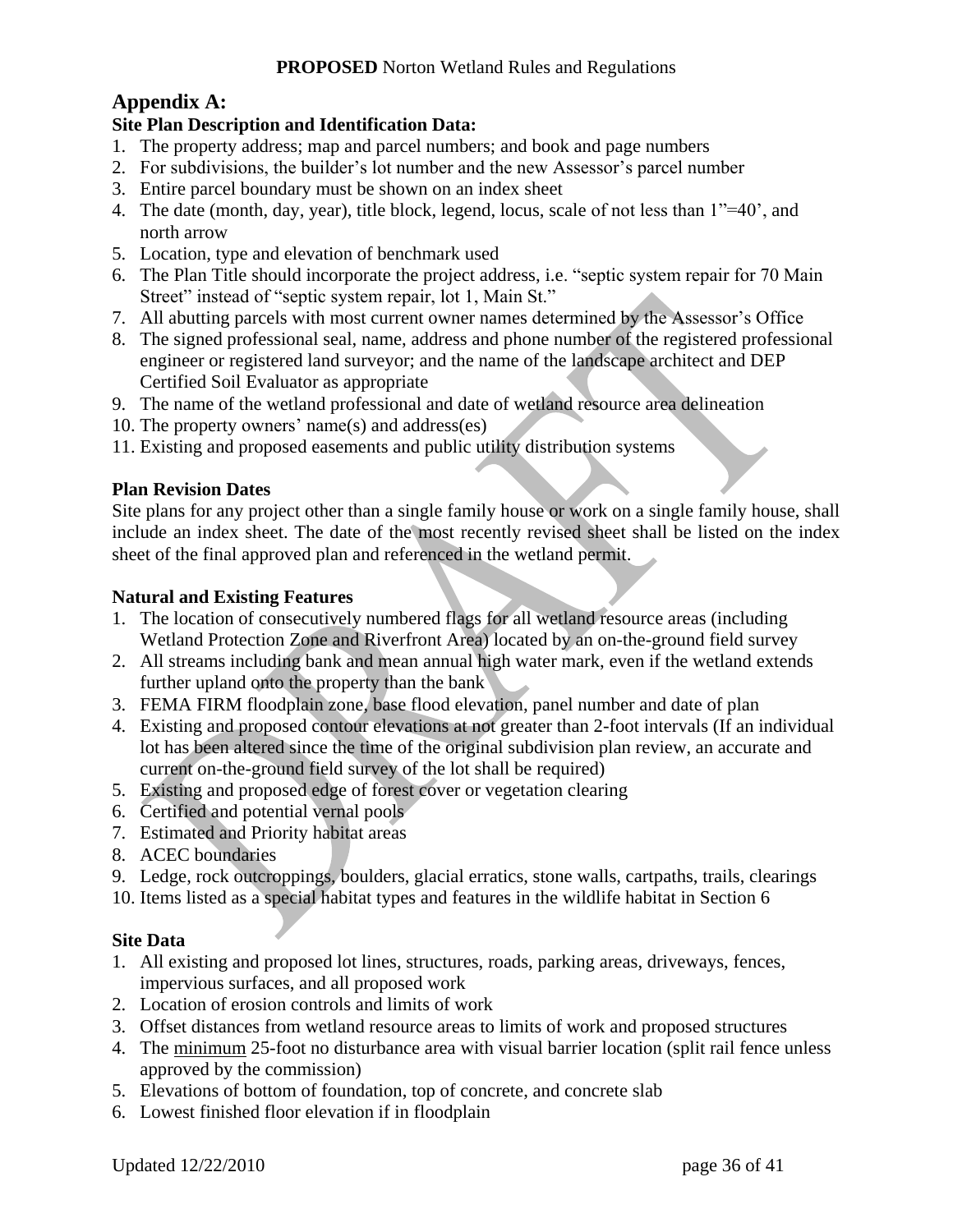- 7. Location of existing and proposed service facilities above and below ground, including:
	- a. Sanitary sewers and pumping stations
	- b. Electric, gas, and water mains, hydrants, pump houses, standpipes and building services and sizes
	- c. Chemical and fuel storage tanks and containers, storage, loading and disposal areas of chemicals, hazardous substances, salt and fuels
- 8. All fill/replication and restoration/compensation areas with the square footage and bottom elevations labeled (with separate detail sheet per the replication section)
- 9. Exterior lighting locations, type of light and illumination patterns in accordance with dark sky provisions<http://www.darksky.org/mc/page.do>
- 10. The location and description of all proposed landscaping (plant type, size, and number) demonstrating there are not any invasive plants listed by the Invasive Plant Atlas of New England (IPANE) at [www.eeb.uconn.edu/invasives/ipane](http://invasives.eeb.uconn.edu/ipane/)
- 11. Vehicle trip generation based on "Average Daily Trip" (ADT) rate, if required in Section 5.E.

#### **Storm Water Management**

- 1. Snow storage areas
- 2. Pre-development and post-development watershed plans with time of concentration arrows
- 3. Storm water best management practices (BMPS), drainage pipes, headwalls, etc.
- 4. Location of soil borings and soil test pits for septic systems and storm water management systems
- 5. Soil logs for each test pit
- 6. Details, profile and cross-section for all BMPs (cross section of the basin with the elevation of 2, 10, 25, 50 and 100-yr storm events)
- 7. Construction-term storm water management (i.e. dewatering methods/detail, temporary basins)
- 8. If required, culverts within 0.25 miles downstream or upstream of a proposed stream crossing or wetland fill for a road or driveway shall be evaluated by the applicant

#### **Details** must be shown for:

- 1. All erosion control measures (hay bales and nylon netting backing are prohibited except as approved by the Commission)
- 2. Retaining walls
- 3. Dewatering methods

#### **Plan Notes** must include:

- 1. "The No Disturbance Zone (NDZ) is a continuous strip of undisturbed natural vegetative cover directly adjacent to a resource area. There shall not be any alteration of natural vegetation including, but not limited to, cutting or clearing vegetation, construction, stockpiling materials or dumping organic or inorganic materials. A permanent visual barrier marks the NDZ and consists of a post-and-rail fence, unless otherwise approved by the Commission. The fence shall not be removed."
- 2. "All disturbed areas shall be immediately temporarily stabilized if they are to remain undisturbed for 14 days or longer per the Construction General Permit (CGP) under the Environmental Protection Agency"s (EPA) National Pollutant Discharge Elimination System (NPDES)."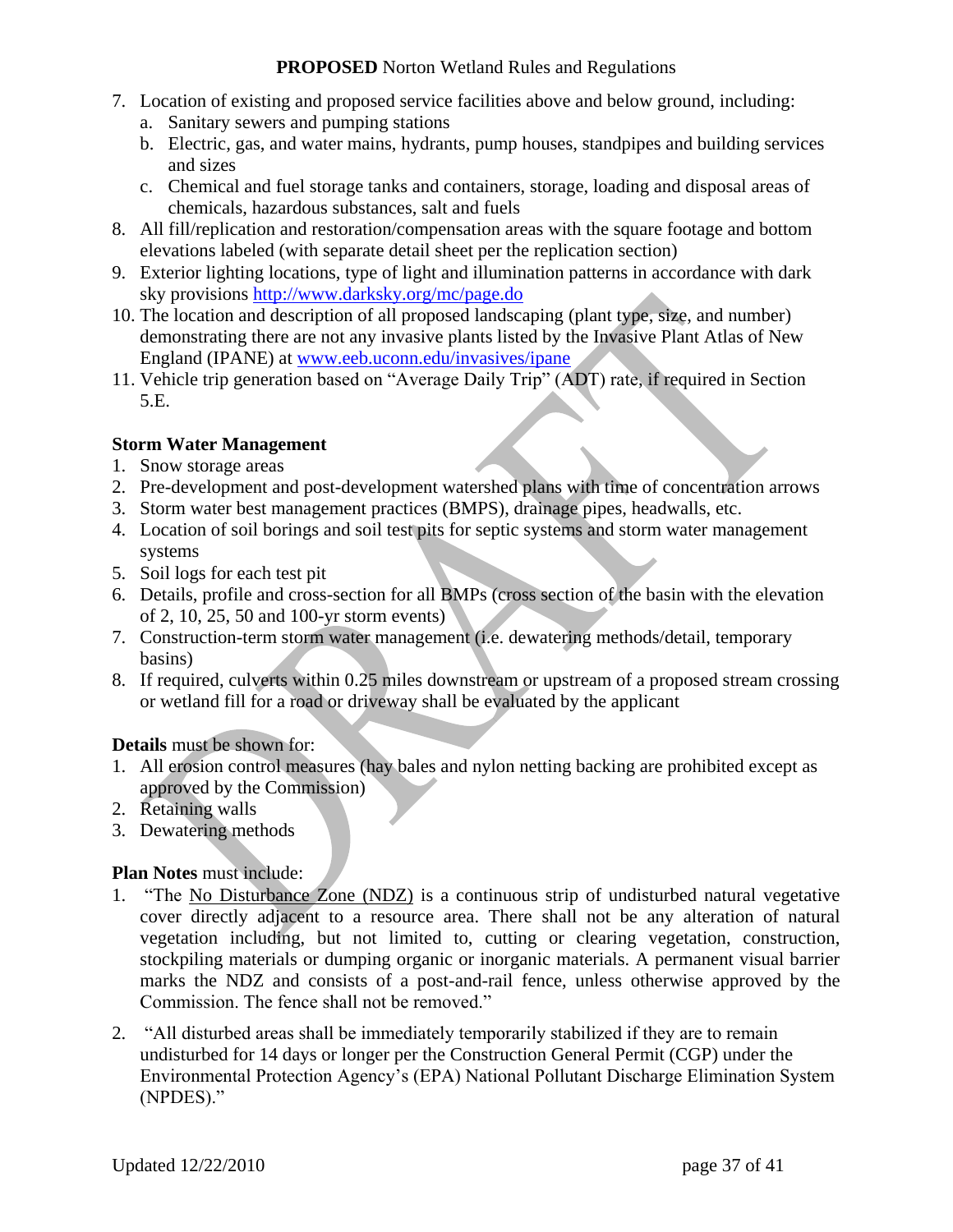- 3. "If temporary or final stabilization is not achieved on disturbed areas by October 1, temporary stabilization consisting of clean grain straw mulch at a rate of 2 tons per acre shall be applied to exposed areas (Or 3-inch thickness, with no bare spots or ground showing). Mulch anchoring shall consist of tackifier or netting."
- 4. Amount and percentage of the lot of total impervious surface (existing and proposed)
- 5. Amount of resource area alteration by resource area type and amount of restoration/replication
- 6. Total and cumulative riverfront area calculations
- 7. Dewatering methods
- 8. Construction sequencing

### **Plan Color Codes**

All seven (7) copies of the submitted plans shall be marked with a highlighter or Colorplot with the color code listed below:

- 1. Property line-black
- 2. Freshwater wetlands boundary and Wetland Protection Zone-green
- 3. Mean annual high water mark, bank, riverfront area (inner riparian and outer riparian boundaries), and edge of a reservoir, lake or pond-blue
- 4. Floodplain-purple
- 5. Impervious cover-shaded in light gray
- 6. Utilities-pink
- 7. Drainage-orange
- 8. Limit of work-erosion control symbol
- 9. Visual Barrier-fence symbol

### **Wetland Replication Areas**

- 1. Plans of replication areas shall not have greater than 1-foot(one) contours
- 2. Seasonal high water elevation in at least two locations in the replication area
- 3. Cross sections and profiles of any wetland resource area alteration (except activity solely in the wetland protection zone or riverfront area)
- 4. All fill/replication and restoration/compensation areas with the square footage and bottom elevations labeled (with separate detail sheet per the replication section)
- 5. Detail of pit-and-mound topography
- 6. Vegetation planting plan including the common and scientific plant names, sizes, and quantities; and inorganic wildlife features (such as boulders, snags, logs) comprising a minimum of 20% of the surface area
- 7. Detail of soil profile for new hydric soil placement
- 8. Plan notes for erosion control installation and removal
- 9. Monitoring plan schedule

### **As-Built Plans**

Two (2) signed and stamped As-Built plans shall be submitted with any Request for a Certificate of Compliance (COC) or Partial Certificate of Compliance (PCOC) at least five (5) business days prior to the scheduled public meeting and shall show:

- 1. All resource areas
- 2. All final grading
- 3. All work performed under the Order
- 4. The visual barrier and No Disturbance Zone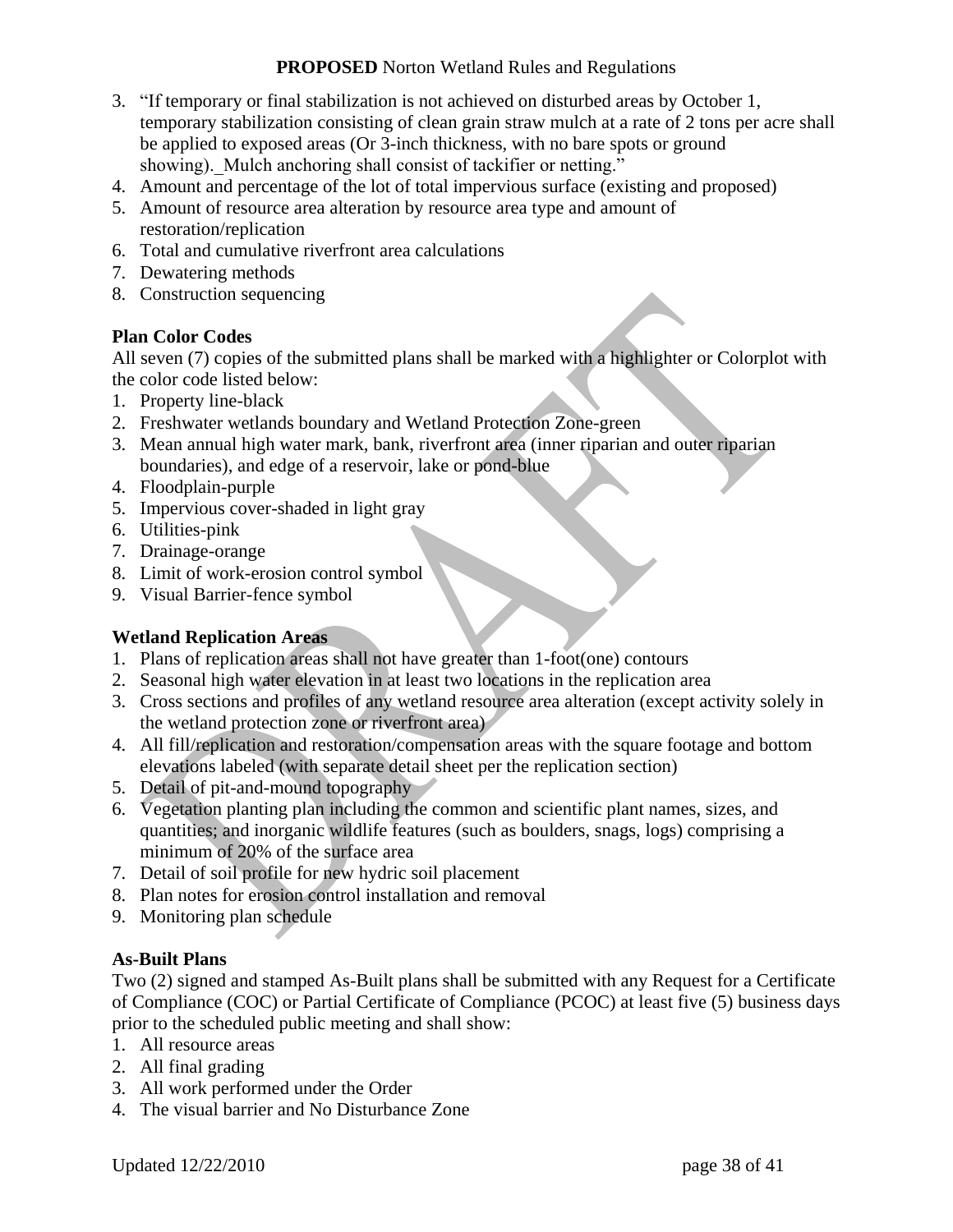- 5. Floodplain with community panel number and base flood elevation; elevation certificate, if applicable
- 6. Elevations for rim, invert, top of concrete or slab, top of retaining wall,
- 7. Certification note from a soil evaluator that the soil placed for lawn contains the correct mixture of compost amendments

Updated 12/22/2010 page 39 of 41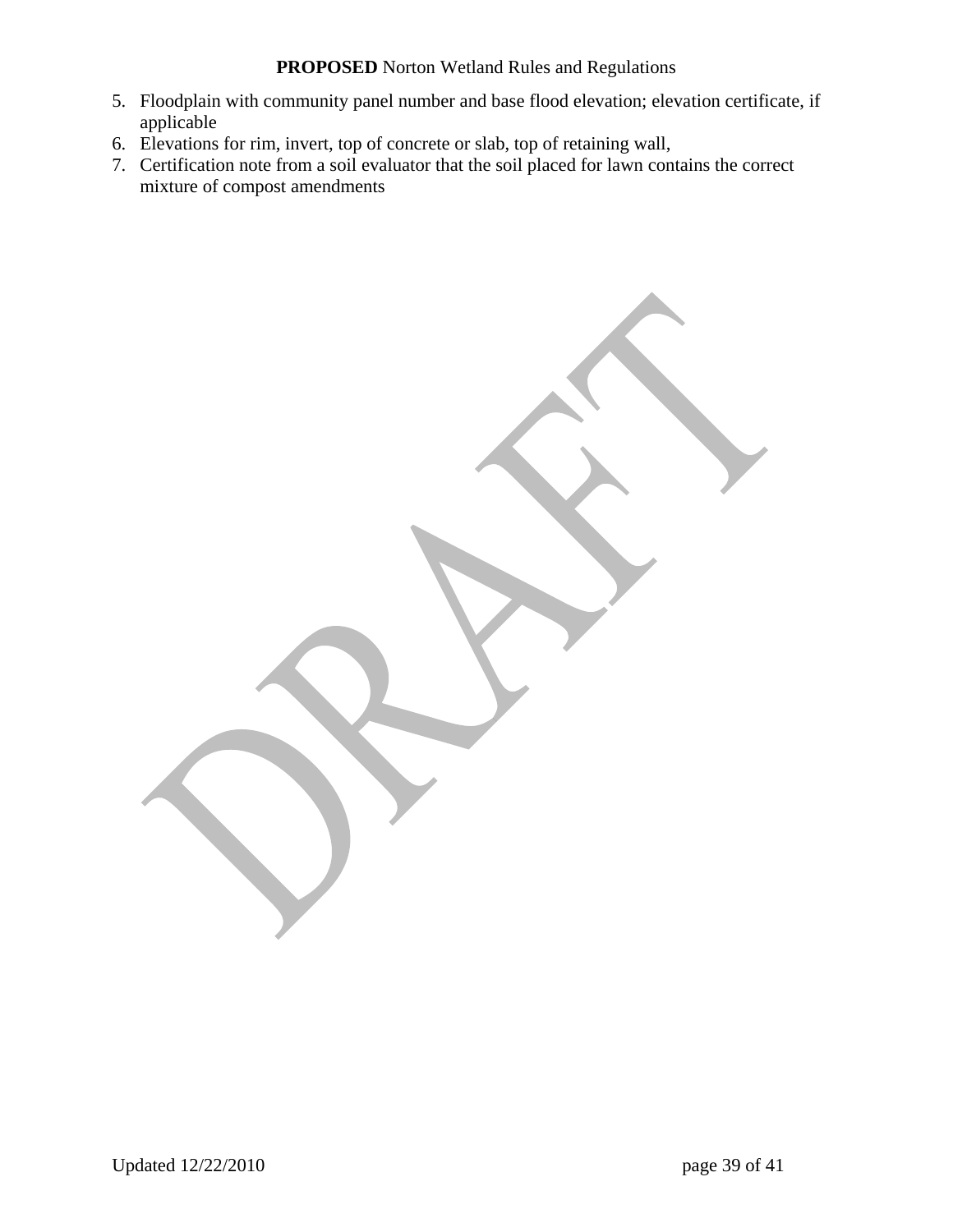### **Appendix B:**

#### STREAM CROSSING STANDARDS

Stream crossing standards are based on six important variables (see page 8 for common measurements). While the specifics of the regulations listed below may change over time, the crossing guidelines presented throughout this handbook remain effective for fish and wildlife.

#### 1. TYPE OF CROSSING

- General: Open arches or bridges are preferred over culverts
- Optimum: Open arches or bridges required unless there is a compelling reason why culverts would provide greater environmental benefits

#### 2. CULVERTS

- Culverts should be embedded (sunk into stream) at least one foot for box culverts and pipe arches, or at least 25% of the pipe diameter for pipe culverts.
- If pipe culverts cannot be embedded this deep, then they should not be used.

#### 3. WIDTH

- General: The crossing should be at least 1.2 times the bankfull width of the stream
- Optimum: The crossing should be at least 1.2 times the bankfull width of the stream and should span the banks to allow for dry wildlife passage during at least ten months of the year

#### 4. OPENNESS

- **General:** Openness ratio (cross-sectional area/crossing<br>length) of at least 0.25 meters (m). The crossing should be wide and high relative to its length.
- Optimum: Openness ratio of at least 0.5m and minimum height of 4 feet. If local conditions significantly reduce wildlife passage near the crossing (e.g., steep embankments and physical barriers) then the openness ratio should be 0.75m and the minimum height should be 6 feet.

#### 5. SUBSTRATE

 $\bullet$ Natural bottom substrate should be used within the crossing and it should match the upstream and downstream substrates. The substrate and design should resist displacement during floods and maintain an appropriate bottom during normal flows.

#### **6. DEPTH AND VELOCITY**

At low flows, water depths and water velocities should be  $\bullet$ the same as they are in natural areas upstream and downstream of the crossing.



#### A Well Designed Crossing

Large size suitable for<br>handling flood flows

Open-arch design considered optimum under most

Openness ratio greater<br>than 0.5m, suitable for

Greater than 1.2x stream width maintains dry banks for wildlife passage

Water depth and velocity match conditions upstream and downstream

Natural substrates create good conditions for stream-dwelling animals